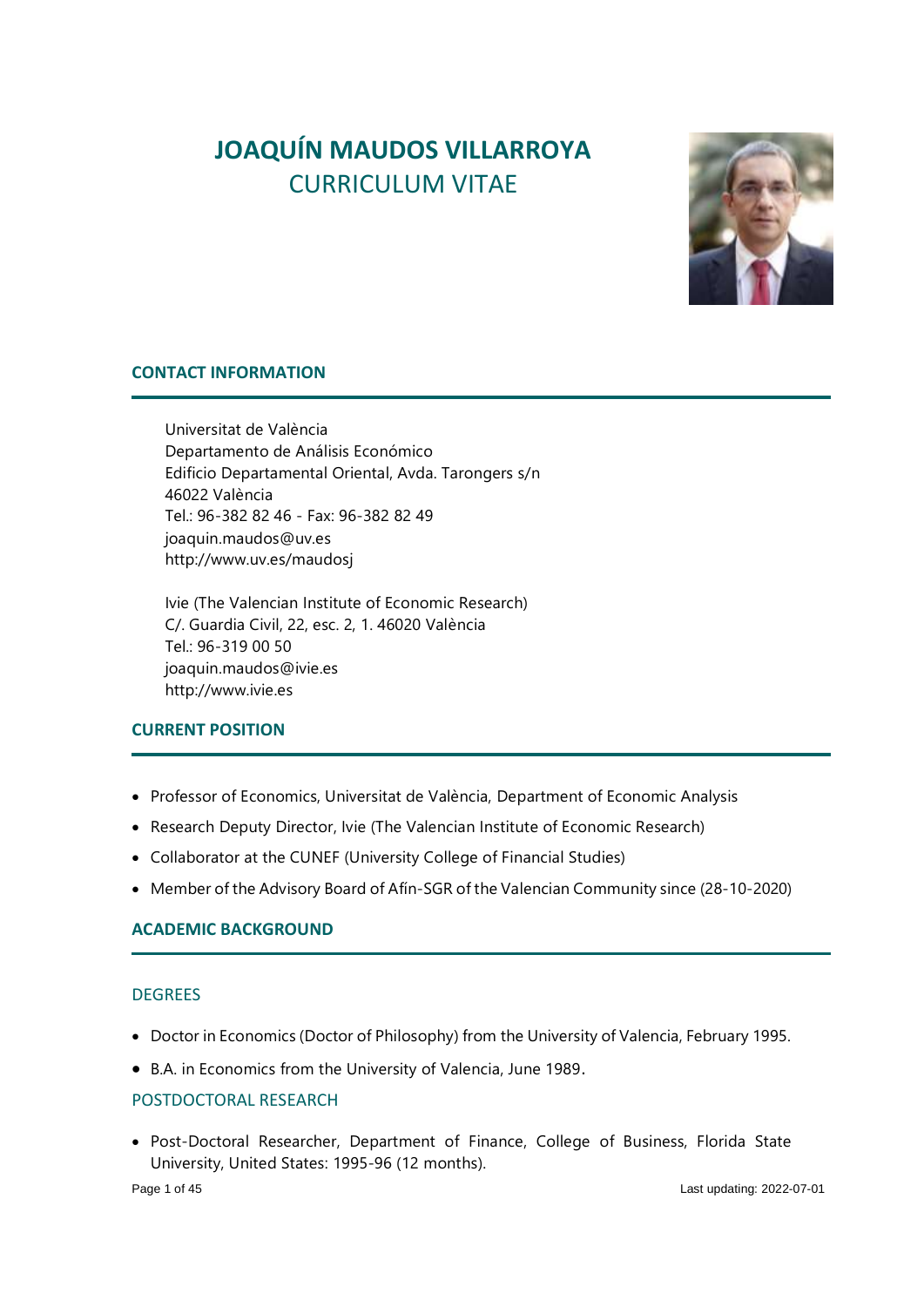# **TEACHING EXPERIENCE**

- Macroeconomics (Degrees in Economics and in Business and Managerial Sciences)
- Microeconomics (Degree in Economics)
- Monetary Theory and Banking (Degrees in Economics and in Business and Managerial Sciences)
- Banking and Finance (Ph.D. in Economics)
- Banking and Finance (Master in Banking and University Degree in Bank Management).

# **PUBLICATIONS (Since 1998)**

# CITATION (April 2022):

Citation: Google Schoolar (9.327); Scopus (2.390); Web of Science (1.483) H-Index: Google Schoolar (48); Scopus (24); Web of Science (19) Hi10-index: Google Schoolar (88)

He is listed as number 2,454/101,121 in the ranking of scientists in Spain by Cybermetrics Lab-ScimagoGroup, IPP-CSIC. In addition, he is among the top 2% most-cited researchers worldwide according to the University of Stanford ranking, and in the 11th position of the top Spanish economists in the Research.com ranking of economics and finance.

#### INTERNATIONAL ARTICLES

- 1. Gumbau, M. and J. Maudos (2022). «The importance of intangible assets in regional economic growth: a growth accounting approach». *The Annals of Regional Science*, forthcoming.
- 2. Maudos, J. (2022). «Spain's dependence on foreign capital flows and the need for improved public debt sustainability». *SEFO – Spanish Economic and Financial Outlook* 11, n.º 2 (marzo): 47-55.
- 3. Gumbau, M. and Maudos, J. (2022). "The importance of intangible assets in regional economic growth: a growth accounting approach", *The Annals of Regional Science, forthcoming.*
- 4. Fernández de Guevara, J., Maudos, J. and Salvador, C. (2022). "Firms' investment, indebtedness and financial constraints: Size does matter", *Finance Research Letters*, Volumen 46, Parte A, mayo de 2022, 102240.
- 5. Maudos, J. (2022). "Spain´s dependence on foreign capital flows and the need for improved public debt sustainability", SEFO, Spanish and International Economic & Financial Outlook, V. 11 N.º 2, pp. 47-53
- 6. Maudos, J. (2021). «Forbearance patterns at Spanish banks: Impact of COVID-19». *SEFO – Spanish Economic and Financial Outlook* 10, n.º 4 (julio): 23-30.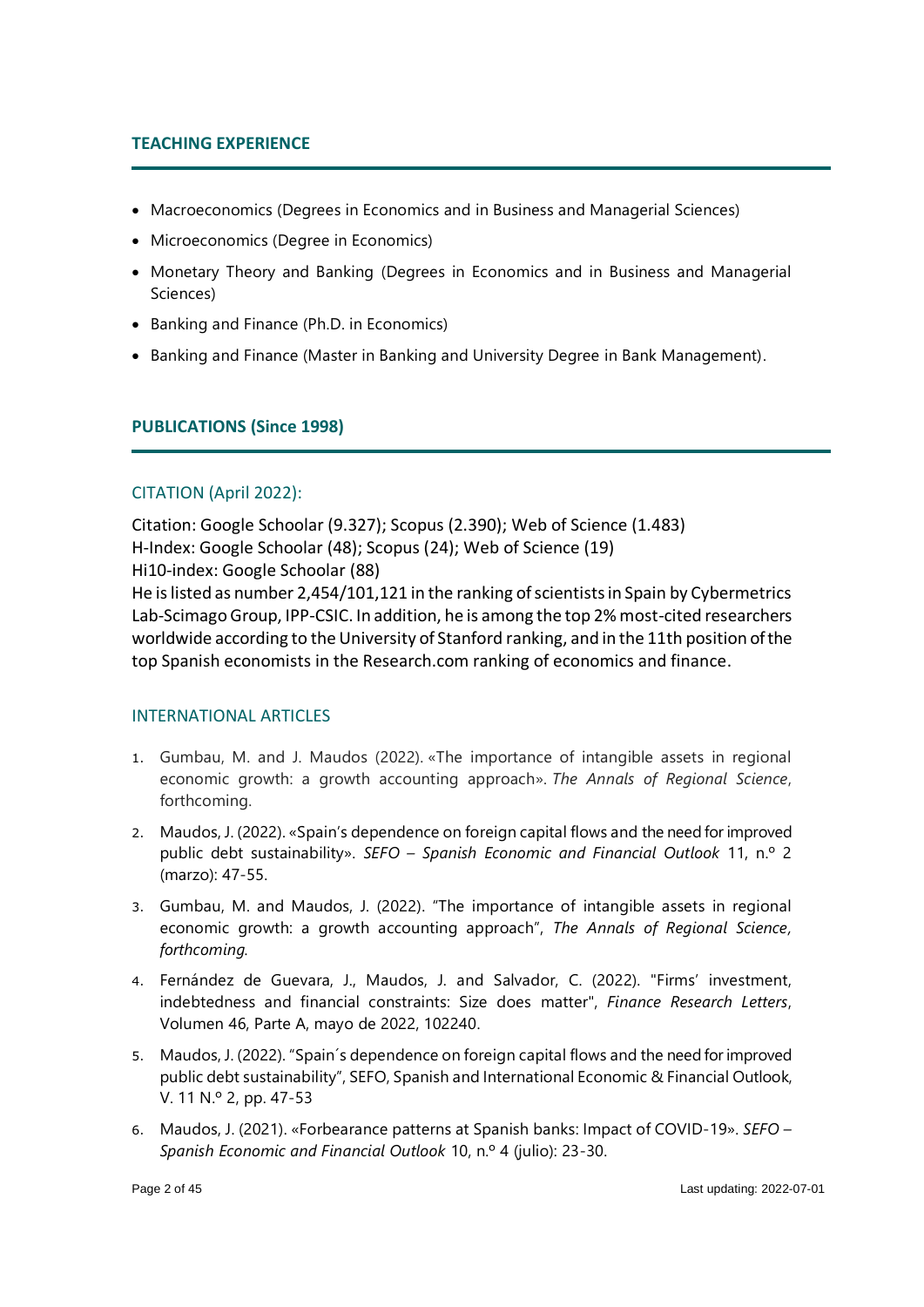- 7. Fernández de Guevara, J., J. Maudos and C. Salvador (2021). «Firms' investment, indebtedness and financial constraints: Size does matter». *Finance Research Letters*, forthcoming.
- 8. Maudos, J. (2021). «Digitalisation and intangible assets: Unlocking bank lending». *SEFO – Spanish Economic and Financial Outlook* 10, n. º 2 (marzo): 67-74.
- 9. Cruz-García, P., Fernández de Guevara, J. and J. Maudos (2021). «Bank competition and multimarket contact intensity». *Journal of International Money and Finance*, 113 (May).
- 10. Fernández de Guevara, J., J. Maudos and C. Salvador (2021). «Effects of the degree of financial constraint and excessive indebtedness on firms' investment decisions». *Journal of International Money and Finance*, 110 (February).
- 11. Maudos, J. (2020). «Resilience of Spanish households to the economic fallout from COVID-19». *SEFO - Spanish Economic and Financial Outlook* 9, n.º 5 (September), pp. 49-57.
- 12. Maudos, J. (2020). «Spanish banks' preparedness for the COVID-19 crisis: A European comparison». *SEFO - Spanish Economic and Financial Outlook* 9, n.º 3 (May), pp. 45-54.
- 13. Cruz-García, P., J. Fernández de Guevara and J. Maudos (2019). «Determinants of bank's interest margin in the aftermath of the crisis: the effect of interest rates and the yield curve slope». *Empirical Economics*, 56(1), January, pp. 341-365.
- 14. Maudos, J. (2019). «A snapshot of Spain's mortgage market». *SEFO - Spanish Economic and Financial Outlook* 8, n.º 1 (enero), pp. 39-47.
- 15. Maudos, J. (2019). «How banked is Spain in the European context?». SEFO Spanish Economic and Financial Outlook 8, n.º 4 (julio), pp. 33-42.
- 16. Maudos, J. (2019). «Spanish banks: Benefits of international exposure and geographic diversification». *SEFO - Spanish Economic and Financial Outlook* 8, n.º 6 (noviembre), pp. 43-53.Maudos, J. and X. Vives (2019). «Competition policy in banking in the European Union». *Review of Industrial Organization*, 55, n.º 1 (agosto), pp. 27-46.
- 17. Cruz-García, P., J. Fernández de Guevara and J. Maudos (2018). "Concentración y competencia bancarias en España: El impacto de la crisis y la reestructuración = Banking concentration and competition in Spain: The impact of the crisis and restructuring", *Revista de Estabilidad Financiera = Financial Stability Review*, Banco de España, 5(34), May, pp. 57- 76.
- 18. Cruz-García, P., J. Fernández de Guevara and J. Maudos (2018). "Determinants of bank's interest margin in the aftermath of the crisis: the effect of interest rates and the yield curve slope", *Empirical Economics*, 56, n.º 1 (January): 341-365.
- 19. Maudos, J. (2018). "Bank financing for micro and small enterprises: Spain in the European context", *SEFO - Spanish Economic and Financial Outlook*, 7(2), March, pp. 45-59.
- 20. Cruz-García, P., J. Fernández de Guevara y J. Maudos (2017). "The evolution of market power in European banking", Finance Research Letters, en prensaMaudos, J. (2018). "Bank restructuring and access to financial services: the Spanish case", *Growth and Change*, 23, November, pp. 257-262.
- 21. Maudos, J. (2017). "European banking models: Adapting to a new, complex operating environment ", *SEFO - Spanish Economic and Financial Outlook*, 6(2), March, pp. 27-41.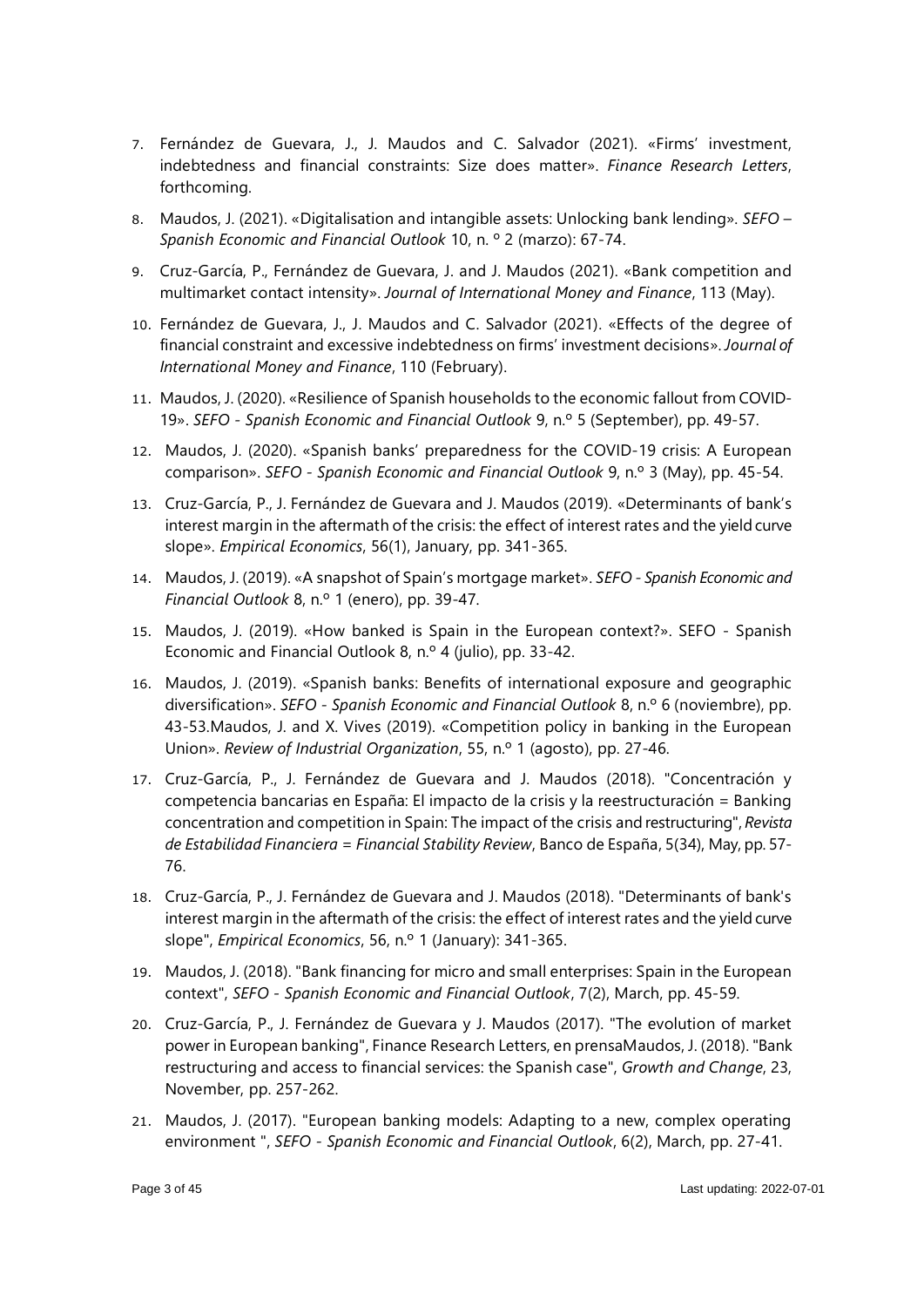- 22. Maudos, J. (2017). "Income structure, profitability and risk in the European banking sector: the impact of the crisis", *Research in International Business and Finance*, 39 (Part A), January, 85-101.
- 23. Maudos, J. (2017). "Spanish private debt dynamics: Indebttedness and debt service in a European context", SEFO - Spanish Economic and Financial Outlook, 6(4), July, pp. 55-65.
- 24. Maudos, J. (2017). "Bank restructuring and access to financial services: the Spanish case", *Growth and Change*, 48(4), December, pp. 963-990.
- 25. Maudos, J. (2016). "Regional concentration of the Spanish banking", *SEFO - Spanish Economic and Financial Outlook*, 5(2), March, pp. 85-98.
- 26. Färe, R., S.P. Grosskopf, J. Maudos and E. Tortosa-Ausina (2015). "Revisiting the quiet life hypothesis in banking using nonparametric techniques", *Journal of Business Economics and Management*, 16(1), pp. 159-187.
- 27. Maudos, J. (2015). "Foreign banks' exposure to Spain and Spanish banks' foreign exposure ", *SEFO - Spanish Economic and Financial Outlook*, 4(2), March, pp. 5-14.
- 28. Maudos, J. (2015). "Post-restructuring challenges for the Spanish banking sector", *SEFO - Spanish Economic and Financial Outlook*, 4(6), November, pp. 15-29.
- 29. Maudos, J. (2015). "Spanish SMEs in the European context: Measuring access to bank finance", *SEFO - Spanish Economic and Financial Outlook*, 4(4), July, pp. 19-30.
- 30. Maudos, J. and J. Fernández de Guevara (2015). "The economic impact of European financial integration: The importance of the banking union", *The Spanish Review of Financial Economics*, 13(1), January-June, pp. 11-19.
- 31. Maudos, J. (2014). "Spanish banks' cross-border activity: An international comparison", *SEFO - Spanish Economic and Financial Outlook*, 3(6), November, pp. 35-46.
- 32. Maudos, J. (2014). "Public debt sustainability: Spain in the European context", *SEFO - Spanish Economic and Financial Outlook*, 3(2), March, pp. 29-39.
- 33. Maudos, J. (2014). "The relevance of company size in accessing bank finance: A determining factor for Spain´s SMEs", *SEFO - Spanish Economic and Financial Outlook*, 3(3), May, pp. 33-44.
- 34. Maudos, J. (2014). "Foreign banks' exposure to Spain: The return of investor confidence", *SEFO - Spanish Economic and Financial Outlook*, 3(1), (Special issue "The Financial Sector in Post-Recession Spain"), pp. 31-40.
- 35. Gumbau, M. and J. Maudos (2013). "The evolution of technological inequalities: Country effect vs. industry composition", *European Journal of Innovation Management*, 16(2), pp. 190-210.
- 36. Maudos, J. (2013). "Fragmentation of the European financial market and the cost of bank financing", SEFO - Spanish Economic and Financial Outlook, 2(3), May, pp. 5-15.
- 37. Maudos, J. (2013). "Spanish SMEs' financial restrictions: The importance of bank credit", SEFO - Spanish Economic and Financial Outlook, 2(1), January, pp. 28-39.
- 38. Maudos, J. (2013). "State aid to Spain's banking sector in the EU context", SEFO Spanish Economic and Financial Outlook, 2(5), October, pp. 27-34.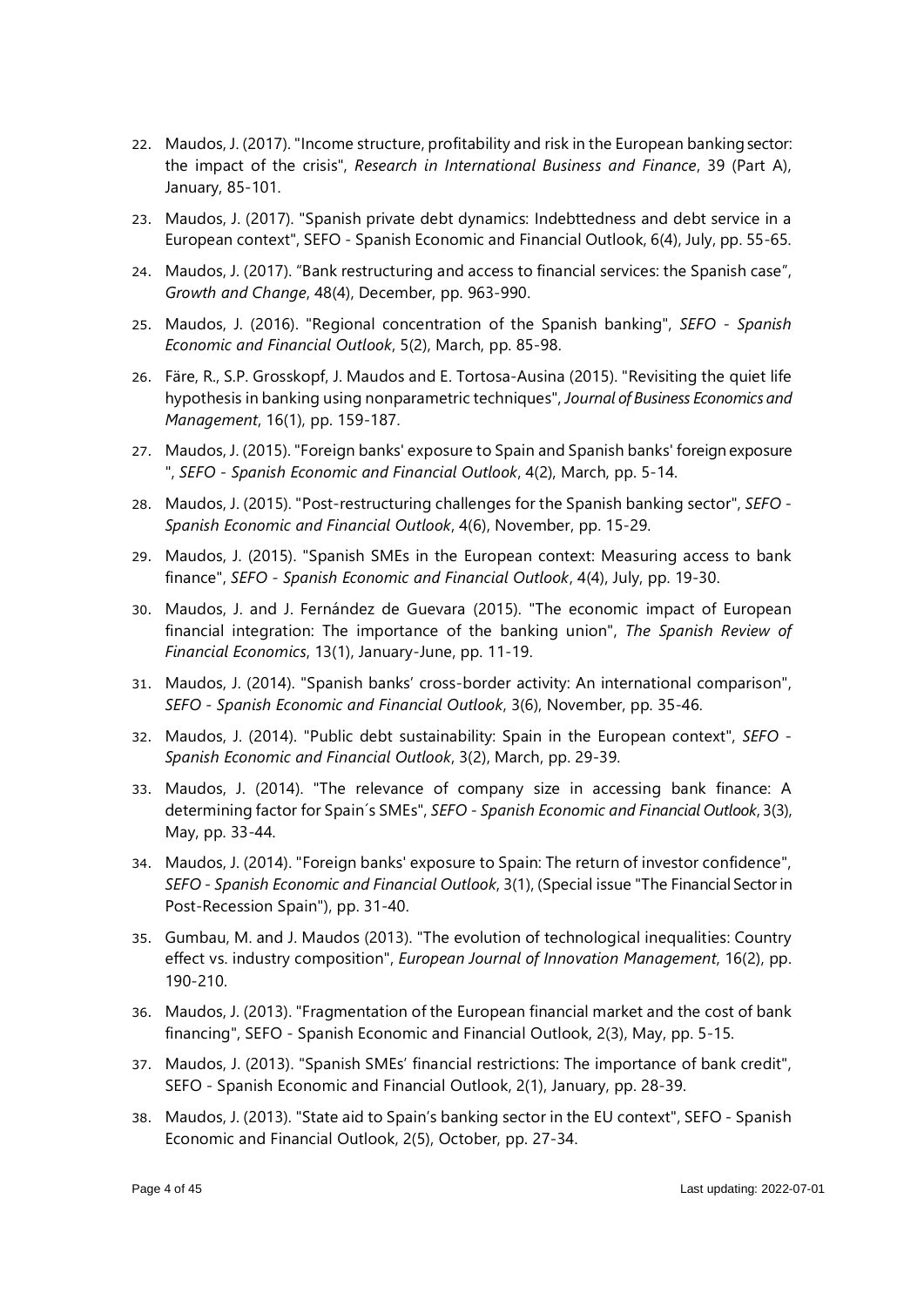- 39. Inklaar, R., J. Fernández de Guevara and J. Maudos (2012). "The impact of the financial crisis on financial integration, growth and investment", *National Institute Economic Review*, 220(1), April, pp. R29-R35.
- 40. Maudos, J. (2012). "Financial soundness indicators for the Spanish banking sector: An international comparison", *SEFO - Spanish Economic and Financial Outlook*, 1(4), November, pp. 24-32.
- 41. Maudos, J. (2012). "Measuring the resilience of the Spanish banking", *SEFO - Spanish Economic and Financial Outlook*, 1(0), March, pp. 39-45.
- 42. Maudos, J. (2012). "The importance of foreign banks in financing the Spanish economy", *SEFO - Spanish Economic and Financial Outlook*, 1(2), July, pp. 15-25.
- 43. Maudos, J. (2012). "The Spanish banking sector and the European single banking market", *SEFO - Spanish Economic and Financial Outlook*, 1(3), September, pp. 13-21.
- 44. Maudos, J. (2012). "The specialisation of the Spanish banking sector: Building on original strengths, while adapting to a more challenging environment", *SEFO - Spanish Economic and Financial Outlook*, 1(1), May, pp. 13-24.
- 45. Maudos, J. and J. Fernández de Guevara (2011). "Banking competition and economic growth: Cross-country evidence", *The European Journal of Finance*, 17(8), August-September, pp. 739-764.
- 46. Maudos, J. and L. Solís (2011). "Deregulation, liberalization and consolidation of the Mexican banking system: Effects on competition", *Journal of International Money and Finance*, 30(2), March, pp. 337-353.
- 47. Gumbau, M. and J. Maudos (2010). "The contribution of technological inputs and spillovers to regional competitivity and economic growth: Policy implications", *International Journal of Knowledge, Culture and Change Management*, 10(4), pp. 125-138.
- 48. Carbó, S., D. Humphrey, J. Maudos and P. Molyneux (2009). "Cross-country comparisons of competition and pricing power in European Banking", *Journal of International Money and Finance*, 28(1), pp. 115-134.
- 49. Carbó, S., J. Fernández de Guevara, D. Humphrey and J. Maudos (2009). "Estimating the intensity of price and non-price competition in banking", *Banks and Bank Systems*, 4(2), pp. 4-19.
- 50. Fernández de Guevara, J. and J. Maudos (2009). "Regional Financial Development and Bank Competition: Effects on Firms' Growth", *Regional Studies*, 43(2), March, pp. 211-228.
- 51. Gumbau, M. and J. Maudos (2009). "Patents, technological inputs and spillovers among regions", *Applied Economics*, 41(12), May, pp. 1473-1486.
- 52. Maudos, J. and L. Solís (2009). "The determinants of net interest income in the Mexican banking system: An integrated model", *Journal of Banking & Finance*, 33(10), October, pp. 1920-1931.
- 53. Maudos, J., J.M. Pastor and L. Serrano (2008). "Explaining the US-EU productivity growth gap: structural change vs. intra-sectorial effect", *Economics Letters*, 100(2), August, pp. 311- 313.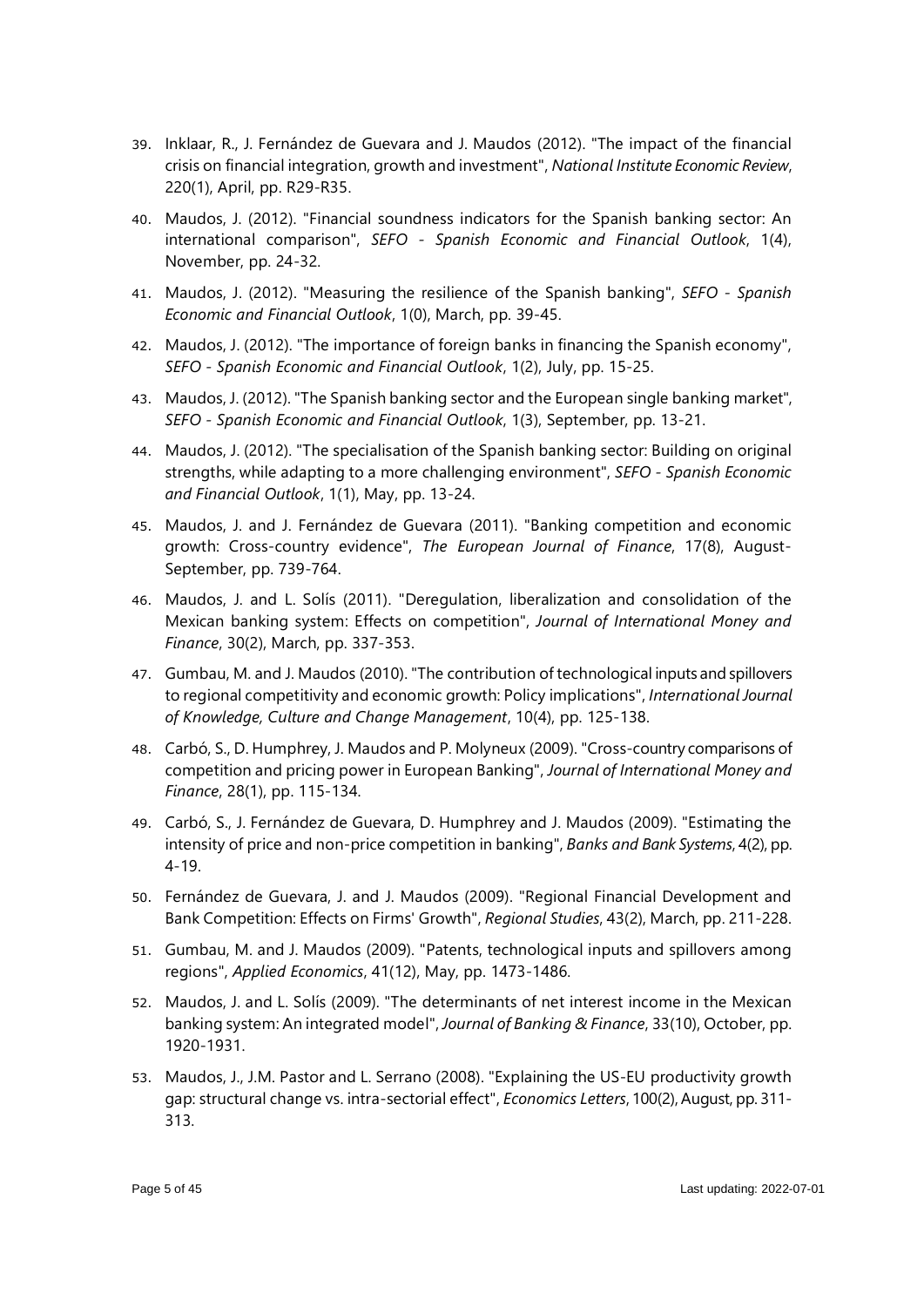- 54. Solís, L. and J. Maudos (2008). "The social costs of bank market power: evidence from Mexico", *Journal of Comparative Economics*, 36(3), September, pp. 467-488.
- 55. Fernández de Guevara, J. and J. Maudos (2007). "Explanatory factors of market power in the banking system", The Manchester School, 75(3), pp. 275-296.
- 56. Fernández de Guevara, J., J. Maudos and F. Pérez (2007). "Integration and competition in the European financial markets", *Journal of International Money and Finance*, 26(1), February, pp. 26-45.
- 57. Maudos, J. and J. Fernández de Guevara (2007). "The cost of market power in banking sectors: Social welfare vs. inefficiency cost", *Journal of Banking & Finance*, 31(7), pp. 2103- 2126.
- 58. Gumbau, M. and J. Maudos (2006). "Technological activity and productivity in the Spanish regions", *The Annals of Regional Science*, 40 (1), pp. 55-80.
- 59. Cantos, P., M. Gumbau and J. Maudos (2005). "Transport infrastructures, spillover effects and regional growth: evidence of the Spanish case", *Transport Reviews*, 25(1), pp. 25-50.
- 60. Fernández de Guevara, J., J. Maudos and F. Pérez (2005). "Market power in European banking sectors", *Journal of Financial Services Research*, 27(2), May, pp. 109-137.
- 61. Maudos, J., F. Pérez and J. Quesada (2005). "Do banks discriminate sectoral real investment?", *Forum Financier/Revue Bancaire et Financière*, 2005/7, pp. 443-45.
- 62. Fernández de Guevara, J. and J. Maudos (2004). "Measuring welfare loss of market power: an application to European banks", *Applied Economics Letters*, 11(13), pp. 833-836.
- 63. Maudos, J. and J. Fernández de Guevara (2004). "Factors explaining the interest margin in the banking sectors of the European Union", *Journal of Banking & Finance*, 28(9), pp. 2259- 2281.
- 64. Maudos, J. and J.M. Pastor (2003). "Cost and Profit Efficiency in the Spanish Banking Sector (1985-96): A Non-Parametric Approach", *Applied Financial Economics*, 13 (1), pp. 1-12.
- 65. Maudos, J., J.M. Pastor and L. Serrano (2003). "Human capital in OECD countries: technical change, efficiency and productivity", *International Review of Applied Economics*, 17(4), October, pp. 419-435.
- 66. Maudos, J. and J. Fernández de Guevara (2002). "Inequalities in the efficiency of the banking sectors of the European Union", *Applied Economics Letters*, XIX(8), pp. 541-544.
- 67. Maudos, J. and M. Gumbau (2002). "The determinants of the technical efficiency: The case of the Spanish industry", *Applied Economics Letters*, 34(15), October, pp. 1941-1948.
- 68. Maudos, J., J.M. Pastor and F. Pérez (2002). "Competition and efficiency in the Spanish banking sector: The importance of specialisation", *Applied Financial Economics*, 12(7), pp. 505-516.
- 69. Maudos, J., J.M. Pastor, F. Pérez and J. Quesada (2002). "Cost and profit efficiency in European banks", *Journal of International Financial Markets, Institutions & Money*, 12(1), pp. 33-58.
- 70. Maudos, J. and J.M. Pastor (2001). "Cost and profit efficiency in banking: An international comparison of Europe, Japan and the USA", *Applied Economics Letters*, 8(6), pp. 383-387.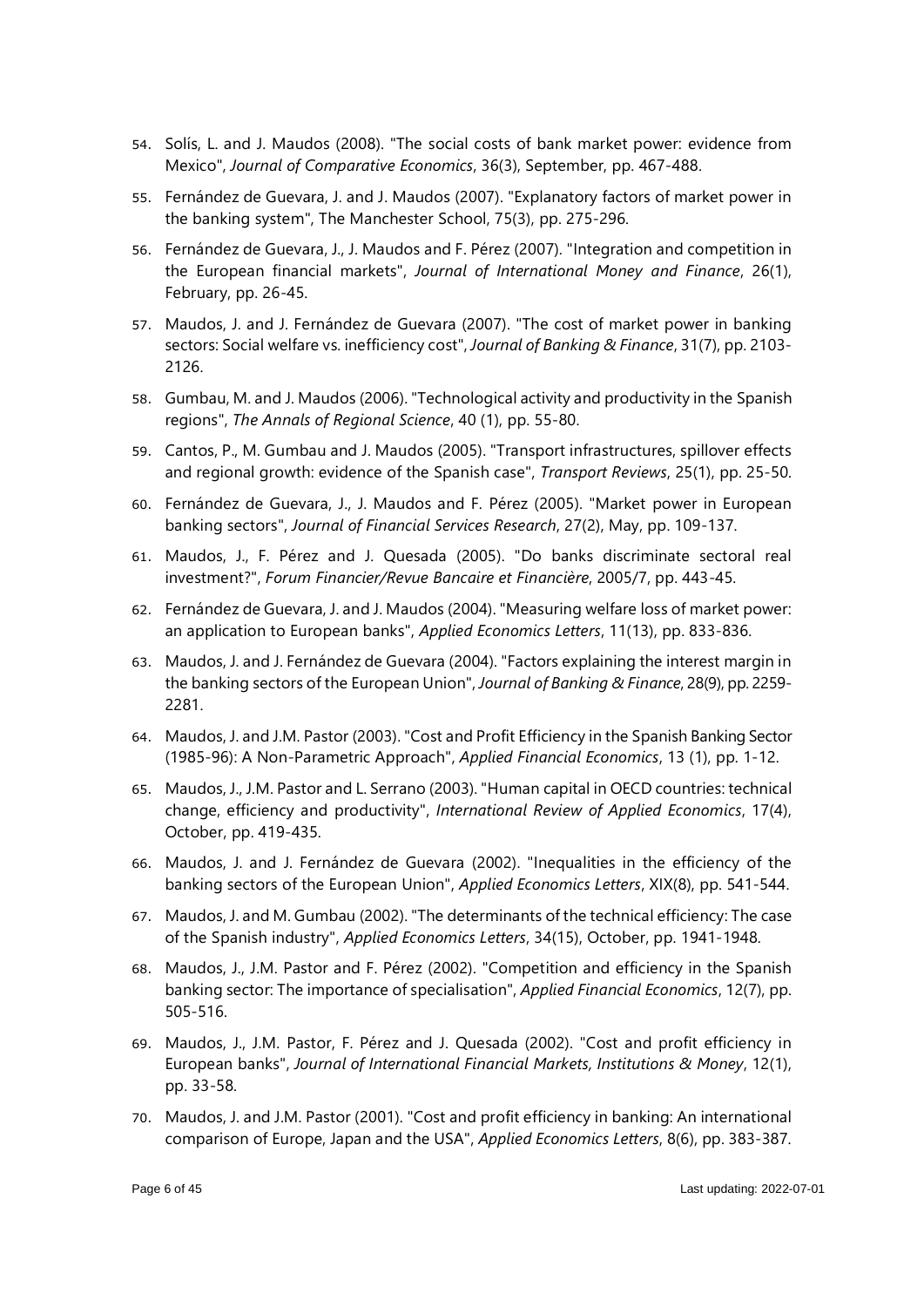- 71. Maudos, J. and P. Cantos (2001). "Regulation and efficiency: the case of European Railways", *Transportation Research*, 35(5), Part A: Policy and Practice, pp. 459-472.
- 72. Cantos, P. and J. Maudos (2000). "Efficiency, technical change and productivity in the European rail sector: a stochastic frontier approach", *International Journal of Transport Economics*, 27(1), pp. 55-75.
- 73. Maudos, J., J.M. Pastor and L. Serrano (2000). "Convergence in OECD countries: Technical change, efficiency and productivity", *Applied Economics*, 32(6), May, pp. 757-766.
- 74. Maudos, J., J.M. Pastor and L. Serrano (2000). "Efficiency and productive specialisation: an application to the Spanish regions", *Regional Studies*, 34 (9), pp. 829-842
- 75. Maudos, J., J.M. Pastor and L. Serrano (1999). "Economic integration, efficiency and economic growth: the European Union experience", *Applied Economics Letters*, 6(6), pp. 389-392.
- 76. Maudos, J., J.M. Pastor and L. Serrano (1999). "Total factor productivity measurement and human capital in OECD countries", *Economics Letters*, 63(1), pp. 39-44.
- 77. Mas, M., J. Maudos, F. Pérez and E. Uriel (1998). "Public Capital, Productive Efficiency and Convergence in the Spanish Regions", *Review of Income and Wealth*, 44(3), pp. 383-396.
- 78. Maudos, J. (1998). "Market Structure and Performance in Spanish Banking Using a Direct Measure of Efficiency", *Applied Financial Economics*, 8 (2), pp. 191-200.
- 79. Mas, M., J. Maudos, F. Pérez and E. Uriel (1996). "Infrastructures and productivity in the Spanish regions", *Regional Studies*, 30(7), pp. 641-649.
- 80. Goerlich, F.J., J. Maudos and J. Quesada (1995). "Interest Rate, Expectations and the Credibility of the Bank of Spain", *Applied Economics*, 27(9), pp. 793-803.
- 81. Mas, M., J. Maudos, F. Pérez and E. Uriel (1995). "Public capital and convergence in the Spanish regions", *Entrepreneurship and Regional Development*, 7(4), pp. 309-327.
- 82. Maudos, J., M. Mas, F. Pérez and E. Uriel (1995). "Public capital and productive efficiency in the Spanish regions (1964-1989)", *International Advances in Economic Research*, 1 (4), pp. 448.

# SPANISH ARTICLES

- 1. Maudos, J. (2022). «¿Qué países confían más en la economía española?». *Cuadernos de Información Económica* n.º 287 (marzo/abril): 47-54.
- 2. Maudos, J. (2021). «Lagging productivity and the need for structural reforms in Spain». *SEFO – Spanish Economic and Financial Outlook* 10, n.º 6 (noviembre): 25-33.
- 3. Maudos, J. (2021). «Productividad y reformas estructurales, esa es la cuestión». *Cuadernos de Información Económica* n.º 285: 45-52.
- 4. Maudos, J. (2021). «Refinanciaciones y reestructuraciones en la banca española: impacto de la COVID-19». *Cuadernos de Información Económica* n.º 283 (julio-agosto): 25-30.
- 5. Maudos, J. (2021). «Digitalización e intangibles: la importancia de incentivar la financiación bancaria». *Cuadernos de Información Económica* n.º 281 (marzo-abril): 17-23.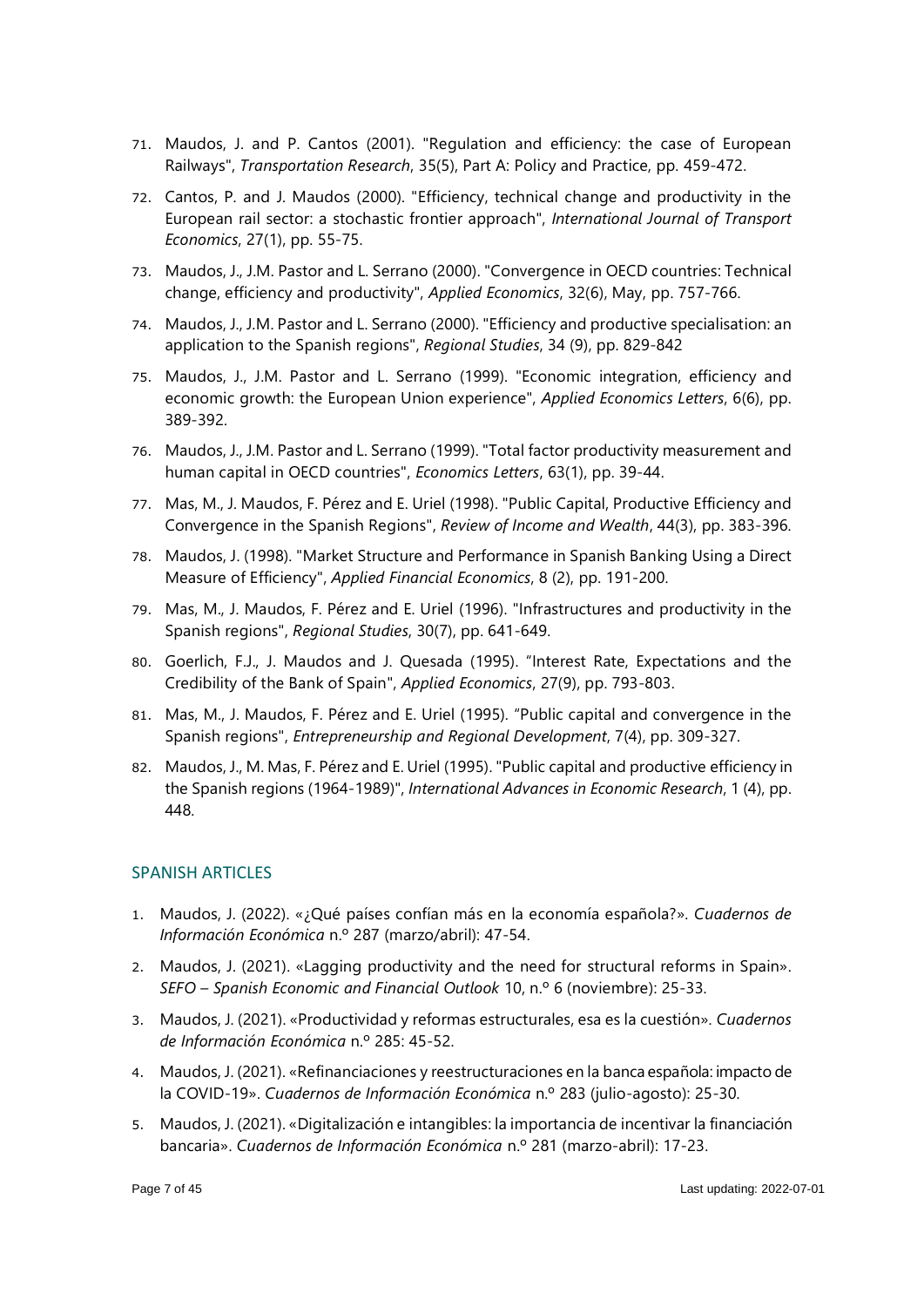- 6. Maudos, J. (2020). «Per què l'economia valenciana patirà més?». *Revista Saó* n.º 460 (July), pp. 30-32.
- 7. Maudos, J. (2020). «Resiliencia de la banca española frente a la crisis del COVID-19: comparativa europea». *Cuadernos de Información Económica* n.º 276 (May), pp. 41-49.
- 8. Maudos, J. (2020). «Resiliencia de las familias españolas al impacto económico del COVID-19». *Cuadernos de Información Económica* n.º 278 (September-October), pp. 37-44.
- 9. Maudos, J. (2019). «Radiografía del préstamo para la compra de vivienda en España». *Cuadernos de Información Económica* n.º 268 (January-February): 31-38.
- 10. Maudos, J. (2019). «Ventajas de la internacionalización y diversificación geográfica del negocio de la banca española». *Cuadernos de Información Económica* n.º 273 (noviembrediciembre), pp. 35-43.
- 11. Maudos, J. (2019). «La bancarización de la economía española en el contexto europeo». *Cuadernos de Información Económica* n.º 271 (julio/agosto), pp. 27-35.
- 12. Cruz-García, P., J. Fernández de Guevara and J. Maudos (2018). "Concentración y competencia bancarias en España: El impacto de la crisis y la reestructuración = Banking concentration and competition in Spain: The impact of the crisis and restructuring", *Revista de Estabilidad Financiera = Financial Stability Review, Banco de España*, 5(34), May, pp. 57- 76.
- 13. Cruz-García, P., J. Fernández de Guevara and J. Maudos (2018). "Bajos tipos de interés en la eurozona: impacto sobre los márgenes y la rentabilidad de los bancos", *Papeles de Economía Española*, 155, April, pp. 132-146.
- 14. Cruz-García, P. and J. Maudos (2017). "La situación del sector bancario español en el contexto europeo: retos pendientes", *Cuadernos Económicos del ICE,* 92, pp. 81-108.
- 15. Maudos, J. (2017). "El acceso a los servicios bancarios en España: el impacto de la reducción del número de oficinas", *Mediterráneo Económico*, 29, March, pp. 265-286.
- 16. Maudos, J. (2017). "Endeudamiento y servicio de la deuda de empresas y familias: España en el contexto internacional", *Cuadernos de Información Económica*, 259, Julyo, pp. 47-57.
- 17. Maudos, J. (2017). "Introducción", *Mediterráneo Económico*, 29, March, pp. 11-31.
- 18. Maudos, J. (2017). "La situación actual del sector bancario español en el contexto europeo", *Mediterráneo Económico*, 29, March, pp. 77-98.
- 19. Maudos, J. (2017). "Modelos de negocio en la banca europea: cambios recientes", *Cuadernos de Información Económica*, 257, marzo, pp. 11-25.
- 20. Maudos, J. (2016). "La concentración regional del mercado bancario español", *Cuadernos de Información Económica*, 251, March-April, pp. 49-62.
- 21. Maudos, J. (2016). "La financiación de la empresa española: pymes vs. grandes empresas", *Economistas*, Colegio de Economistas de Madrid, 146/147, (Special issue "España 2015. Un balance"), pp. 121-130.
- 22. Maudos, J. (2016). "Márgenes bancarios y tipos de interés: España en el contexto de la eurozona", *Cuadernos de Información Económica*, 255, noviembre, pp. 21-34.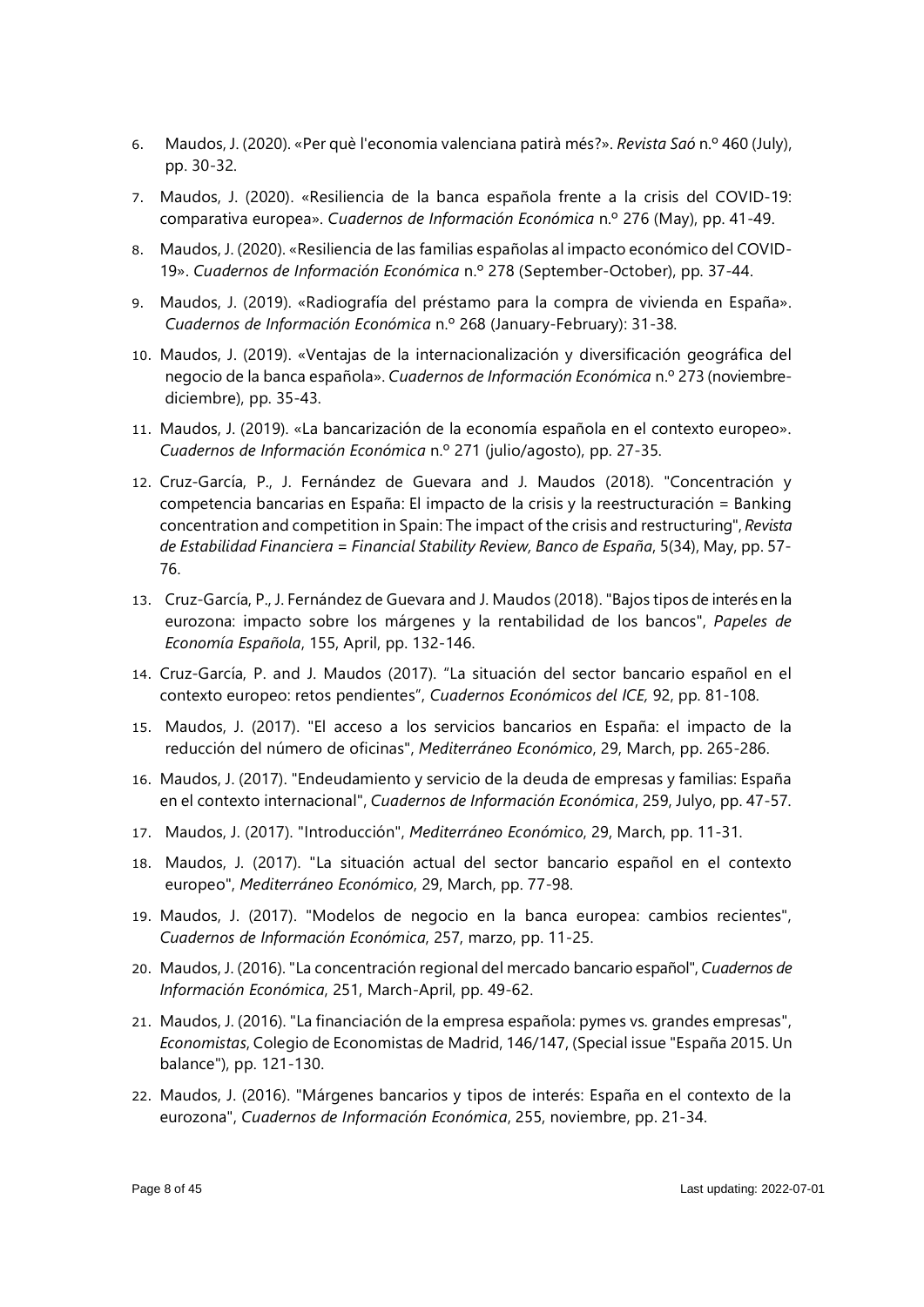- 23. Maudos, J. (2015). "Retos del sector bancario español tras la reestructuración ", *Cuadernos de Información Económica*, 249, November, pp. 11-25.
- 24. Maudos, J. (2015). "El acceso de la empresa española a la financiación", *Economistas*, Colegio de Economistas de Madrid, 142/143, (Special thematic issue "España 2014. Un balance"), pp. 77-83.
- 25. Maudos, J. (2015). "¿Ha mejorado el acceso de las pymes a la financiación bancaria?: España en el contexto europeo", *Cuadernos de Información Económica*, 247, July, pp. 15-27.
- 26. Maudos, J. (2015). "La exposición de la banca extranjera a España y de la banca española en el exterior", *Cuadernos de Información Económica*, 245, March-April, pp. 83-92.
- 27. Maudos, J. (2014). "La actividad transfronteriza de la banca española: Una comparación internacional", Cuadernos de Información Económica, 243, November-December, pp. 49- 59.
- 28. Carbó, S., J. García-Montalvo, J. Maudos and F. Rodríguez (2014). "Evaluación de la reestructuración bancaria en España y Europa", *Cuadernos de Información Económica*, 240, May, pp. 79-85.
- 29. Maudos, J. (2014). "Cambios de especialización y estructura de ingresos de la banca española: El impacto de la crisis", Papeles de Economía Española, No extraordinary, (Special issue "Nuevos negocios bancarios"), pp. 59-74.
- 30. Maudos, J. (2014). "La exposición de la banca extranjera a España: Recuperando la confianza", Cuadernos de Información Económica, 238, January/February, pp. 27-37.
- 31. Maudos, J. (2014). "Sostenibilidad de la deuda pública: España en el contexto europeo", Cuadernos de Información Económica, 239, (Special issue "La recuperación de la economía española cobra fuerza"), pp. 65-75.
- 32. Maudos, J. (2014). "Tamaño empresarial y acceso a la financiación bancaria", Cuadernos de Información Económica, 240, May, pp. 35-46.
- 33. Maudos, J. (2014). "Reestructuración bancaria y accesibilidad financiera", Cuadernos de Información Económica, 238, January/February, pp. 103-119.
- 34. Gumbau, M. and J. Maudos (2013). "Emprendimiento en las regiones españolas: El impacto de la crisis", *Cuadernos de Información Económica*, 237, November, pp. 73-83.
- 35. Maudos, J. (2013). "Ayudas públicas a la banca española en el contexto europeo", *Cuadernos de Información Económica*, 236, October, pp. 11-18.
- 36. Maudos, J. (2013). "De la integración a la desintegración financiera en Europa: La importancia de la unión bancaria", *Papeles de Economía Española*, 137, November, pp. 149- 163.
- 37. Maudos, J. (2013). "La fragmentación del mercado financiero europeo y el coste de la financiación bancaria", *Cuadernos de Información Económica*, 234, (Special thematic issue "Fragmentación del mercado financiero"), May/June, pp. 1-11.
- 38. Maudos, J. (2012). "El impacto de la crisis en el sector bancario español", *Cuadernos de Información Económica*, 226, January-February, pp. 155-163.
- 39. Maudos, J. (2012). "La reestructuración de las cajas de ahorros españolas", *Perspectivas del Sistema Financiero*, 106, February 2013, pp. 21-34.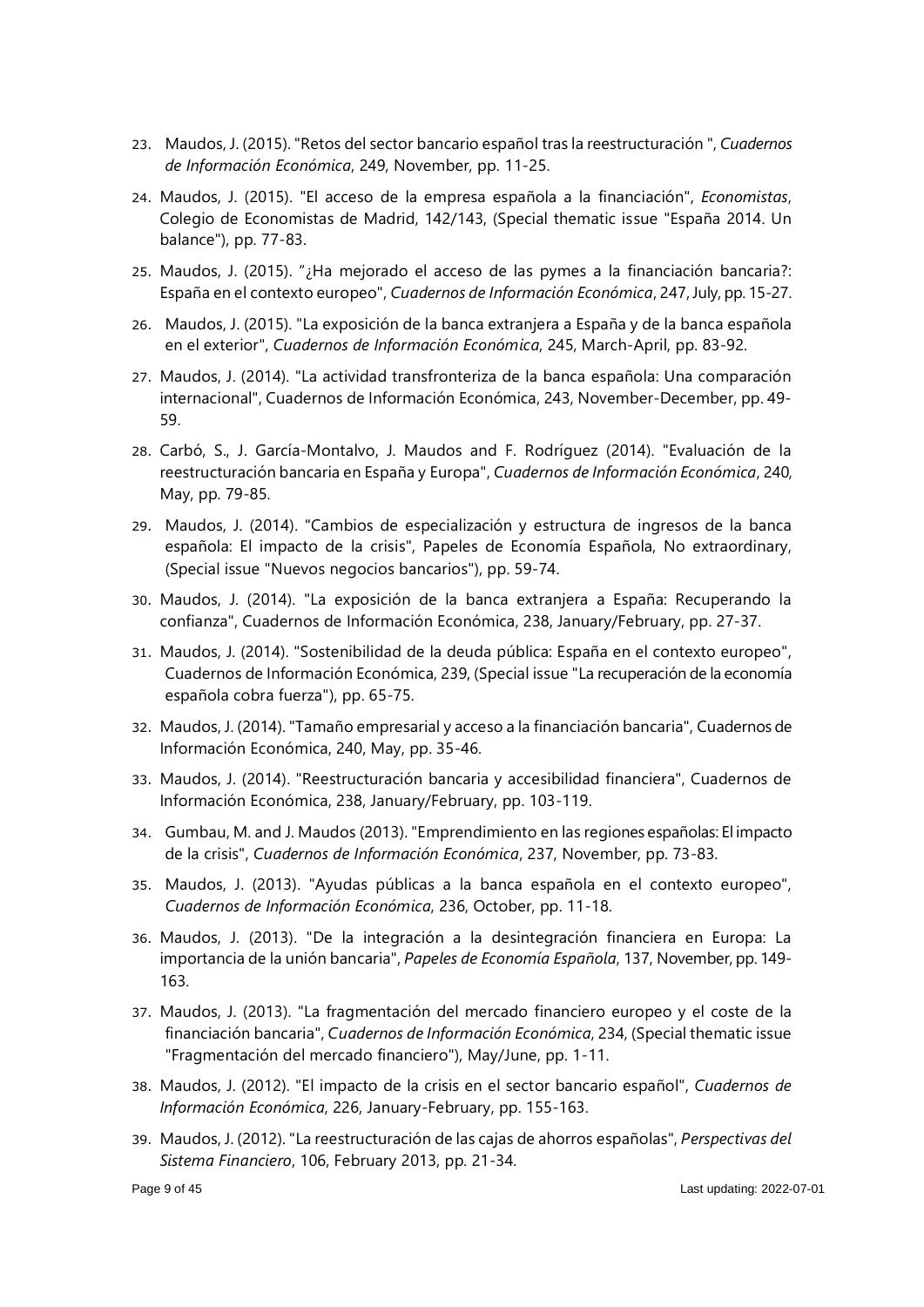- 40. Carbó, S. and J. Maudos (2011). "Reflexiones en torno a la reestructuración del sector bancario español", *Cuadernos de Información Económica*, 221, March-April, pp. 81-95.
- 41. Maudos, J. (2011). "El impacto de la crisis en los bancos españoles: 2007-2010", *Cuadernos de Información Económica*, 222, May-June, pp. 87-99.
- 42. Maudos, J. (2011). "Los retos del sector bancario español", *Mediterráneo Económico*, 19, pp. 261-275.
- 43. Carbó, S. and J. Maudos (2010). "Diez interrogantes del sector bancario español", *Cuadernos de Información Económica*, 215, March / April, pp. 89-105.
- 44. Gumbau, M. and J. Maudos (2010). "Fondos europeos, capital tecnológico y crecimiento económico de las regiones españolas", *Papeles de Economía Española*, 123, pp. 86-99.
- 45. Maudos, J. (2010). "La banca española ante la crisis financiera", *CLM.Economía - Revista Económica de Castilla-La Mancha*, 14, pp. 31-54.
- 46. Maudos, J. and J. Fernández de Guevara (2010). "Dimensión bancaria, poder de mercado y estabilidad financiera", *Perspectivas del Sistema Financiero*, 99, September, pp. 69-81.
- 47. Maudos, J. (2009). "El sector bancario español en el entorno de crisis financiera internacional", *Economía Exterior*, 48, Spring, pp. 55-66.
- 48. Maudos, J. (2008). "Reseña de 'Competitividad, crecimiento y capitalización de las regiones españolas'", *Investigaciones Regionales*, (12), pp. 229-232.
- 49. Fernández de Guevara, J. and J. Maudos (2007). "La evolución de la competencia y sus factores determinantes en la banca europea", *Papeles de Economía Española*, 114, pp. 10- 25.
- 50. Fernández de Guevara, J. and J. Maudos (2006). "Desarrollo financiero, dependencia financiera y crecimiento económico sectorial: nueva evidencia internacional", *Papeles de Economía Española*, 110, pp. 35-49.
- 51. Fernández de Guevara, J. and J. Maudos (2005). "Los costes sociales del poder de mercado en la banca española", *Perspectivas del Sistema Financiero*, 83, pp. 25-36.
- 52. Maudos, J. and F. Pérez (2004). "Convergencia, integración y competencia en los mercados financieros europeos", *Papeles de Economía Española*, 101, pp. 114-136.
- 53. Maudos, J. and F. Pérez (2003). "Competencia versus poder de mercado en la banca española", *Moneda y Crédito*, 217, pp. 139-166.
- 54. Fernández de Guevara, J., J. Maudos and F. Pérez (2002). "La evolución de la estructura de ingresos en el sector bancario español", *Papeles de Economía Española*, 94, pp. 136-145.
- 55. Maudos, J. (2002). "El mercado único europeo de los servicios financieros: el plan de acción de los servicios financieros", *Revista Valenciana de Economía y Hacienda*, pp. 219- 231.
- 56. Maudos, J. and J. Fernández de Guevara (2002). "Factores explicativos de la evolución del margen de intermediación en los sectores bancarios de la Unión Europea", *Cuadernos de Información Económica*, noviembre/diciembre, pp. 71-78.
- 57. Maudos, J. (2001). "Rentabilidad, estructura de mercado y eficiencia en la banca", *Revista de Economía Aplicada*, IX(25), Spring, pp. 193-207.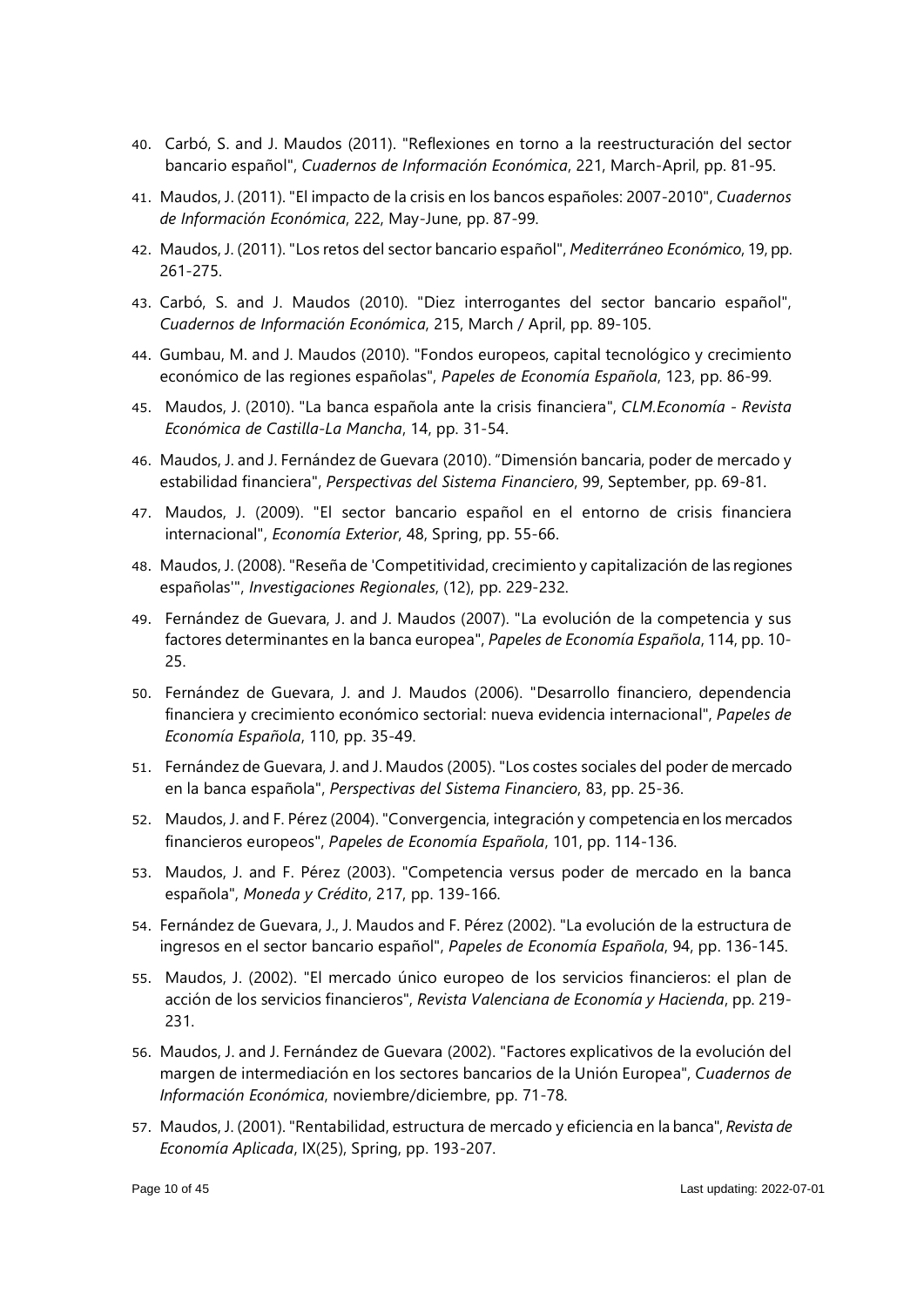- 58. Pérez, F. and J. Maudos (2001). "La Eficiencia del Sector Bancario Español en el Contexto Europeo", *Economistas*, Colegio de Economistas de Madrid, 89, pp. 63-70.
- 59. Maudos, J. and J.M. Pastor (2000). "La eficiencia del sector bancario español en el contexto de la Unión Europea", *Papeles de Economía Española*, 84-85, pp. 155-168.
- 60. Maudos, J., J.M. Pastor and L. Serrano (2001). "Crecimiento de la productividad y su descomposición en progreso técnico y cambio en eficiencia: una aplicación regional y sectorial en España (1964-1993)", *Investigaciones Económicas*, XXIV(1), pp. 177-205..
- 61. Illueca, M. and J. Maudos (1999). "Rendimientos bursátiles y eficiencia productiva: El caso de la banca española", *Revista Española de Finanzas y Contabilidad*, XXVIII(99), April, pp. 301-324.
- 62. Maudos, J., J.M. Pastor and L. Serrano (1998). "Convergencia en las regiones españolas: cambio técnico, eficiencia y productividad", *Revista Española de Economía*, 15(2), pp. 235- 264.
- 63. Serrano, L., J. Maudos and J.M. Pastor (1998). "Fronteras de producción eficiente y convergencia regional: réplica", *Revista Española de Economía*, 15(2), pp. 273-279.
- 64. Maudos, J. (1997). "La rentabilidad del sistema bancario español: la importancia de la eficiencia", *Cuadernos de Información Económica*, 128/129, Fundación de las Cajas de Ahorros - FUNCAS, Nov-Dic.
- 65. Maudos, J. and E. Uriel (1996). "Análisis comparativo de las estimaciones de modelos de panel en los programas LIMDEP, TSP y RATS", *Revista de Economía Aplicada*, IV(11), Autumn, pp. 215-223.
- 66. Mas, M., J. Maudos, F. Pérez and E. Uriel (1994). "Capital público y productividad en las regiones españolas", *Moneda y Crédito*, 198, pp. 163-206.
- 67. Mas, M., J. Maudos, F. Pérez and E. Uriel (1994). "Disparidades regionales y convergencia en las Comunidades Autónomas", *Revista de Economía Aplicada*, 2(4), Spring, pp. 129-148.
- 68. Mas, M., J. Maudos, F. Pérez and E. Uriel (1993). "Competitividad, productividad industrial y dotaciones de capital público", *Papeles de Economía Española*, 56, pp. 144-160.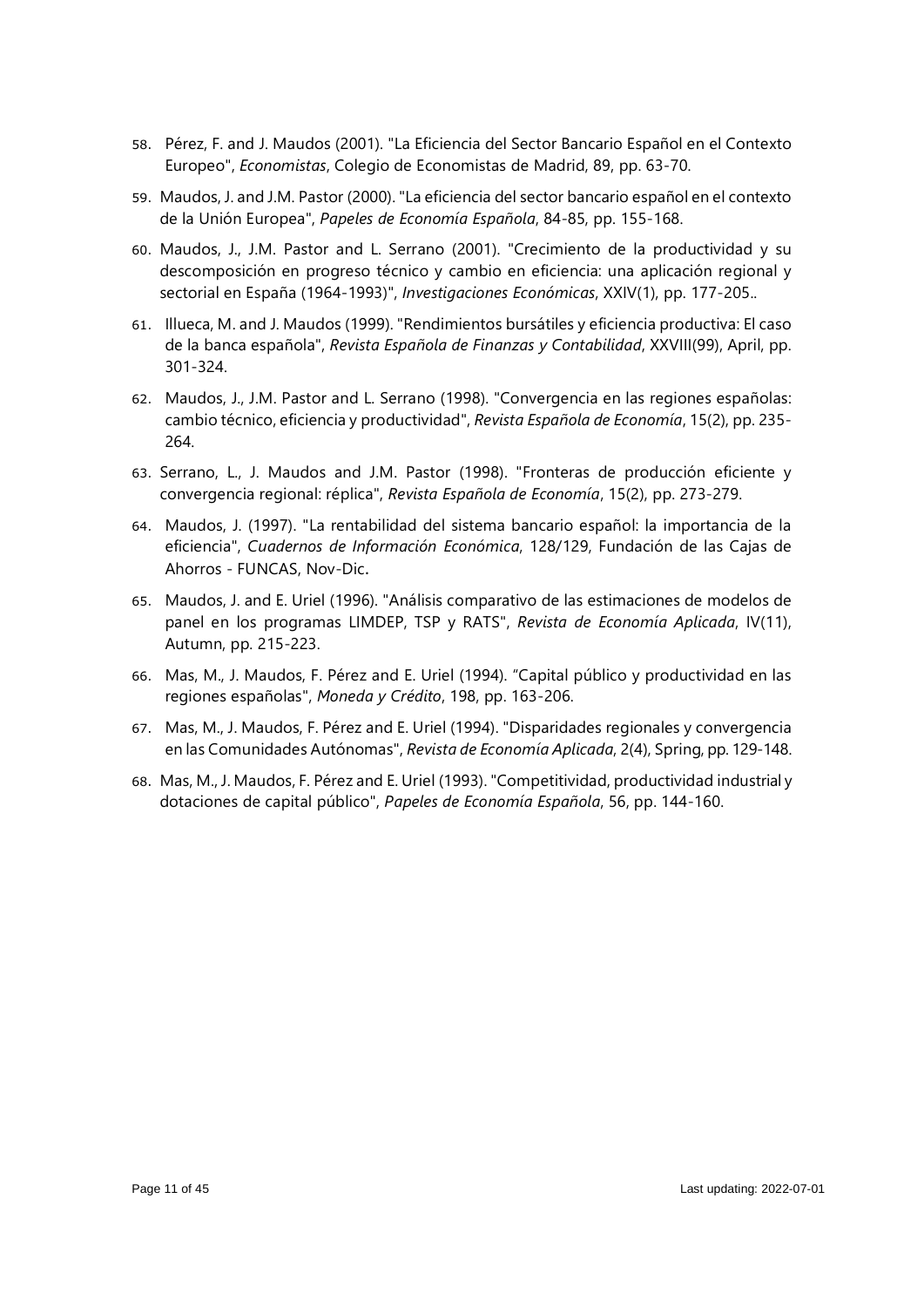# **BOOKS**

- 1. Maudos, J. (dir.) (2022). *Financiación de intangibles*. Madrid: Fundación de Estudios Financieros
- 2. Catalán, A. and J. Maudos (2021). *Dimensiones económicas de la longevidad: Evidencia del caso español*. Bilbao: Fundación BBVA, forthcoming.
- 3. Pérez, F. (dir.), B. Broseta, A. Escribá-Esteve, G. López, J. Maudos and F. Pascual (2021). *Los medios de comunicación en la era digital*. Bilbao: Fundación BBVA, forthcoming.
- 4. Fernández de Guevara, J. (dir.), J. Maudos and C. Mínguez (2020). *Dinámica empresarial en España y digitalización: Retos ante la nueva crisis del COVID-19*. Madrid: Fundación Ramón Areces.
- 5. Maudos, J. (dir.) (dir.) and J. Salamanca (2020). *Observatorio sobre el sector agroalimentario español en el contexto europeo: Informe 2019*. Almería: Cajamar Caja Rural.
- 6. Maudos, J. (dir.), F. Pascual and E. Reig (2019). *Impacte i valor econòmic del valencià*. València: Conselleria d'Educació, Investigació, Cultura i Esport, Generalitat Valenciana, 184 pp.
- 7. Rincón, A., J. Fernández de Guevara, J. Forth, J. Maudos, S. Mollá, F. Pérez, C. Llano and S. Pérez-Balsalobre (2019). *Structural reforms in Spain*. Luxemburgo: Publications Office of the European Union, 242 pp.
- 8. Maudos, J. (dir.) and J. Salamanca (2018). *Observatorio sobre el sector agroalimentario español en el contexto actual: Informe 2017*. Almería: Cajamar Caja Rural, 90 pp.
- 9. Maudos, J. (coord.) (2017). *Mediterráneo Económico: "El futuro del sector bancario español tras la reestructuración".* Vol. 29 (March). Almería: Cajamar Caja Rural, 404 pp.
- 10. Maudos, J., E. Benages and L. Hernández (2017). *El valor económico de las actividades basadas en el conocimiento en España y sus regiones*. Madrid: Fundación Ramón Areces, 139 pp.
- 11. Maudos, J. (2015). *Evolución reciente del crédito y las condiciones de financiación: España en el contexto europeo*. Madrid: Fundación de las Cajas de Ahorros - FUNCAS, 105 pp.
- 12. Maudos, J. (dir.), J. Salamanca (coord.), J.C. Robledo and A. Soler (2015). *Informe Económico 2014*. Madrid: Federación Española de Industrias de la Alimentación y Bebidas (FIAB), 169 pp.
- 13. Maudos, J. and J. Quesada (2015). *¿Industria y/o servicios? Dónde están las ventajas competitivas valencianas*. Valencia: Fundación Cañada Blanch, 95 pp.
- 14. Carbó, S., J. García-Montalvo, J. Maudos and F. Rodríguez (2014). *Las claves del crédito bancario tras la crisis*. Madrid: Fundación de las Cajas de Ahorros – FUNCAS, 179 pp.
- 15. Maudos, J. and J. Fernández de Guevara (2014). *Endeudamiento y estructura financiera de las empresas españolas en el contexto europeo: El impacto de la crisis*. Bilbao: Fundación BBVA, 264 pp.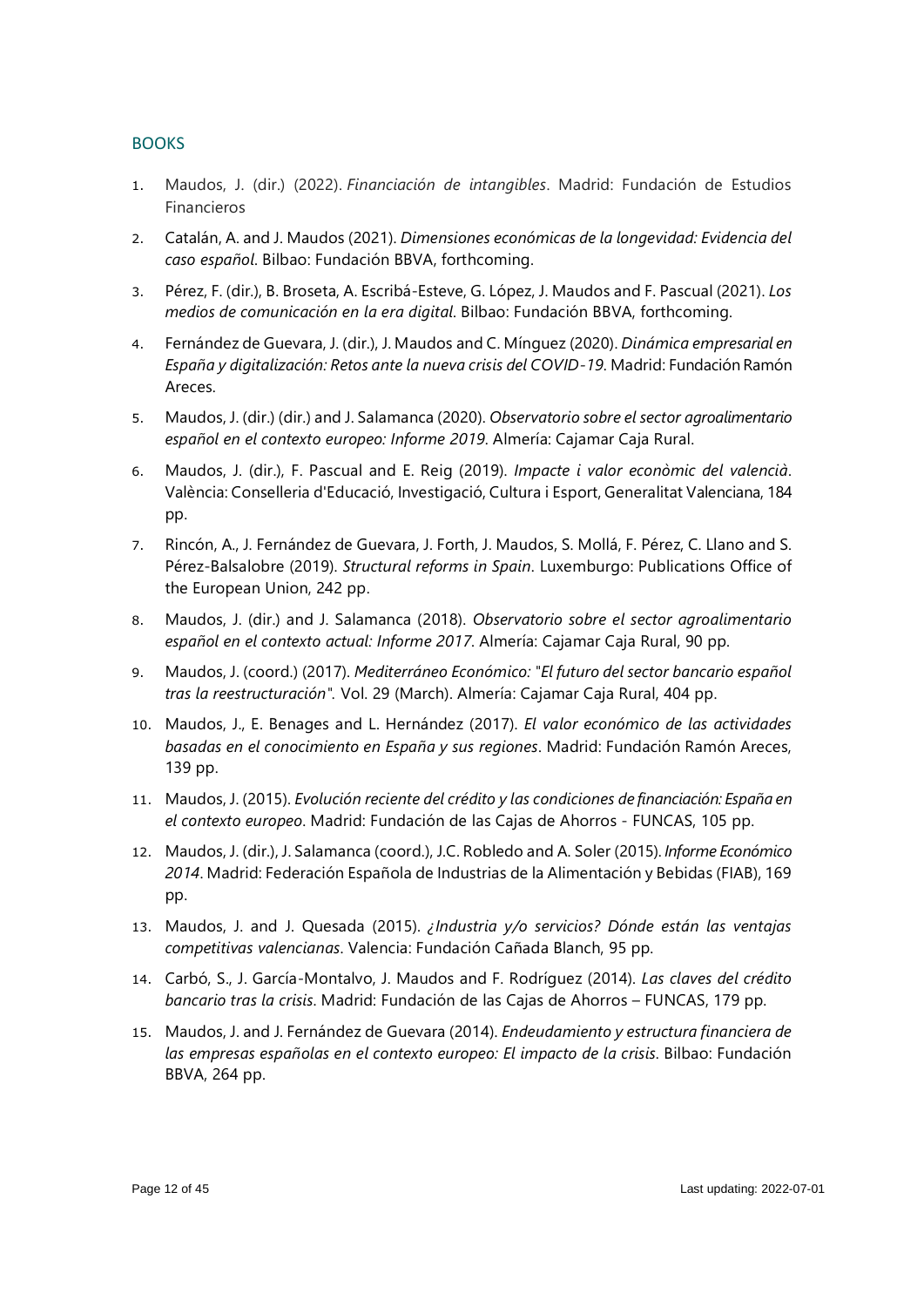- 16. Pérez, F. (dir.), F. Alcalá, F.J. Goerlich, M. Mas, J. Maudos, J. Quesada, E. Reig, L. Serrano, P. Chorén, V. Cucarella, L. Hernández, J. Pérez, J.C. Robledo, J. Salamanca and A. Soler (2014). *Crecimiento y competitividad: Los desafíos de un desarrollo inteligente*. Madrid: Fundación BBVA, 280 pp.
- 17. Maudos, J. (2013). *Las relaciones bancarias de las empresas españolas*. Madrid: Fundación de las Cajas de Ahorros - FUNCAS, 127 pp.
- 18. Pérez, F. (dir.), F. Alcalá, F.J. Goerlich, M. Mas, J. Maudos, J. Quesada, E. Reig, L. Serrano, P. Chorén, V. Cucarella, E. Benages, A. Fernández, L. Hernández, J. Pérez, J. Salamanca, M. Solaz and A. Soler (2014). *Crecimiento y competitividad: Los retos de la recuperación.* Bilbao: Fundación BBVA, 268 pp.
- 19. Pérez, F. (dir.), F. Alcalá, J. Fernández de Guevara, M. Mas, J. Maudos, J. Quesada, E. Reig, L. Serrano, E. Benages, P. Chorén, V. Cucarella, C. Albert, L. Hernández, J. Pérez, J.C. Robledo, J. Salamanca, M. Solaz and A. Soler (2012). *Crecimiento y competitividad. Motores y frenos de la economía española*. Bilbao: Fundación BBVA, 336 pp.
- 20. Maudos, J. (2011). *El sector bancario español en el contexto internacional: El impacto de la crisis*. Madrid: Fundación de las Cajas de Ahorros - FUNCAS, 185 pp.
- 21. Pérez, F. (dir.), M. Mas, J. Maudos, J. Quesada, L. Serrano, P. Chorén, V. Cucarella, L. Hernández, J.C. Robledo, M. Solaz and A. Soler (2011). *Crecimiento y competitividad. Trayectoria y perspectivas de la economía española*. Bilbao: Fundación BBVA, 263 pp.
- 22. Maudos, J. (dir.) and J. Fernández de Guevara (2008). *El sector bancario español en el contexto internacional: evolución reciente y retos futuros*. Bilbao: Fundación BBVA, 368 pp.
- 23. Pérez, F. (dir.), J. Fernández de Guevara, M. Illueca, J. Maudos, J.M. Pastor and E. Tortosa-Ausina (2006). *Banca relacional y capital social en España: Competencia y confianza*. Bilbao: Fundación BBVA, 294 pp.
- 24. Pérez, F. (dir.), J. Maudos, J.M. Pastor and L. Serrano (2006). *Productividad e internacionalización: el crecimiento español ante los nuevos cambios estructurales*. Bilbao: Fundación BBVA, 304 pp.
- 25. Quesada, J. (dir.), J. Maudos, J.M. Pastor, F. Pérez and L. Serrano (2006). *La Comunidad Valenciana ante los nuevos retos de competitividad*. Valencia: Ivie, 235 pp. Estudio elaborado por el Ivie y financiado por Bancaja, Caja de Ahorros del Mediterráneo, Caixa Ontinyent y la Federación Valenciana de Cajas de Ahorros
- 26. Mas, M., F. Pérez (dirs.), F.J. Goerlich, J. Maudos, J.M. Pastor, L. Serrano and E. Tortosa-Ausina (2000). *Capitalización y crecimiento de la economía española (1970-1997): Una perspectiva internacional comparada*. Bilbao: Fundación BBV, 475 pp.
- 27. Maudos, J. and E. Uriel (1999). *Capitalización y crecimiento de la economía navarra, 1955- 1997*. Bilbao: Fundación BBV, 332 pp.
- 28. Maudos, J. and E. Uriel (1999). *Capitalización y crecimiento de la economía Riojana, 1955- 1997*. Bilbao: Fundación BBV, 334 pp.
- 29. Maudos, J., J.M. Pastor and F. Pérez (1999). *Sector Bancario Español (1985-1997): Cambio estructural y competencia*. Alicante: CAM, 327 pp.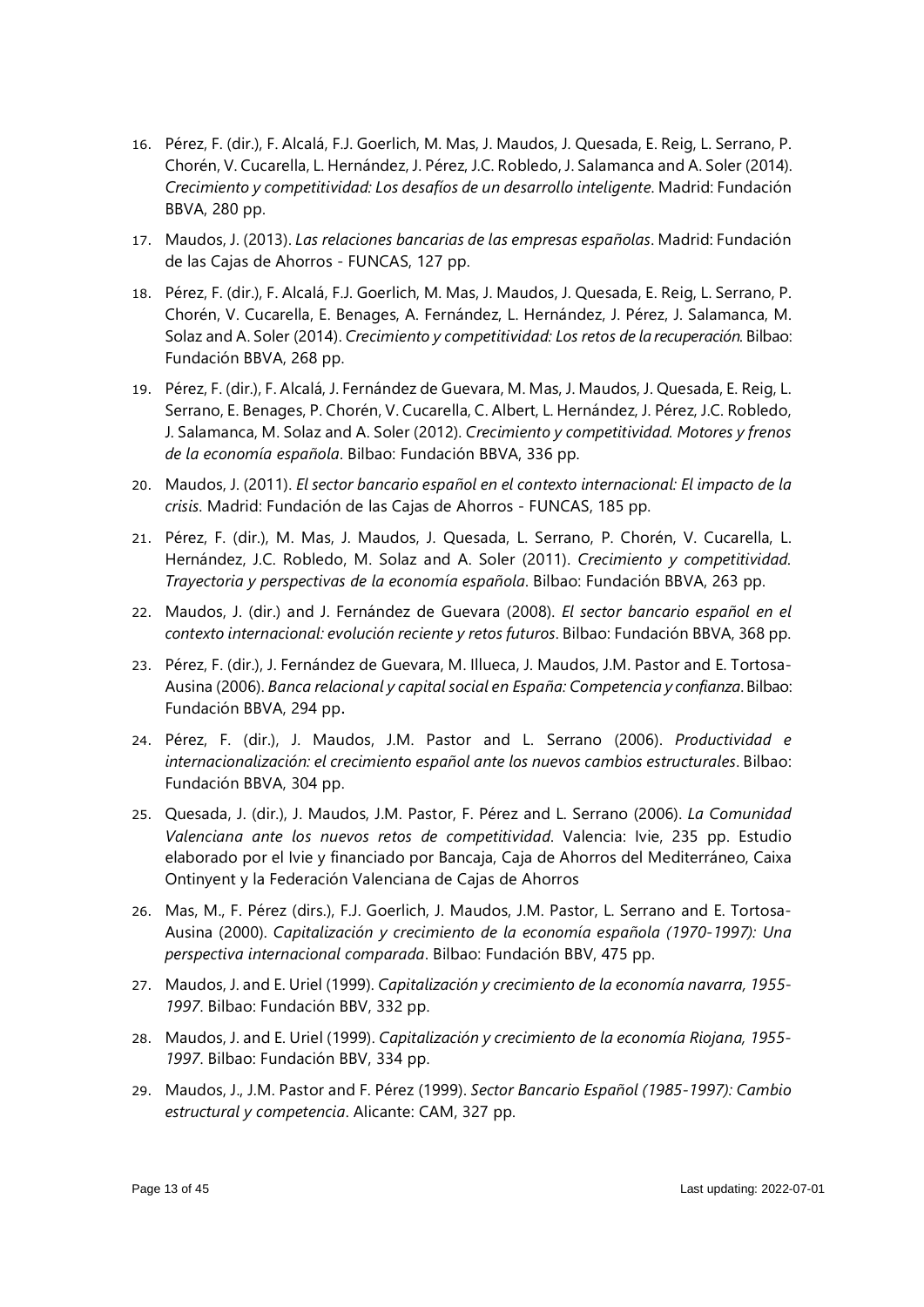# BOOK CHAPTERS

- 1. Maudos, J. (2022). «Resumen ejecutivo». En Maudos, J. (dir.): *Financiación de intangibles*. Madrid: Fundación de Estudios Financieros: 7-23.
- 2. Mas, M., F. Pérez, S. Mollá, J.C. Robledo, J. Maudos, E. Reig, P. Cantos, O. Álvarez et al. (2020). «La inversión y el stock de infraestructuras de transporte en España». In *Infraestructuras de transporte*. Madrid: AIReF (Autoridad Independiente de Responsabilidad Fiscal), Annexed n.º 1, pp. 708.
- 3. Fernández de Guevara, J. and J. Maudos (2019). «La unión financiera y bancaria en la UE». In *Camarero, M.A. and C.R. Tamarit (coords.): Economía de la Unión Europea,* 8ª ed. Madrid: Thomson Reuters-Civitas, pp. 321-343.
- 4. Maudos, J. (2019). "Diferencias en la situación de los sectores bancarios europeos: Un freno para la Unión Bancaria". In *Anuario del Euro 2018: Completar la Unión Monetaria para un mundo diferente*. Madrid: Fundación de Estudios Financieros, pp. 143-164.
- 5. Maudos, J. (2019)**.** «Rentabilidad y márgenes: el sector bancario español en el contexto europeo». In Arce, O. and D. García (coords.): *Principales retos actuales y futuros del sector bancario español: 5º Panel de seguimiento financiero IEAF-FEF de la economía española*. Madrid: Fundación de Estudios Financieros, cap. 3, pp. 49-61.
- 6. Cruz, P., J. Fernández de Guevara and J. Maudos (2017). "Interest rates and net interest margins: the impact of monetary policy". In Chesini, G., E. Giaretta and A. Paltrinieri (eds.): *The Business of Banking: Models, Risk and Regulation*. Basingstoke (Reino Unido): Palgrave Macmillan, pp. 5-33.
- 7. Fernández de Guevara, J. and J. Maudos (2017). "Competition in the European banking markets in the aftermath of the financial crisis", in Bikker, J.A. and L. Spierdijk (eds.): *Handbook of Competition in Banking and Finance*. Cheltenham (Reino Unido): Edward Elgar Publishing Ltd, chapt. 7, 118-138 pp.
- 8. Maudos, J. y X. Vives (2016). "Banking in Spain", en Beck, T. y B. Casu (eds.): *The Palgrave Handbook of European Banking*. Londres: Palgrave Macmillan, chap. 22.
- 9. Maudos, J. (2015). "Concentración, competencia y estabilidad", in Pérez, J. (dir.): *La regulación financiera: ¿Solución o problema?*. Madrid: Fundación de Estudios Financieros, pp. 103-105.
- 10. Maudos, J. (2015). "Desarrollo financiero y crecimiento económico", in Pérez, J. (dir.): *La regulación financiera: ¿Solución o problema?*. Madrid: Fundación de Estudios Financieros, pp. 107-109.
- 11. Maudos, J. (2015). "Evolución de la integración financiera en Europa: 2013", in Martínez-Pardo del Valle, R. y F.J. Zapata (dirs.): *Observatorio sobre la reforma de los mercados financieros europeos (2015)*. Madrid: Fundación de Estudios Financieros, pp. 57-73.
- 12. Maudos, J., A. Soler, P. Chorén and J.C. Robledo (2014). "Fuentes estadísticas y notas explicativas", in *Informe Económico 2013*. Madrid: Federación Española de Industrias de la Alimentación y Bebidas (FIAB), pp. 153-172.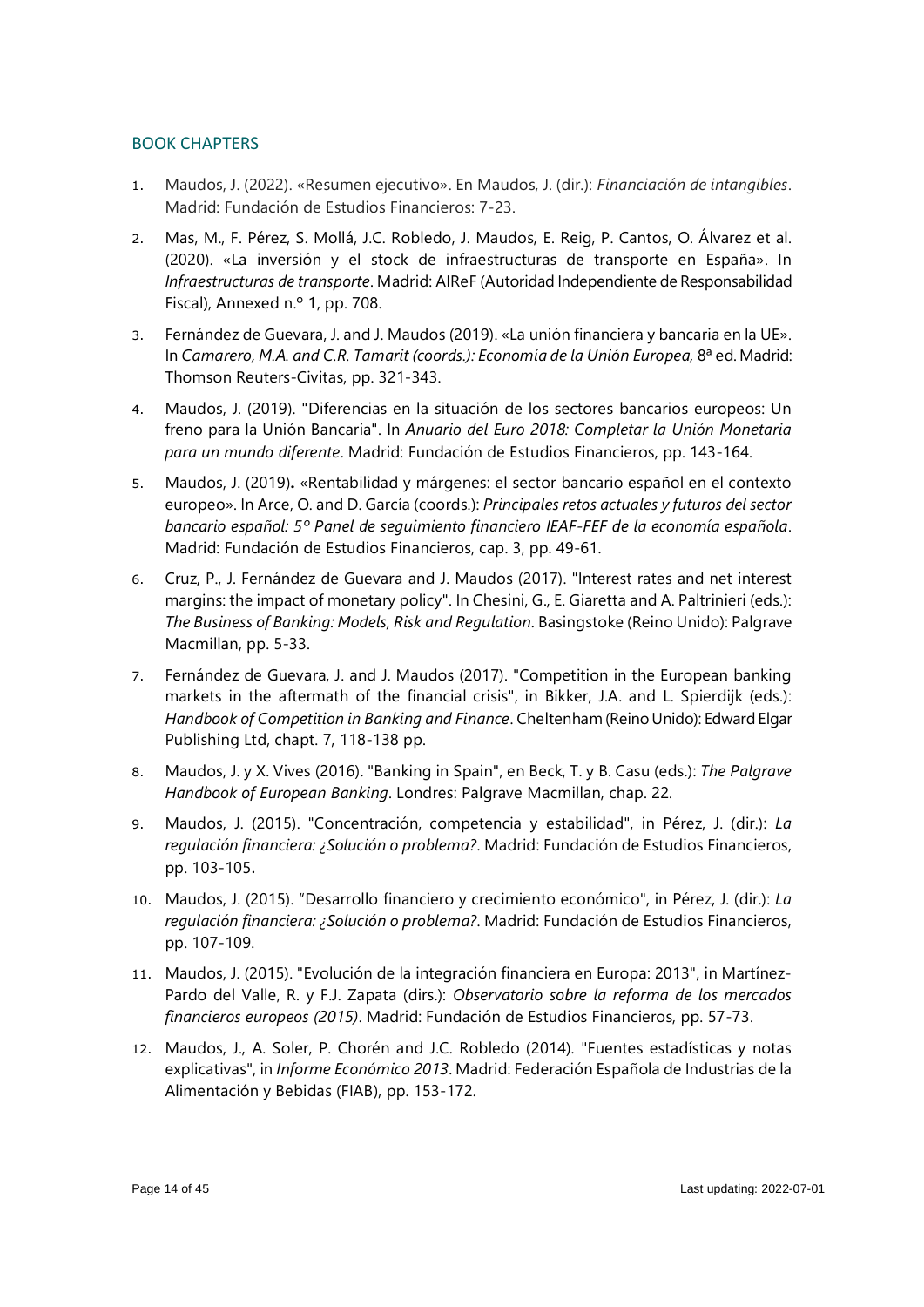- 13. Maudos, J., A. Soler, P. Chorén and J.C. Robledo (2014). "La Industria de Alimentación y Bebidas", in *Informe Económico 2013*. Madrid: Federación Española de Industrias de la Alimentación y Bebidas (FIAB), pp. 39-122.
- 14. Maudos, J., A. Soler, P. Chorén and J.C. Robledo (2014). "Subsectores de la Industria de Alimentación y Bebidas", in *Informe Económico 2013*. Madrid: Federación Española de Industrias de la Alimentación y Bebidas (FIAB), pp. 123-152.
- 15. Maudos, J. (2014). "Condiciones en el acceso de las empresas a la financiación bancaria: España en el contexto de la eurozona", in *Los problemas de financiación del sector empresarial*. Madrid: Fundación de Estudios Financieros.
- 16. Maudos, J. (2014). "El impacto de la reestructuración del sector bancario español sobre la concentración y la competencia", in Carbó, S., J. García-Montalvo, J. Maudos and F. Rodríguez: *Las claves del crédito bancario tras la crisis*. Madrid: Fundación de las Cajas de Ahorros - FUNCAS, pp. 33-99.
- 17. Maudos, J. (2014). "Integración financiera y unión bancaria", in Placencia, A. (dir.): Nuevos desafíos del sector financiero: Recuperando la confianza y mejorando la cultura financiera. Madrid: Fundación de Estudios Financieros, pp. 85-100.
- 18. Fernández de Guevara, J., R. Inklaar and J. Maudos (2013). "The impact of the financial crisis on financial integration and investment in the European Union", in Kolev, A., T. Tanayama and R. Wagenvoort (eds.): *Investment and Investment Finance in Europe*. Luxemburgo: European Investment Bank, cap. 7, pp. 207-240.
- 19. Maudos, J. (2012). "El acceso de las Pymes al crédito bancario: España en el contexto de la Eurozona", in Crespo, J.L. and A. García: *Pequeña y mediana empresa: Impacto y retos de la crisis en su financiación*. Madrid: Fundación de Estudios Financieros, pp. 65-78. Papeles de la Fundación, 45.
- 20. Maudos, J. (2012). "Observatorio sobre la integración financiera en Europa: análisis del caso español. 2010", in *Observatorio sobre la reforma de los mercados financieros europeos*. 2012. Madrid: Fundación de Estudios Financieros, pp. 47-162.
- 21. Maudos, J. (2011). "La banca española entre la financiación del crecimiento y la crisis financiera internacional", in Martín, P. (ed.): *Pasado y presente: de la Gran Depresión del siglo XX a la Gran Recesión del siglo XXI*. Bilbao: Fundación BBVA, pp. 309-339.
- 22. Maudos, J. (2011). "Observatorio sobre la integración financiera en Europa: análisis del caso español. 2009", in *Observatorio sobre la reforma de los mercados financieros europeos. 2010*. Madrid: Fundación de Estudios Financieros, pp. 57-161.
- 23. Maudos, J. and J. Fernández de Guevara (2011). "Bank size, market power and financial stability", in Molyneux, P. (ed*.): Bank performance, risk and firm financing*. Basingstoke, Inglaterra: Palgrave Macmillan, pp. 7-31.
- 24. Fernández de Guevara, J. and J. Maudos (2010). "The Impact of European Financial Integration on Economic Growth", in Fiordelisi, F., P. Molyneux and D. Previati (ed.): *New Issues in Financial and Credit Markets*. Basingstoke, Inglaterra: Palgrave Macmillan, pp. 41- 52.
- 25. Maudos, J. (2009). "El sistema financiero", in Vallés, J. ed.: *Economía Española*. Madrid: McGraw-Hill, Cap. 19, pp. 269-286.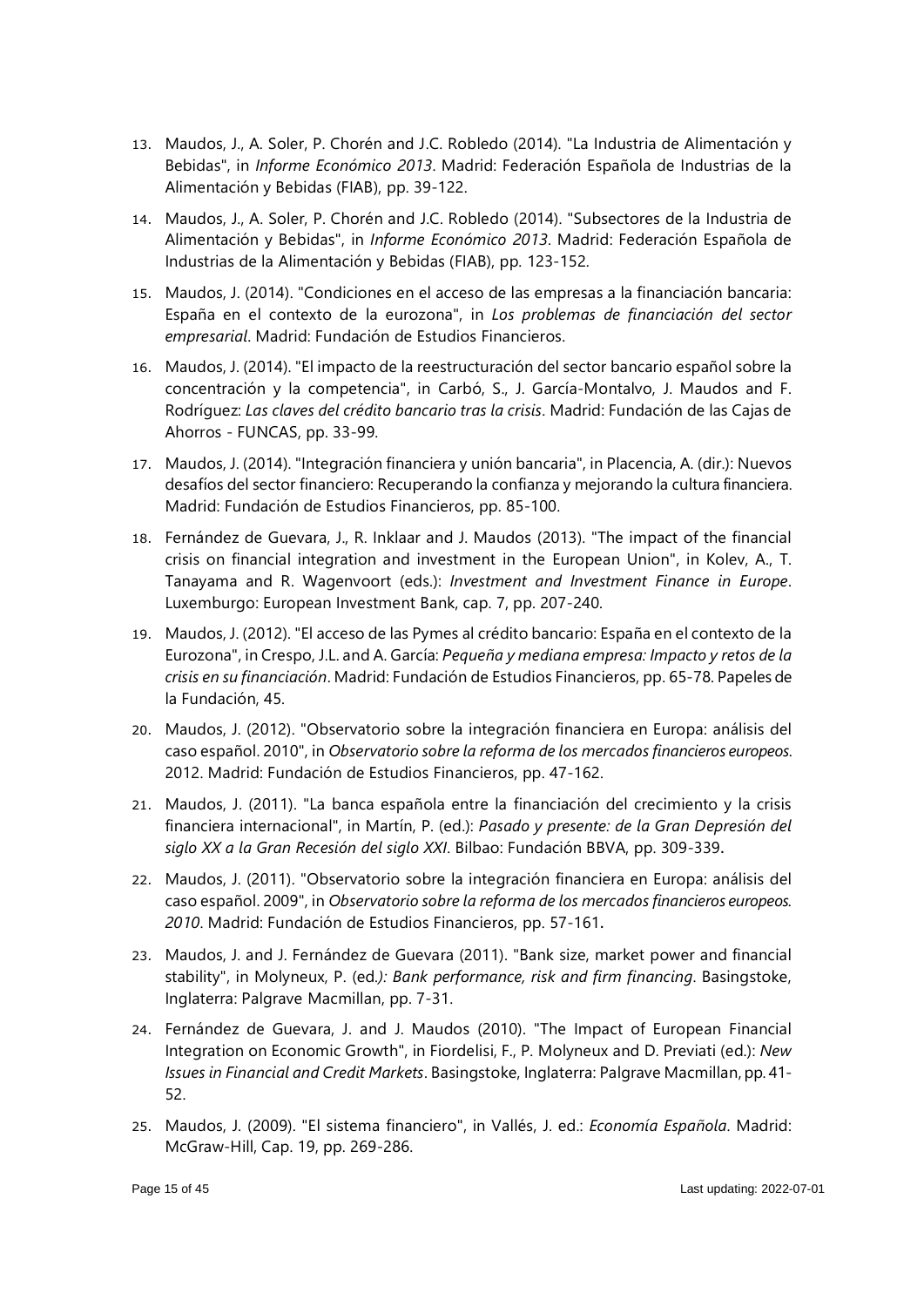- 26. Maudos, J. (2009). "Observatorio sobre la integración financiera en Europa: análisis del caso español", in Fundación de Estudios Financieros - FEF: *Observatorio sobre la reforma de los mercados financieros europeos*. 2009. Madrid, pp. 45-133.
- 27. Pérez, F. and J. Maudos (2007). "El capital físico y tecnológico de la economía valenciana", in *La Comunidad Valenciana en el umbral del siglo XXI. Estrategias de desarrollo económico*. Valencia: Publicacions de la Universitat de València, pp. 153-179.
- 28. Illueca, M. and J. Maudos (2006). "Coste de la financiación empresarial, banca relacional y competencia bancaria: Evidencia del caso español", in Pérez, F. (dir.), J. Fernández de Guevara, M. Illueca, J. Maudos, J.M. Pastor and E. Tortosa-Ausina: *Banca relacional y capital social en España: Competencia y confianza*. Bilbao: Fundación BBVA, cap.5, pp. 167-208.
- 29. Maudos, J. (2006). "La dimensión en las cajas de ahorros. Un análisis de las cajas españolas en el entorno internacional", in *La singularidad de las cajas de ahorros españolas*, pp. 85- 100.
- 30. Maudos, J. and M. Mas (2005). "Infraestructuras y crecimiento regional en España diez años después", in *La competitividad regional en la Unión Europea ampliada*. Madrid: Instituto de Estudios Fiscales, pp. 143-167.
- 31. Maudos, J. and F. Pérez (2003). "Presente y futuro de las cajas de ahorros en el sistema bancario español", in Valero, F. (coord.): *Presente y futuro de las cajas de ahorros*. Fundación Caixa Galicia, Centro de Investigación Económica y Financiera, pp. 57-198.
- 32. Maudos, J. (2002). "El papel del sector bancario en el desarrollo empresarial y económico de la Comunidad Valenciana", in *Empresas y empresarios valencianos. De la dictadura el euro (1977-2002)*, pp. 240-260.
- 33. Maudos, J., J.M. Pastor and J. Quesada (1997). "Technical Progress in the Spanish Banking", in Revell, J. (ed.): *The Recent Evolution of Financial Systems*. Londres y Nueva York: MacMillan and St. Martin's Press.
- 34. Mas, M., F. Pérez, E. Uriel and J. Maudos (1995). "Growth and convergence in the Spanish provinces", in Armstrong, H. and R. Vickerman (eds.): *Convergence and divergence among European regions*. Londres: Pion, pp. 66-88.

# WORKING PAPERS

- 1. Díez, J. C. (coord.), C. Martínez and J. Maudos (2021). «Informe Trimestral de Previsiones económicas: 1er Trimestre». Informe mensual (febrero). Madrid: Orfin (Observatorio de la Realidad Financiera.
- 2. Carbó, S. (coord.), G. de Cadenas, J. C. Delrieu, J.R. Diez, A.I. Fernández, G. López, J. López, J. Maudos *et al.* (2020). «Por la Recuperación Financiera de las Empresas tras el COVID-19». Fedea Policy Papers 2020/09. FEDEA (Fundación de Estudios de Economía Aplicada) (Informes del Grupo de Trabajo Mixto Covid-19).
- 3. Fernández de Guevara, J. and J. Maudos (2020). «La importancia de las comisiones bancarias para recuperar la rentabilidad». Informe mensual (diciembre). Orfin (Observatorio de la Realidad Financiera).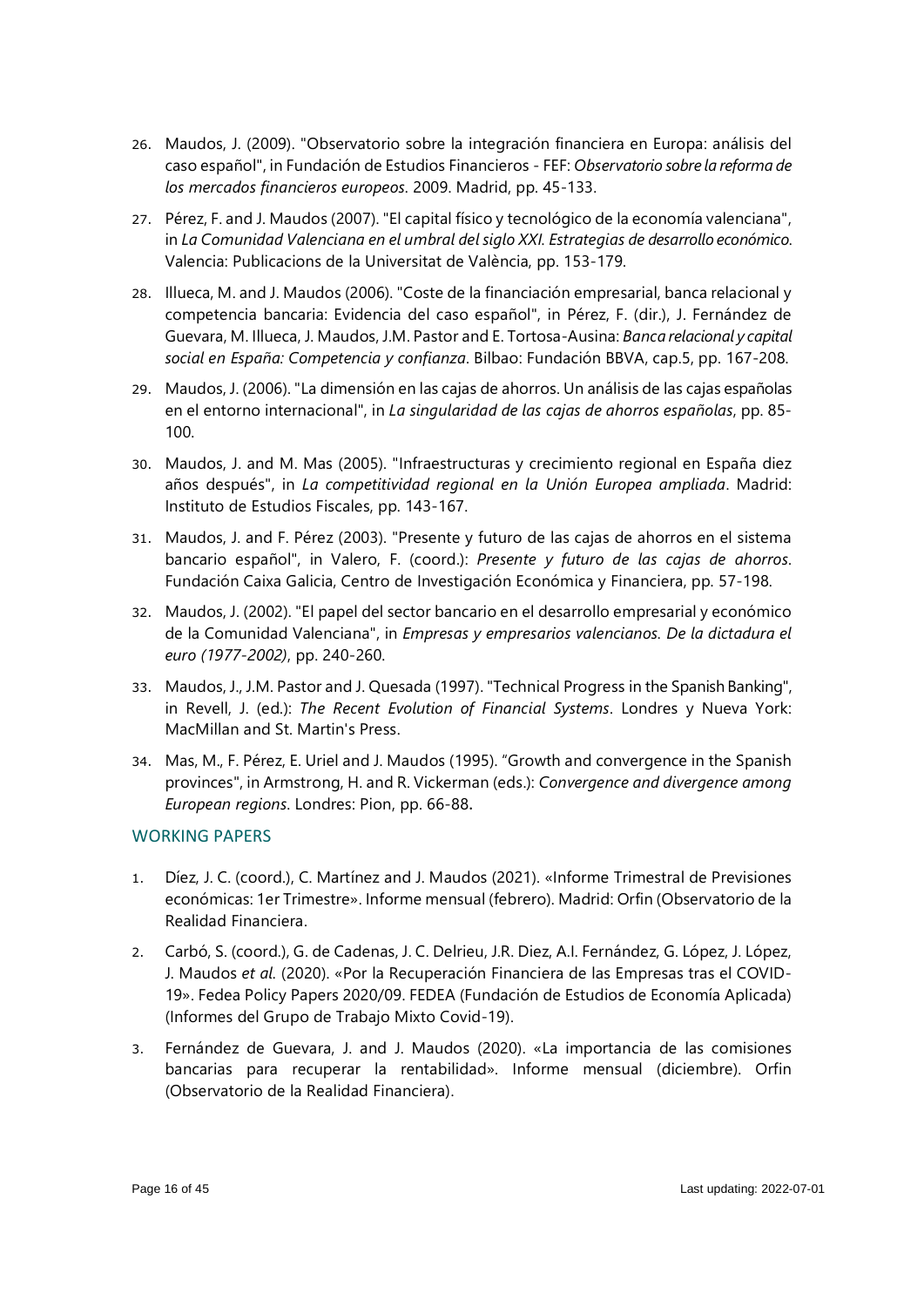- 4. Maudos, J. and C. Mínguez (2020). «El equipamiento digital de las empresas valencianas y los retos del COVID-19». COVID19: IvieExpress n.º 6. València: Generalitat Valenciana, IvieLAB: Ivie.
- 5. Maudos, J. and C. Mínguez 2020). «Salud financiera de las empresas valencianas: capacidad de resistir el impacto del COVID-19». COVID19: IvieExpress n.º 2. València: Generalitat Valenciana, IvieLAB: Ivie.
- 6. Maudos, J. and J. Salamanca (2020). «La importancia del sector agroalimentario ante la crisis del COVID-19». COVID19: IvieExpress n.º 10. València: Generalitat Valenciana, IvieLAB: Ivie.
- 7. Pérez, F. and J. Maudos (2020). «El impacto económico del coronavirus en el PIB y empleo de la economía española y valenciana». COVID19: IvieExpress n.º 1. València: Generalitat Valenciana, IvieLAB: Ivie.
- 8. Maudos, J. (2013). "Evolución reciente de la integración financiera/bancaria en la Unión Europea", Documentos de trabajo, 9(1), CUNEF - Colegio Universitario de Estudios Financieros, May.
- 9. Fernández de Guevara, J. and J. Maudos (2010). "Financial Crisis, Financial Integration and Economic Growth: The European Case", Documento de Trabajo, 02/2010, Fundación BBVA.
- 10. Fernández de Guevara, J. and J. Maudos (2007). "Regional financial development and bank competition: effects on economic growth", Documento de Trabajo, 22/2007, Fundación BBVA.
- 11. Carbó, S., J. Fernández de Guevara, D. Humphrey and J. Maudos (2006). "Cross-country comparisons of competition and pricing power in European Banking ", Documentos de Trabajo, 06/2006, Fundación BBVA.
- 12. Maudos, J. and J. Fernández de Guevara (2006). "Bank competition, financial dependence and economic growth", Documentos de Trabajo, 269, Fundación de las Cajas de Ahorros - FUNCAS.
- 13. Maudos, J. and J. Fernández de Guevara (2006). "The cost of market power in banking: Social loss vs. inefficiency cost", Documentos de Trabajo, 248, Fundación de las Cajas de Ahorros - FUNCAS.
- 14. Carbó, S., J. Fernández de Guevara, D. Humphrey and J. Maudos (2005). "Estimating the intensity of price and non-price in banking: An application to the Spanish case ", Documentos de Trabajo, 02/2005, Fundación BBVA.
- 15. Maudos, J. and J. Fernández de Guevara (2003). "Factors explaining the interest margin in the banking sectors of the European Union", Documentos de Trabajo, No. 128, Fundación de las Cajas de Ahorros - FUNCAS.
- 16. Illueca, M. and J. Maudos (1998). "Rendimientos bursátiles y eficiencia productiva: el caso de la banca española", Working Papers serie EC, 1998-14, Instituto Valenciano de Investigaciones Económicas.
- 17. Maudos, J. (1998). "Rentabilidad, Estructura de Mercado y Eficiencia en el Sector Bancario Español", Documentos de Trabajo, 143/1998, Fundación de las Cajas de Ahorros - **FUNCAS**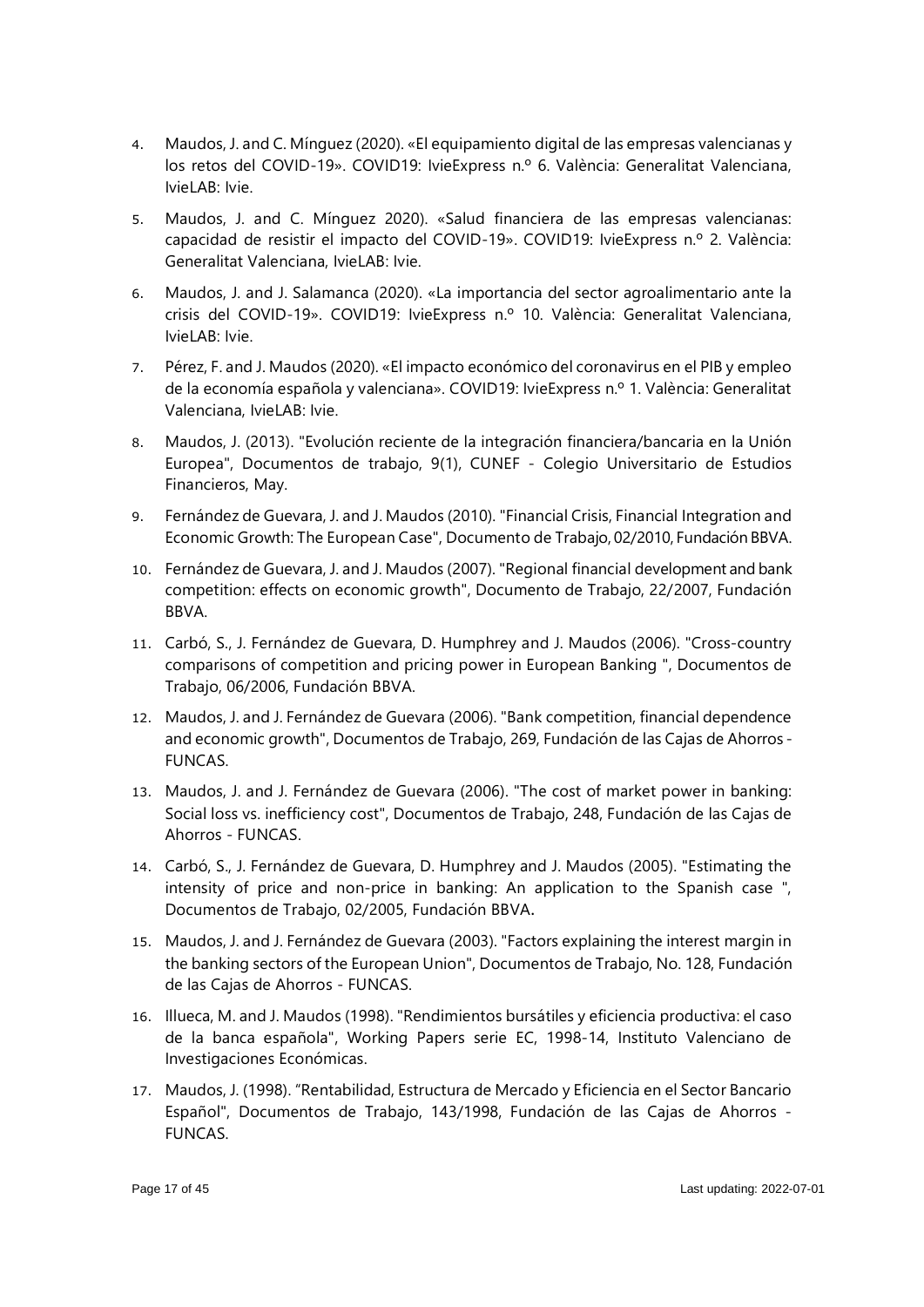- 18. Mas, M., F. Pérez, E. Uriel and J. Maudos (1995). "Public Capital and Productive Efficiency in the Spanish Regions (1964-1989)", International Advances in Economic Research, Research Note, 1(4), pp.448.
- 19. Maudos, J. (1995). "Technical Change, Costs and Scale Economies in the Spanish Savings Banks: the Automatic Teller Machine", Institute of European Finance (IEF) Research Paper Series in Banking and Finace, RP 95/13.
- 20. Mas, M., J. Maudos, F. Pérez and E. Uriel (1993). "Disparidades regionales y convergencia en las CC.AA. españolas", Working Papers serie EC, 1993-05, Instituto Valenciano de Investigaciones Económicas.

# REPORTS

- 1. Maudos, J. (dir.) and J. Salamanca (2022). *Observatorio sobre el sector agroalimentario español en el contexto europeo. Informe 2021*. Almería: Cajamar Caja Rural.
- 2. Maudos, J., E. Benages, A. Fuenmayor and R. Granell (2022). *Impacto económico del Grupo Cooperativo Cajamar 2021*. Almería: Cajamar Caja Rural.
- 3. Maudos, J., A. Fuenmayor, R. Granell and C. Albert (2022). *Impacto económico de Mercadona 2021*. València: Mercadona.
- 4. Maudos, J. and J. Salamanca (2021). *Observatorio sobre el sector agroalimentario español en el contexto europeo. Informe 2020*. Almería: Cajamar Caja Rural.
- 5. Maudos, J. and J. Salamanca (2021). *Observatorio sobre el sector agroalimentario de las regiones españolas. Informe 2019*. Almería: Cajamar Caja Rural.
- 6. Maudos, J., A. Fuenmayor, R. Granell and M. Solaz (2021). *El impacto económico de Mercadona 2020. Resumen ejecutivo*. València: Mercadona.
- 7. Maudos, J. (dir.) and J. Salamanca (2021). *El sector agroalimentario español en el contexto de las regiones españolas. Informe 2020*. Almería: Cajamar Caja Rural.
- 8. Maudos, J., J.M. Pastor, M. Pardo, C. Albert and I. Zaera (2021). *Las contribuciones económicas y sociales de Air Nostrum*. València: Ivie.
- 9. Maudos, J. and L. Hernández (2021). *Competencias digitales y colectivos en riesgos de exclusión en España: Determinantes en el contexto de la COVID-19*. Madrid: Fundación Cotec para la innovación; València: Ivie.
- 10. Maudos, J. and E. Benages (2021). *Impacto económico del Grupo Cooperativo Cajamar 2020*. Almería: Cajamar Caja Rural.
- 11. Maudos, J. (dir.), A. Fuenmayor, R. Granell and C. Albert (2021). *El impacto de Feria Valencia en la economía valenciana 2019*. València: Feria Valencia.
- 12. Maudos, J., C. Mínguez and F. Pascual (2021). *Impacto económico de la COVID-19 en la Comunitat Valenciana: Desagregación por ramas de actividad*. València: Generalitat Valenciana (Informe Entregable n.º 1/2021).
- 13. Maudos, J. (dir.) and C. Mínguez (2020). *Especialización productiva de la Comunitat Valenciana*. València: Generalitat Valenciana. (Informe Entregable n.º 7/2020).
- 14. Maudos, J. (dir.) and C. Albert (2020). *El sector audiovisual valenciano en el contexto regional: Análisis económico-financiero*. València: Generalitat Valenciana (Informe Entregable n.º 3/2020).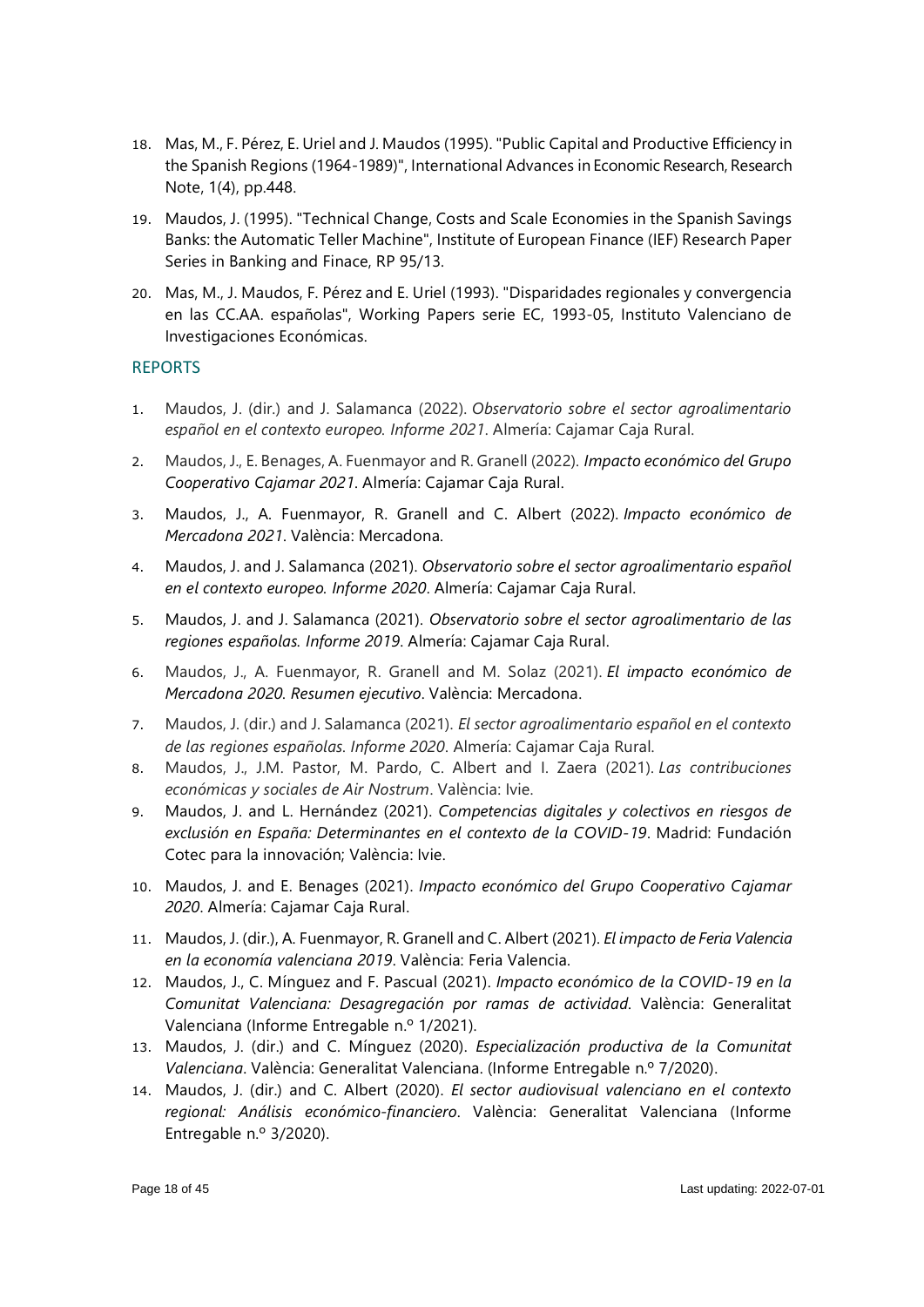- 15. Maudos, J. (dir.), C. Mínguez and M. Solaz (2020). *La intensidad de las relaciones económicas entre Madrid y la Comunitat Valenciana*. Madrid: Fundación Conexus.
- 16. Maudos, J. (dir.) and F. Pascual (2020). *Impacto económico y social de la Ciutat de les Arts i les Ciències en la Comunitat Valenciana 2019*. València: CACSA: Ivie.
- 17. Pérez, F., J. Maudos (coords.), C. Albert, F. Alcalá, E. Benages, P. Chorén, A. Escribá-Esteve, C. Herrero, M. Mas, C. Mínguez, S. Mollá, F. Pascual, J. Quesada, E. Reig, J.C. Robledo and I. Zaera (2020). *La superación de la crisis del Covid-19 en la Comunitat Valenciana: Una hoja de ruta de la reconstrucción de la economía*. València: Generalitat Valenciana. (Informe IvieLAB).
- 18. Escribá-Esteve, A. (dir.), J. Maudos, C. Albert, J. Salamanca, H. García and R. Aragón. (2019). *Evolución de la competitividad de las empresas valencianas: tendencias y factores asociados*. València: Ivie: Bankia. (Informe GECE n.º 04/19).
- 19. Fernández de Guevara, J. and J. Maudos (dirs.) (2019). *Observatorio sobre la situación financiera de las empresas valencianas en el contexto nacional*. València: Generalitat Valenciana; Ivie, 119 pp. (Informe entregable n.º 7).
- 20. Fernández de Guevara, J., J. Maudos (dirs.), C. Mínguez and R. Aragón (2019). *La productividad de la economía valenciana: la importancia de las diferencias inter e intra sectoriales*. València: Generalitat Valenciana. (Informe Entregable n.º 6).
- 21. Fernández de Guevara, J., J. Maudos (dirs.), R. Aragón, H. García and C. Mínguez (2019). *Observatorio sobre la situación financiera de las empresas valencianas en el contexto nacional*. València: Generalitat Valenciana: Ivie. (Informe entregable n.º 7).
- 22. Maudos, J. (dir.) and C. Albert (2019). *Impacto económico del Programa de Apoyo a competiciones deportivas de la Comunitat Valenciana (PAC CV 2018-2019)*. València: Fundación Trinidad Alfonso.
- 23. Maudos, J. (dir.) and F. Pascual (2019). *Impacto económico y social de la Ciutat de les Arts i les Ciències en la Comunitat Valenciana 2018*. València: CACSA: Ivie.
- 24. Maudos, J. (dir.) and M. Solaz (2019). *La productividad de la Comunitat Valenciana en el contexto regional: determinantes*. València: Generalitat Valenciana. (Informe Entregable n.º 3).
- 25. Maudos, J. (dir.), C. Albert and Á. Soler (2019). *Evaluación de la aportación económica de la industria audiovisual de la Comunitat Valenciana*. València: Generalitat Valenciana. (Informe Entregable n.º 9.
- 26. Maudos, J. (dir.), C. Albert and E. Benages (2019). *El impacto de Feria Valencia en la economía valenciana*. València: Feria Valencia.
- 27. Maudos, J., E. Benages, A. Fuenmayor, R. Granell and M. Solaz (2019). *El impacto económico de Mercadona 2018. Resumen ejecutivo*. València: Mercadona.
- 28. Maudos, J., J. Aldás-Manzano, E. Benages and I. Zaera (2019). *38 Maratón Trinidad Alfonso EDP 2018: Impacto económico y valoración de los corredores*. València: S. D. Correcaminos.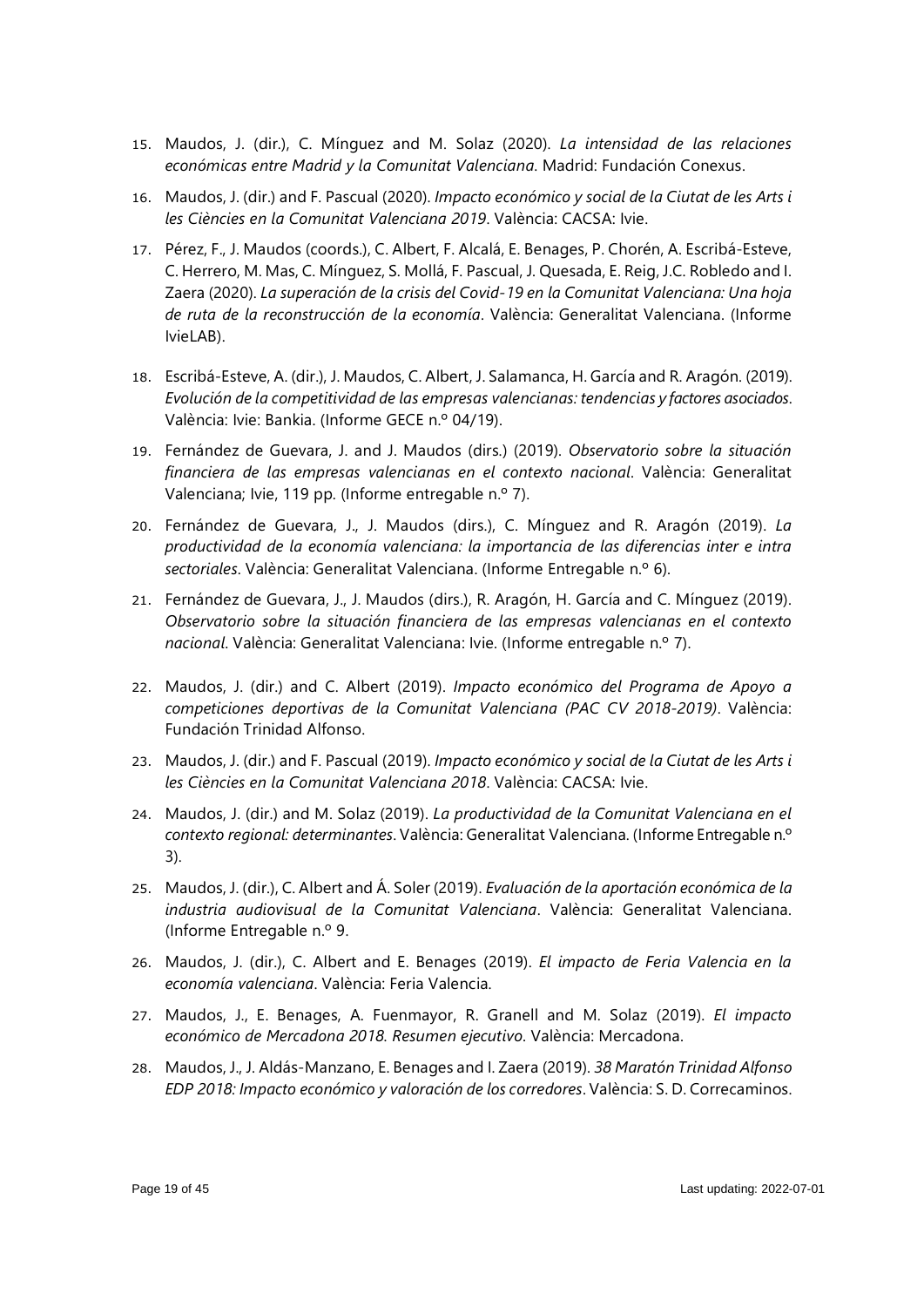- 29. Maudos, J., J. Aldás-Manzano, E. Benages e I. Zaera (2019). *38 Maratón Trinidad Alfonso EDP 2018: Impacto económico y valoración de los corredores*. València: S. D. Correcaminos.
- 30. Maudos, J., J. Quesada (dirs.) and C. Mínguez (2019). *Las infraestructuras y la accesibilidad a los servicios digitales por las empresas en la Comunitat Valenciana*. València: Generalitat Valenciana. (Informe Entregable n.º 7).
- 31. Maudos, J. (dir.) and C. Albert (2018). *Impacto en la economía valenciana de la eliminatoria de Copa Davis Valencia 2018*. València: Fundación Turismo Valencia.
- 32. Escribá-Esteve, A. (dir.), J. Maudos, C. Albert, J. Salamanca, H. García and R. Aragón (2018). *Examen del estado de la competitividad de las empresas de la Comunitat Valenciana*. València: Ivie: Bankia. (Informe GECE n.º 01/18).
- 33. Maudos, J. and E. Benages (2018). *La nueva metodología para la medición y el análisis de la estructura productiva en la Comunitat Valenciana y sus interrelaciones con el resto de regiones*. València: Generalitat Valenciana: Ivie. (Informe entregable n.º 9).
- 34. Maudos, J. (dir.) and C. Albert (2018). *Impacto económico del Programa de Apoyo a competiciones en la Comunitat Valenciana (PAC CV 2017-2018).* València: Fundación Trinidad Alfonso.
- 35. Maudos, J. (dir.) and J. Salamanca (2018). *El sector agroalimentario de la Comunitat Valenciana en el contexto nacional*. València: Generalitat Valenciana: Ivie. (Informe entregable n.º 6).
- 36. Maudos, J. (dir.), C. Albert and Á. Soler (2018). *Aportación económica de la industria audiovisual de la Comunitat Valenciana*. València: Generalitat Valenciana: Ivie. (Informe entregable n.º 5).
- 37. Maudos, J. (dir.), E. Benages, B. Miravalles and N. Mora (2018). *Impacto económico del Plan de Inversiones Financieramente Sostenibles de la Diputación de València*. València: Diputació de València.
- 38. Maudos, J. (dir.), J.C. Robledo and C. Salvador (2018). *Contribución económica de los sectores intensivos en diseño en la Comunitat Valenciana y el perfil de las empresas del sector*. València: Generalitat Valenciana: Ivie. (Informe entregable n.º 4).
- 39. Maudos, J., J. Aldás-Manzano (dirs.), E. Benages, I. Zaera and C. Mínguez (2018). *37 Maratón Valencia Trinidad Alfonso EDP 2017: Impacto económico y valoración de los corredores*. València: S. D. Correcaminos.
- 40. Maudos, J., V. Safón (dirs.), C. Albert, C. Mínguez and M. Solaz (2018). *Plan estratégico de atracción de inversión extranjera en la Comunitat Valenciana = Pla estratègic d'atracció d'inversió estrangera a la Comunitat Valenciana*. València: IVACE (Instituto Valenciano de Competitividad Empresarial).
- 41. Maudos, J., V. Safón (dirs.), C. Albert, R. Aragón, H. García and C. Mínguez (2018). *Análisis de la empresa exportadora valenciana*. València: Generalitat Valenciana: Ivie. (Informe entregable n.º 8).
- 42. Maudos, J. and E. Benages (2017). "El impacto económico de Mercadoma", report for Mercadona.
- 43. Maudos, J., J. Aldás-Manzano, E. Benages and I. Zaera (2017). "Impacto económico del 36 Maratón Valencia Trinidad Alfonso 2016", report for Maratón Valencia Trinidad Alfonso.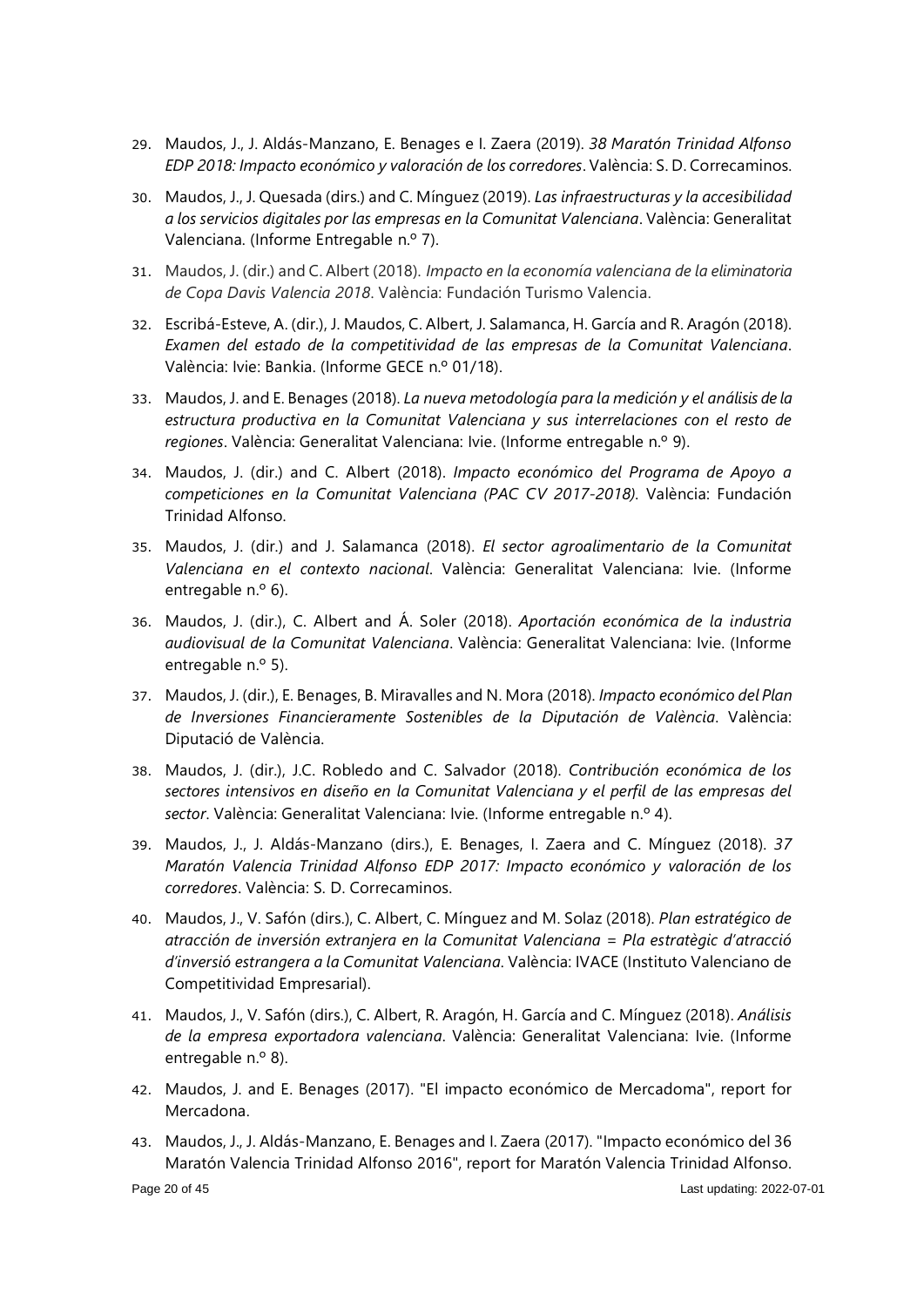- 44. Maudos, J. (2016). "El servicio público audiovisual de la Comunitat Valenciana: Aspectos económicos", report for Generalitat Valenciana.
- 45. Maudos, J., Aldás-Manzano, J., Benages, E. and I. Zaera (2016). "Impacto económico del 35 Maratón Valencia Trinidad Alfonso 2015", report for the Maratón Valencia Trinidad Alfonso.
- 46. Maudos, J. (2015). "Impacto económico del 34 Maratón Valencia Trinidad Alfonso 2014", report for Fundación Municipal del Deporte de Valencia.
- 47. Maudos, J. (2013). Impacto económico del 33 Maratón Divina Pastora Valencia 2013, report for Fundación Municipal del Deporte de Valencia.
- 48. Maudos, J. (2009). Economic impact and cost-benefit analysis of the City of Arts and Science of Valencia. 2008, report for CAC, S.A.
- 49. Maudos, J. (2008). "Economic impact of the Gran Prix Europe of Formula 1", report for Generalitat Valenciana (regional Government).
- 50. Maudos; J. (2007). "Economic impact and cost-benefit analysis of the City of Arts and Science of Valencia", report for CAC, S.A.
- 51. Maudos, J. (2007) "Economic impact of the *XXII America´s Cup* Valencia 2007", report for Generalitat Valencia-Fundación Iberdrola.
- 52. Maudos, J. (2006). "Economic impact of the *Ciudad de la Luz*", report for the Valencian Government.
- 53. Maudos, J. (2005). "Economic impact and cost-benefit analysis of the City of Arts and Science of Valencia", report for CAC, S.A.
- 54. Pérez, F., J. Maudos, J.M. Pastor, F. Molynex, J., S. Carbó and F. Rodríguez (2002). "The monitoring of structural changes and trends in the internal market for financial services", report for the European Commission.
- 55. Pérez, F. (2003). "Economía y desarrollo sostenible en el arco mediterráneo: estudio del impacto socioeconómico de las alternativas ante el déficit de recursos hídricos", report for the Ministerio de Medio Ambiente.
- 56. Pérez, F., M. Illueca and J. Maudos (2002). "Propuesta de un sistema de financiación de las unidades de gestión de la asistencia sanitaria", report for Consellería de Sanidad de la Generalitat Valencia.
- 57. Goerlich, F.J., M. Mas, J. Maudos and F. Pérez (2002). "El impacto económico de las actuaciones públicas", report for Consellería d'Economia, Hisenda i Ocupació de la Generalitat Valenciana.
- 58. Maudos, J. (2000). "Economic impact and cost-benefict analysis of the Museum Principe Felipe", report for CAC, S.A.
- 59. Maudos, J. and J.M. Pastor (1999). "La productividad de la Caja de Ahorros y Monte de Piedad de Córdoba-Cajasur: 1992-1998", report for Caja de Ahorros y Monte de Piedad de Córdoba-Cajasur.
- 60. Mas, M. (coord.), E. Bigné and J. Maudos (1997). "Informe de Evaluación Intermedia del Programa Operativo de la Comunidad Valenciana 1994-1997", report for Dirección General de Economía, Generalitat Valenciana.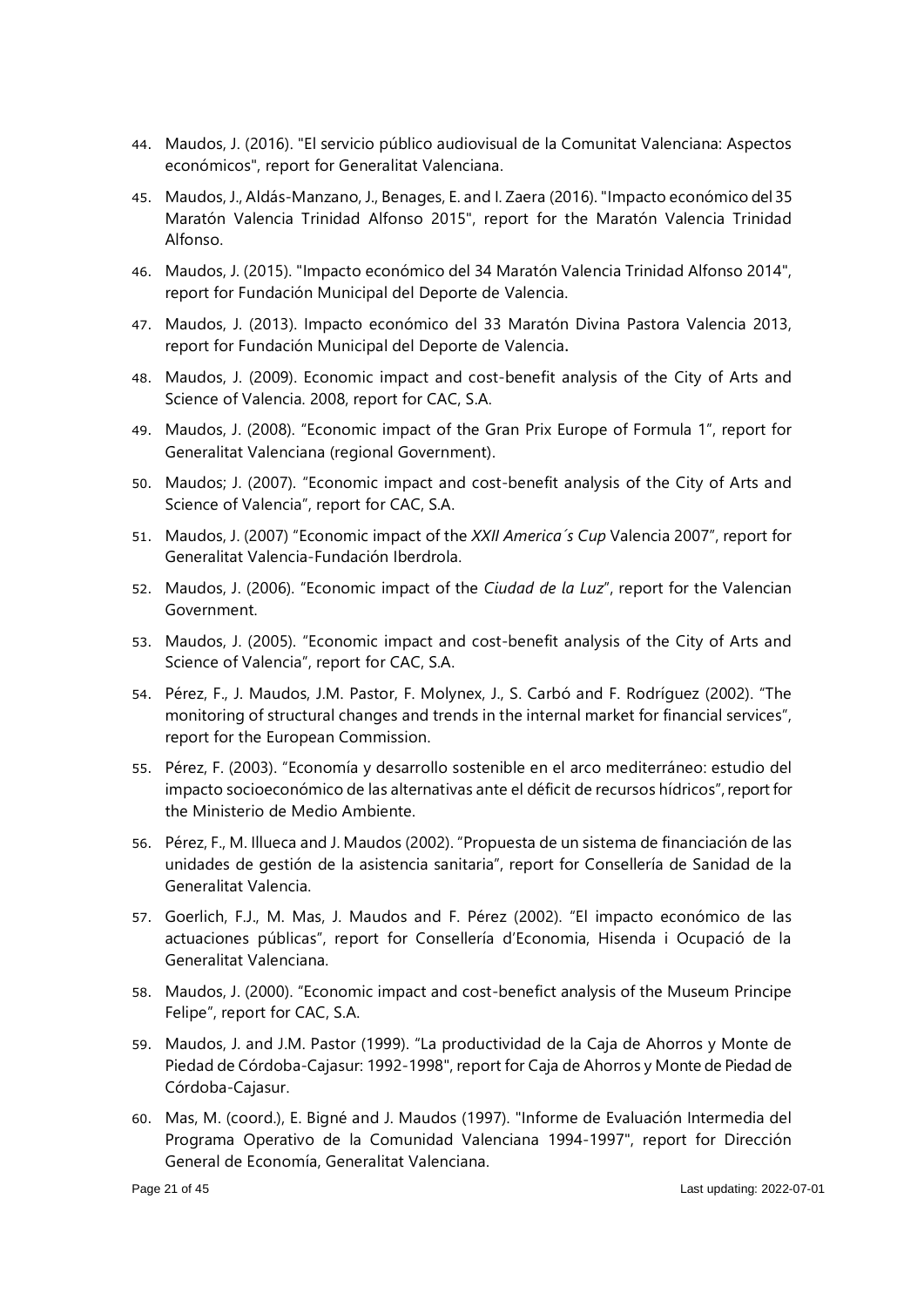61. Mas, M., J. Maudos and F. Pérez (1995). "Fuentes de Crecimiento Económico Provincial: 1967-1991", report for MOPTMA dentro del proyecto Geografía económica y política territorial. En el mismo participaron también las siguientes instituciones FEDEA (coord.), CEP e IKEI y un resumen ha sido publicado en la colección "Resumenes" 95-01 de FEDEA (1995).

# **RESEARCH GRANTS**

# COMPETITIVE RESEARCH PROJECTS

- 1. AICO/2020/217 (2020-2021). Factores de competitividad en la era del conocimiento y la economía digital. Grupos de investigación Consolidables, Conselleria d'Innovació, Universitats, Ciència i Societat Digitat (Generalitat Valenciana). PR: Juan Francisco Fernández de Guevara.
- 2. Gasto público y resultados educativos en España en el siglo XXI: Eficiencia e igualdad de oportunidades en un estado descentralizado. CPI-19-398. Grants intended to support research groups in public economics at the research centers of the Valencian Community of the Conselleria d'Hisenda i Model Econòmic (2019-2023). PR: José Manuel Pastor.
- 3. ECO2017-84828-R: Factores de competitividad en la economía digital y del conocimiento (2018-2021). Ministerio de Economía y Competitividad. PR: Joaquin Maudos.
- 4. ECO2013-43959-R: Factores de competitividad: hacia una nueva sociedad del conocimiento (2014-2107). Ministerio de Economía y Competitividad. PR: Joaquin Maudos.
- 5. Prometeo II/2014/046: Integración económica y financiera: Efectos sobre el crecimiento económico (2014-2018) Generalitat Valenciana. PR: Francisco Pérez.
- 6. SEJ2010-17333/ECON: La importancia de la competitividad como salida a la crisis: Infraestructuras, I+D y desarrollo financiero (2011-2013). PR: Joaquín Maudos.
- 7. Researcher of Project 7th Frame Program of European Union: FP7-SSH-2009-A INDICSER ("Indicators for evaluating International performance in service sectors"). Coordinator: University of Birmingham Period 01/01/2010-12/31/2012.
- 8. Research Project PROMETEO/2009/066 Financial and economic integration: effects on growth", Valencian Governtment 2009-2012.
- 9. Research Project SEC2008-03813/ECON of the Ministry of Educationand Science "Crecimiento y desarrollo en economías en proceso de globalización", 01/01/2009-31/12/2011.
- 10. Research Project SEJ2007-60320/ECON of the Ministry of Education and Science "Factores de crecimiento y competitividad: capital tecnológico, capital humano, infraestructuras de transporte y desarrollo financiero", 01/10/2007-30/09/2010.
- 11. Research Project SEJ-340 of the Junta de Andalucía "Financial exclusion, social exclusion and poverty". Period: 2006-08.
- 12. Research Project SEJ2005-02776 of the Ministry of Science and Technology "Growth and competitiveness in advanced economies: capitalization, structural change and social cohesion. Period 2005-2008.
- 13. Research project SEJ2004-00110/ECON of the Ministry of Education "Knowledge, innovation e infrastructures: competitiveness factors in the context of globalization". Period 2004-2007.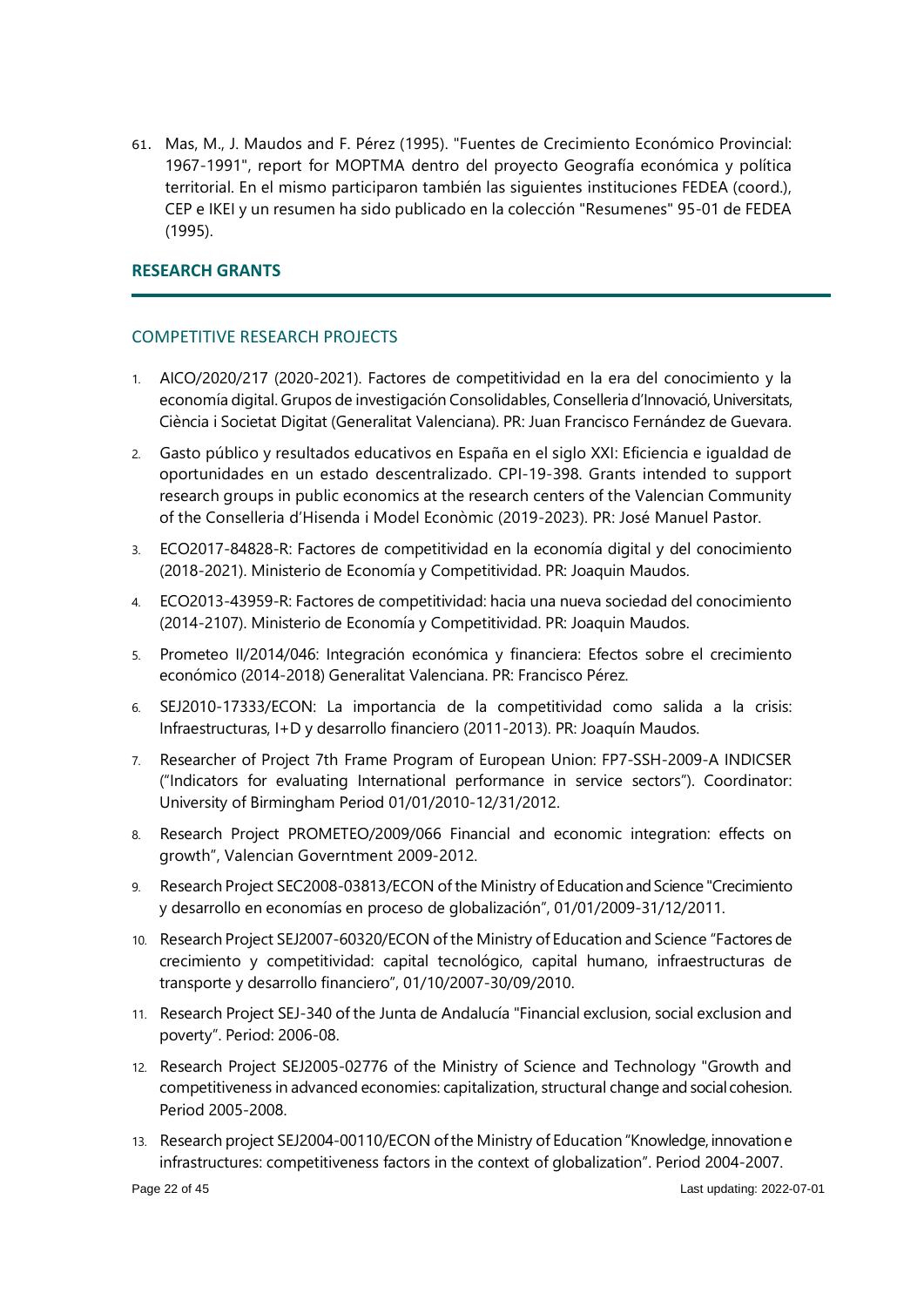- 14. Research project of the BBVA Foundation titled "Integration, competition and efficiency inthe European financial markets". First call for research grants in Economics, Demography, Population studies and European studies. Period: April 2003-April 2005.
- 15. Research Project GRUPOS03/123 of the Valencian regional government, 2003.
- 16. Research project SEC2002-03375 of the Ministry of Science and Technology "New forms of capital, growth: instrument of measurement and applications", 2002.
- 17. Research project CTIDIB/2002/209 of the Valencian Regional Government "New forms of capital, growth: instruments of measurement and applications", 2002.
- 18. Research project (SEC2001-2950) of the Ministry of Education: "Factors of competitiveness in the Spanish economy: human capital, infrastructures and R&D", 2001. Director of the project.
- 19. Research project "Intangibles, capitalisation and growth" GRO1-275. Science and Technology Office, Valencian Regional Government.
- 20. Research project GV99-103-1-08 from the Scientific Research and Technological Development Projects Programme of the Valencian Regional Government-1999 "R+D as competitive factor: efficiency and technical change". Director of the project.
- 21. Research project SEC98-0895: "Inequalities, Specialisation and convergence: tools of measurement and applications", *Dirección General de Investigación Científica y Técnica (DGICYT)*, 1997. Ministry of Education.
- 22. Research project PB94-1523: "General equilibrium, growth and productivity: Theory and applications to the Spanish case", *Dirección General de Investigación Científica y Técnica (DGICYT)*, 1995, Ministry of Education.
- 23. Research project PB90-0579:"Productivity and Competitiveness: Theory and application to the Spanish case", *Dirección General de Investigación Científica y Técnica (DGICYT*), 1990, Ministry of Education.

# OTHER RESEARCH PROJECTS

- 1. IvieLAB Diagnóstico sintético de la situación actual y retos de la economía valenciana. Generalitat Valenciana. PR: Joaquín Maudos and Francisco Pérez. (2022- ).
- 2. Sistema de indicadores del comercio exterior de bienes de la Comunitat Valenciana. PR: Joaquín Maudos. Instituto Valenciano de Estadística. (2022- ).
- 3. Sistema de indicadores de la economía valenciana 2022. IP PR: Joaquín Maudos. AVE-Asociación Valenciana de Empresarios. (2022- ).
- 4. Impacto de la Maratón Trinidad Alfonso 2022. PR: Joaquín Maudos. S.D. Correcaminos. (2022- )
- 5. Plan Plurianual de Financiación del Sistema Público Universitario Valenciano. PR: Francisco Pérez and Joaquín Maudos. Generalitat Valenciana - Conselleria de Innovación, Universidades, Ciencia y Sociedad Digital. (2022- ).
- 6. Impacto económico y fiscal de Mercadona y de su cadena de montaje en 2021. Mercadona. PR: Joaquín Maudos. (2022- ).
- 7. Informe sobre la inclusión financiera en España. AEB, CECA y UNACC. PR: Joaquín Maudos. (2022- ).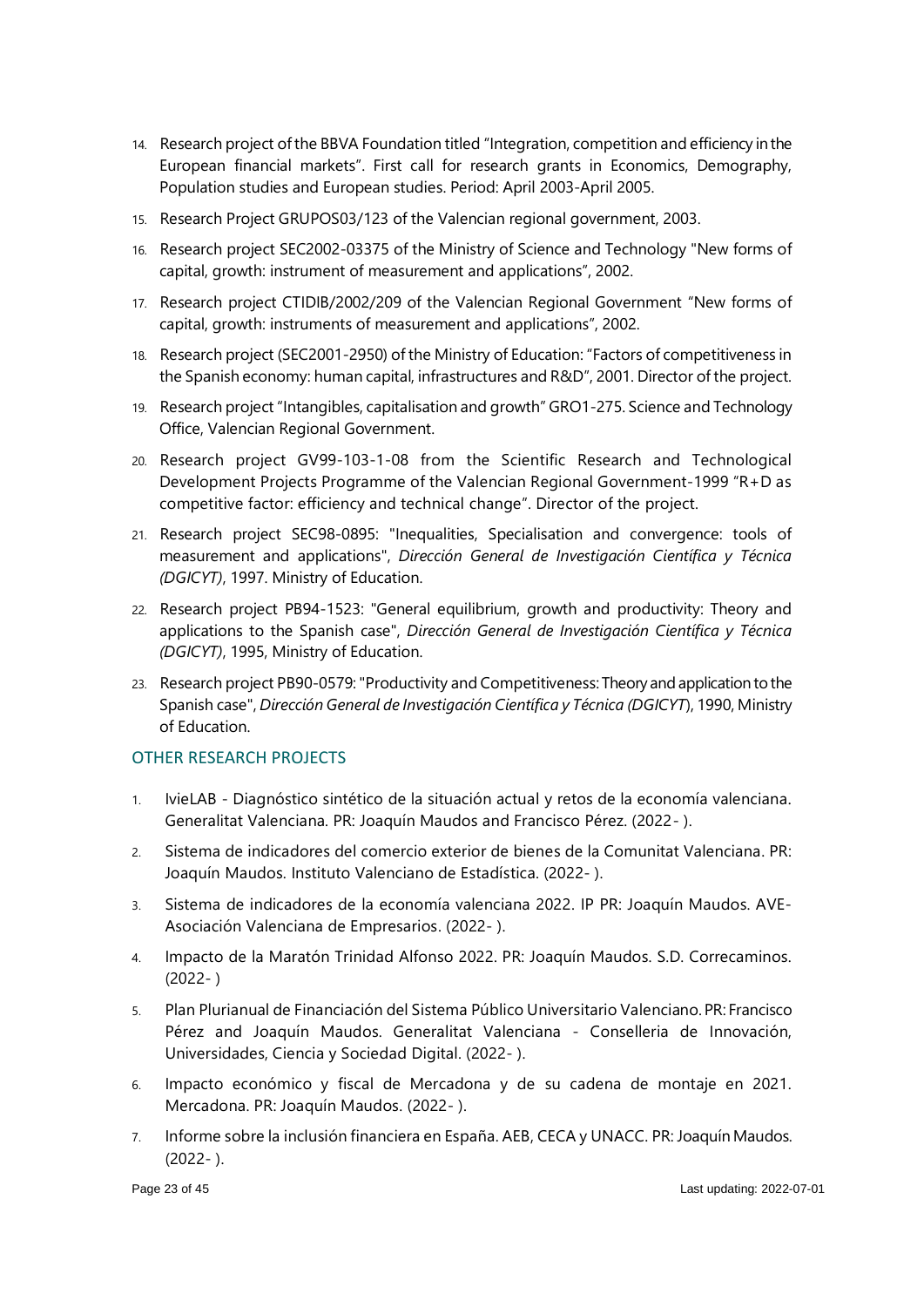- 8. Impacto económico del Grupo Cooperativo Cajamar 2021. Grupo Cooperativo Cajamar. PR: Joaquín Maudos. (2022- ).
- 9. Impacto económico del Aeropuerto de Castellón. Aeropuerto de Castellón. PR: Joaquín Maudos. (2022- ).
- 10. Estudio y diagnóstico de la situación de las universidades públicas valencianas: actividad, resultados y financiación. Generalitat Valenciana. PR: Joaquín Maudos and Francisco Pérez. 2021.
- 11. Análisis de la representatividad de las principales confederaciones de comercio minorista de la Comunitat Valenciana. Funding entity: Conselleria de Economía Sostenible, Sectores Productivos, Comercio y Trabajo. 2021.
- 12. El sector agroalimentario español en el contexto europeo. Informe 2020. Funding entity: Grupo Cooperativo Cajamar. 2021.
- 13. El sector agroalimentario español en el contexto de las regiones españolas. Informe 2020. Funding entity: Grupo Cooperativo Cajamar. 2021-.
- 14. Las contribuciones sociales y económicas de Air Nostrum. PR: José Manuel Pastor. Funding entity: Air Nostrum. 2021.
- 15. Sistema de indicadores de la economía valenciana. Funding entity: AVE. 2021.
- 16. La digitalización del tejido empresarial en España: transformación productiva y competencia. Funding entity: Fundación BBVA. (2021- ).
- 17. Impacto económico de las actividades desarrolladas en l'Alqueria del Basquet en la temporada 2020-2021. Funding entity: Fundació València Bàsquet 2000. 2021.
- 18. Impacto económico de Mercadona en Cataluña en el ejercicio 2020. Funding entity: Mercadona. 2021.
- 19. Estudio de impacto económico del Grupo Cooperativo Cajamar. Funding entity: Grupo Cooperativo Cajamar. 2021.
- 20. El impacto económico de Mercadona 2020. Funding entity: Mercadona. 2021.
- 21. Asistencia técnica para el desarrollo del Barómetro del proyecto EActíVate. Funding entity: Mercadona. 2021.
- 22. Diseño del Barómetro EActíVate y análisis de resultados. Funding entity: Mercadona 2021.
- 23. IvieLAB. Impacto económico de la COVID-19 en la Comunitat Valenciana: Desagregación por ramas de actividad. Funding entity: Generalitat Valenciana. 2021.
- 24. Competencias digitales y colectivos en riesgo de exclusión: determinantes 2019-2020 como consecuencia del COVID19 (2020). Funding entity: Fundación Cotec. 2020-2021.
- 25. Distribución de la población y acceso a los servicios públicos. Funding entity: Fundación Ramón Areces. 2020-2021.
- 26. Impacto económico de la actividad de Feria Valencia en 2019 y características de los expositores. Funding entity: Feria Valencia. 2020-2021.
- 27. Impacto económico de la crisis sanitaria (COVID-19). Funding entity: Generalitat Valenciana. (2020- ).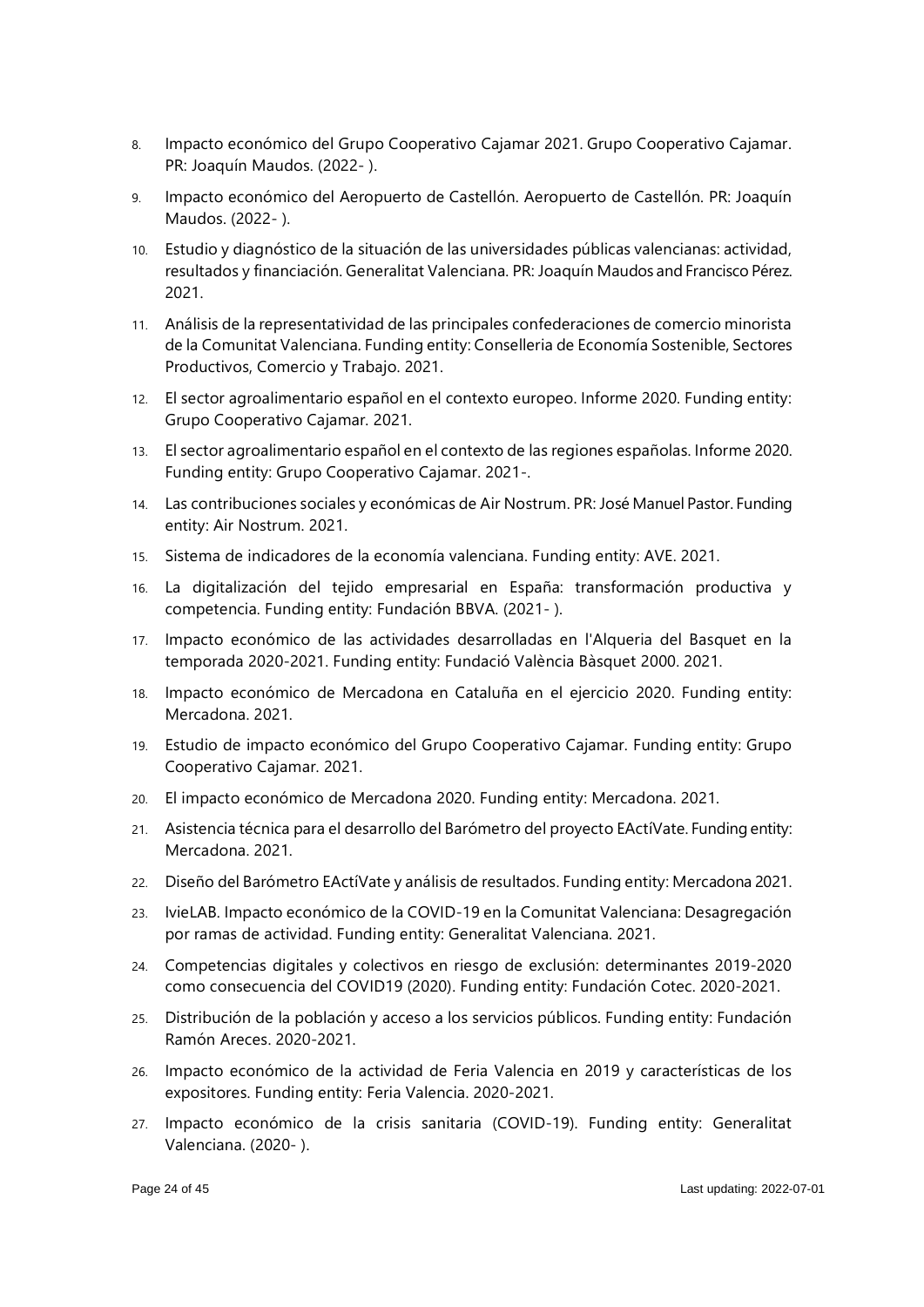- 28. Plan de transformación digital del tejido productivo de la Comunitat Valenciana. Funding entity: Sociedad Proyectos Temáticos de la Comunidad Valenciana (SPTCV). 2020-2021.
- 29. El impacto económico y fiscal de Mercadona y sus proveedores 'totaler' en 2019. Funding entity: Mercadona. 2020.
- 30. El sector agroalimentario español en el contexto europeo. Informe 2019. Funding entity: Cajamar. 2020.
- 31. El sector agroalimentario español en el contexto de las regiones españolas. Funding entity: Cajamar. 2020-2021.
- 32. El sector audiovisual valenciano en el contexto regional. Funding entity: Generalitat Valenciana. 2020.
- 33. Evaluación de las infraestructuras de transporte en España AIReF. PR: Matilde Mas. Funding entity: Autoridad Independiente de Responsabilidad Fiscal (AIReF). 2019-2020.
- 34. La superación de la crisis del COVID-19 en la Comunitat Valenciana. Funding entity: Generalitat Valenciana. 2020.
- 35. Observatorio sobre la especialización productiva y productividad de la Comunitat Valenciana en el contexto regional. Funding entity: Generalitat Valenciana. 2020.
- 36. Impacto económico de las actividades desarrolladas en l'Alqueria del Basket en la temporada 2019-2020. Funding entity: Fundació València Bàsquet 2000. 2020.
- 37. Dinámica empresarial en España y digitalización: retos ante la nueva crisis del COVID-19. Funding entity: Fundación Ramón Areces. 2019-2020.
- 38. Impacto económico del 39 Maratón Trinidad Alfonso de València EPD. Funding entity: D. Correcaminos. 2019-2020.
- 39. Impacto económico y social de la Ciudad de las Artes y de las Ciencias en 2019. PR: Joaquín Maudos. Funding entity: Ciudad de las Artes y de las Ciencias. 2019-2020.
- 40. La contribución social y económica de los medios de comunicación en la era digital. PR: Joaquín Maudos. Funding entity: Fundación BBVA. 2019-2020.
- 41. Las actividades asociadas al envejecimiento y su impacto económico. Funding entity: Fundación BBVA. 2019-2020.
- 42. La transformación energética de la Comunitat Valenciana. Lecciones de la experiencia internacional. Funding entity: Generalitat Valenciana. 2019.
- 43. Instituto Valenciano de Investigaciones Económicas: Impacto de las competiciones deportivas de l'Alqueria del Bàsquet 2018. PR: Joaquín Maudos. Fundig entity: Fundació València Bàsquet 2000. 2019.
- 44. Instituto Valenciano de Investigaciones Economicas: Serie de documentos divulgativos Esenciales. PR: Joaquín Maudos. Fundig entity: Fundación BBVA. 2019.
- 45. Instituto Valenciano de Investigaciones Económicas: La contribución social y económica de los medios de comunicación en la era digital. PR: Joaquín Maudos. Fundig entity: Fundación BBVA. 2019.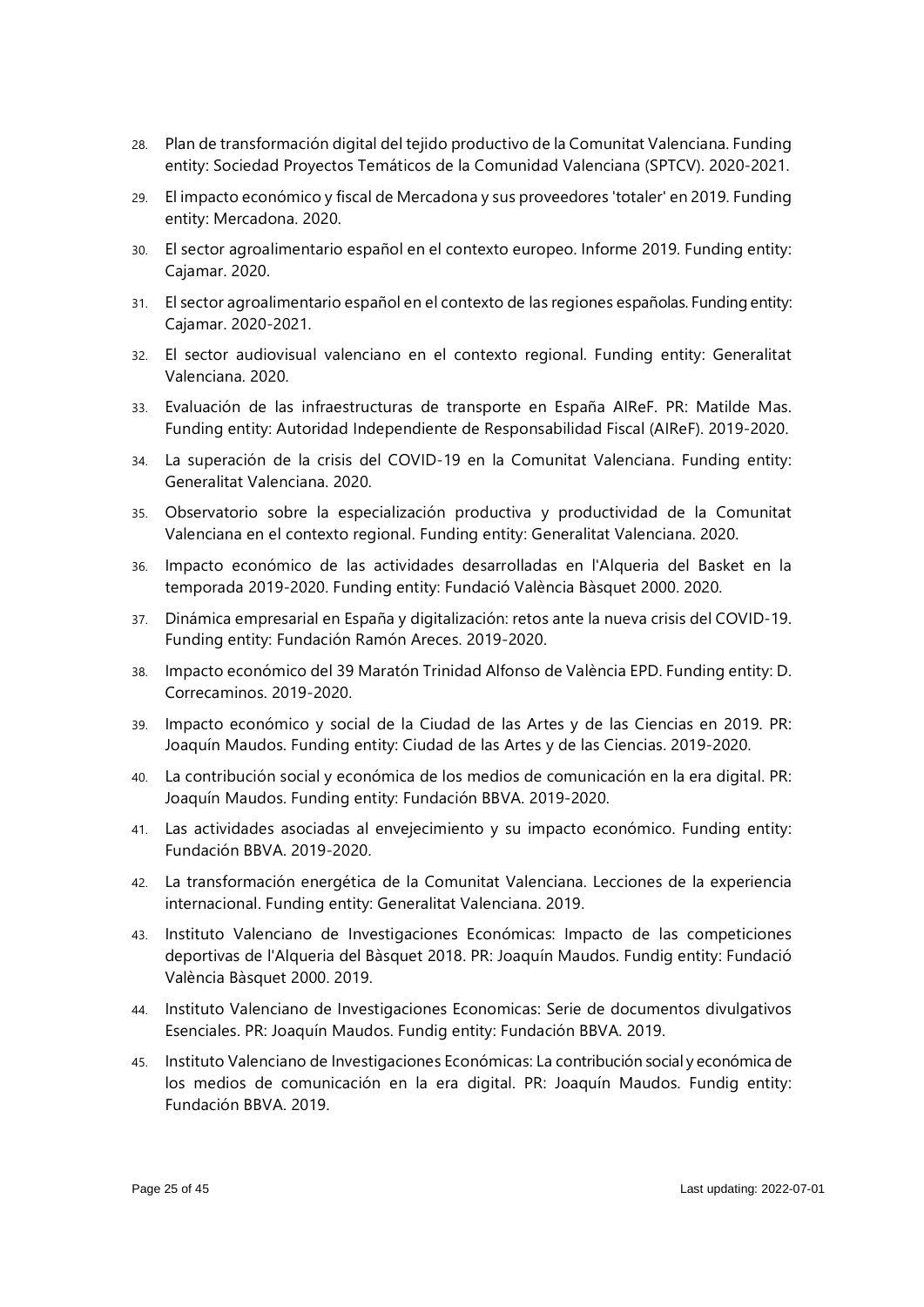- 46. Instituto Valenciano de Investigaciones Económicas: La productividad de la economía valenciana en el contexto regional: determinantes. PR: Joaquín Maudos. Fundig entity: Generalitat Valenciana. 2019.
- 47. Instituto Valenciano de Investigaciones Económicas: La productividad de la empresa valenciana: la importancia del tamaño. PR: Juan Fernández de Guevara and Joaquín Maudos. Fundig entity: Generalitat Valenciana. 2019.
- 48. Instituto Valenciano de Investigaciones Económicas: La productividad de la economía valenciana: la importancia de las diferencias inter e intra sectoriales. PR:Juan Fernández de Guevara and Joaquín Maudos. Fundig entity: Generalitat Valenciana. 2019.
- 49. Instituto Valenciano de Investigaciones Económicas: Las infraestructuras y la accesibilidad a los servicios digitales por las empresas en la Comunitat Valenciana. PR: Joaquín Maudos. Fundig entity: Generalitat Valenciana. 2019.
- 50. Instituto Valenciano de Investigaciones Económicas: Evaluación de la aportación económica de la industria audiovisual de la Comunitat Valenciana. PR: Joaquín Maudos. Fundig entity: Generalitat Valenciana. 2019.
- 51. Instituto Valenciano de Investigaciones Económicas: Impacto económico del programa de apoyo a competiciones deportivas de la Comunitat Valenciana de la Fundación Trinidad Alfonso (2017-2019). Tercera edición. PR: Joaquín Maudos. Fundig entity: Fundación Trinidad Alfonso. 2019.
- 52. Instituto Valenciano de Investigaciones Económicas: El impacto económico de Mercadona en 2018. PR: Joaquín Maudos. Fundig entity: Mercadona. Period: 2018-2019.
- 53. Instituto Valenciano de Investigaciones Económicas: El impacto económico de Mercadona en Castilla y León en 2018. PR: Joaquín Maudos. Fundig entity: Mercadona. Period: 2019.
- 54. Instituto Valenciano de Investigaciones Económicas: El impacto económico de Mercadona en Murcia en 2018. PR: Joaquín Maudos. Fundig entity: Mercadona. Period: 2019.
- 55. Instituto Valenciano de Investigaciones Económicas: Estimación del impacto económico del valenciano en la Comunitat Valenciana. PR: Joaquín Maudos. Fundig entity: Conselleria d'Educació, Investigació, Cultura i Esport. Period: 2018-2019.
- 56. Instituto Valenciano de Investigaciones Económicas: Impacto económico del Arena Valencia datos 2018. PR: Joaquín Maudos. Fundig entity: Licampa 1617, SL. 2019.
- 57. Instituto Valenciano de Investigaciones Económicas: Impacto económico y social de las anualidades 2017 y 2018 de la Ciudad de las Artes y de las Ciencias. PR: Joaquín Maudos. Fundig entity: CAC. 2018-2019.
- 58. Instituto Valenciano de Investigaciones Económicas: Impacto económico de Feria Valencia 2018. PR: Joaquín Maudos. Fundig entity: Feria Valencia. 2019.
- 59. Instituto Valenciano de Investigaciones Economicas: La intensidad de las relaciones económicas entre Madrid y la Comunitat Valenciana. PR: Joaquín Maudos. Fundig entity: Fundación Conexus. 2019.
- 60. Instituto Valenciano de Investigaciones Económicas: El sector agroalimentario español en el contexto europeo, Informe 2018. PR: Joaquín Maudos. Funding entity: Cajamar. 2019.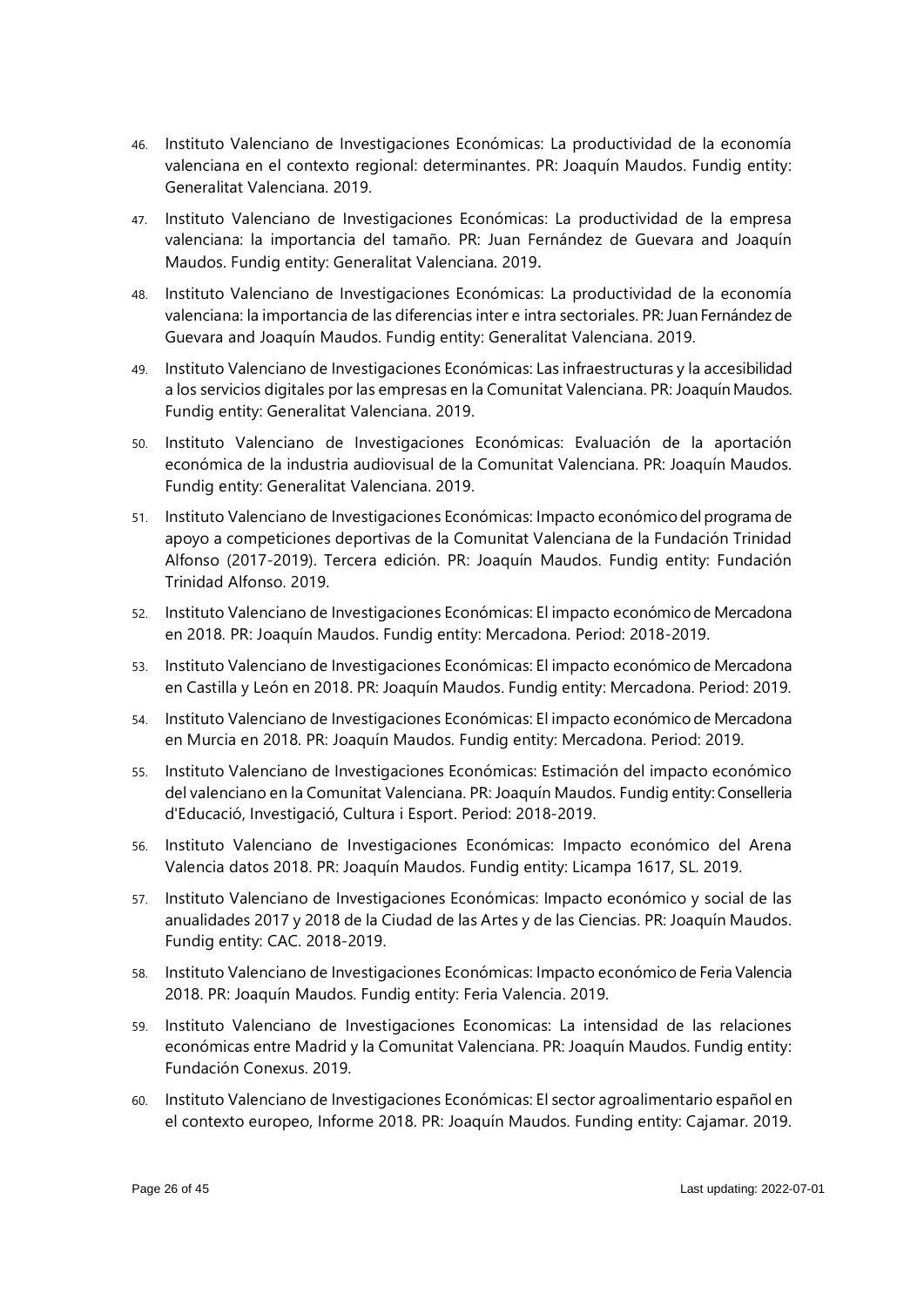- 61. Instituto Valenciano de Investigaciones Económicas: Observatorio de Gobierno, Estrategia y Competitividad Empresarial (observatorio GECE). PR: Alejandro Escriba. Funding entity: Bankia. 2019.
- 62. Instituto Valenciano de Investigaciones Económicas: Análisis de la empresa exportadora valenciana. PR: Joaquín Maudos. Funding entity: Generalitat Valenciana. 2018.
- 63. Instituto Valenciano de Investigaciones Económicas: Aportación económica de la industria audiovisual de la Comunitat Valenciana. PR: Joaquín Maudos. Funding entity: Generalitat Valenciana. 2018.
- 64. Instituto Valenciano de Investigaciones Económicas: Contribución económica de los sectores intensivos en diseño de la Comunitat Valenciana. PR: Joaquín Maudos. Funding entity: Generalitat Valenciana. 2018.
- 65. Instituto Valenciano de Investigaciones Económicas: El impacto económico de Mercadona en Extremadura. PR: Joaquín Maudos. Funding entity: Mercadona. 2018.
- 66. Instituto Valenciano de Investigaciones Económicas: El impacto económico de Mercadona en Castilla-La Mancha en 2018. PR: Joaquín Maudos. Funding entity: Mercadona. 2018.
- 67. Instituto Valenciano de Investigaciones Económicas: El impacto económico de Mercadona en Cataluña. PR: Joaquín Maudos. Funding entity: Generalitat Valenciana. 2018.
- 68. Instituto Valenciano de Investigaciones Económicas: El sector agroalimentario de la Comunitat Valenciana en el contexto nacional. PR: Joaquín Maudos. Funding entity: Generalitat Valenciana. 2018.
- 69. Instituto Valenciano de Investigaciones Económicas: El sector agroalimentario español en el contexto europeo. PR: Joaquín Maudos. Funding entity: Cajamar. 2018.
- 70. Instituto Valenciano de Investigaciones Económicas: Estimación del impacto económico en la Comunitat Valenciana del evento deportivo Copa Davis. PR: Joaquín Maudos. Funding entity: Turismo Valencia. 2018.
- 71. Instituto Valenciano de Investigaciones Económicas: Impacto Alquería Basket. PR: Joaquín Maudos. Funding entity: Valencia Basket Club. 2018.
- 72. Instituto Valenciano de Investigaciones Económicas: Impacto de las competiciones deportivas de l'Alqueria del Bàsquet. PR: Joaquín Maudos. Funding entity: Valencia Basket. 2018.
- 73. Instituto Valenciano de Investigaciones Económicas: Impacto económico del 38.º Maratón Valencia Trinidad Alfonso EPD. PR: Joaquín Aldás and Joaquín Maudos. Funding entity: Sociedad Deportiva Correcaminos de València. 2018-2019.
- 74. Instituto Valenciano de Investigaciones Económicas: Impacto económico de Feria Valencia 2017. PR: Joaquín Maudos. Funding entity: Feria Valencia. 2018.
- 75. Instituto Valenciano de Investigaciones Económicas: Impacto económico del Arena Valencia. PR: Joaquín Maudos. Funding entity: Licampa 1617, SL. 2018.
- 76. Instituto Valenciano de Investigaciones Económicas: IvieLAB, el Laboratorio de Análisis y Evaluación de Políticas Públicas. PR: Joaquín Maudos and Francisco Pérez. (2018- ).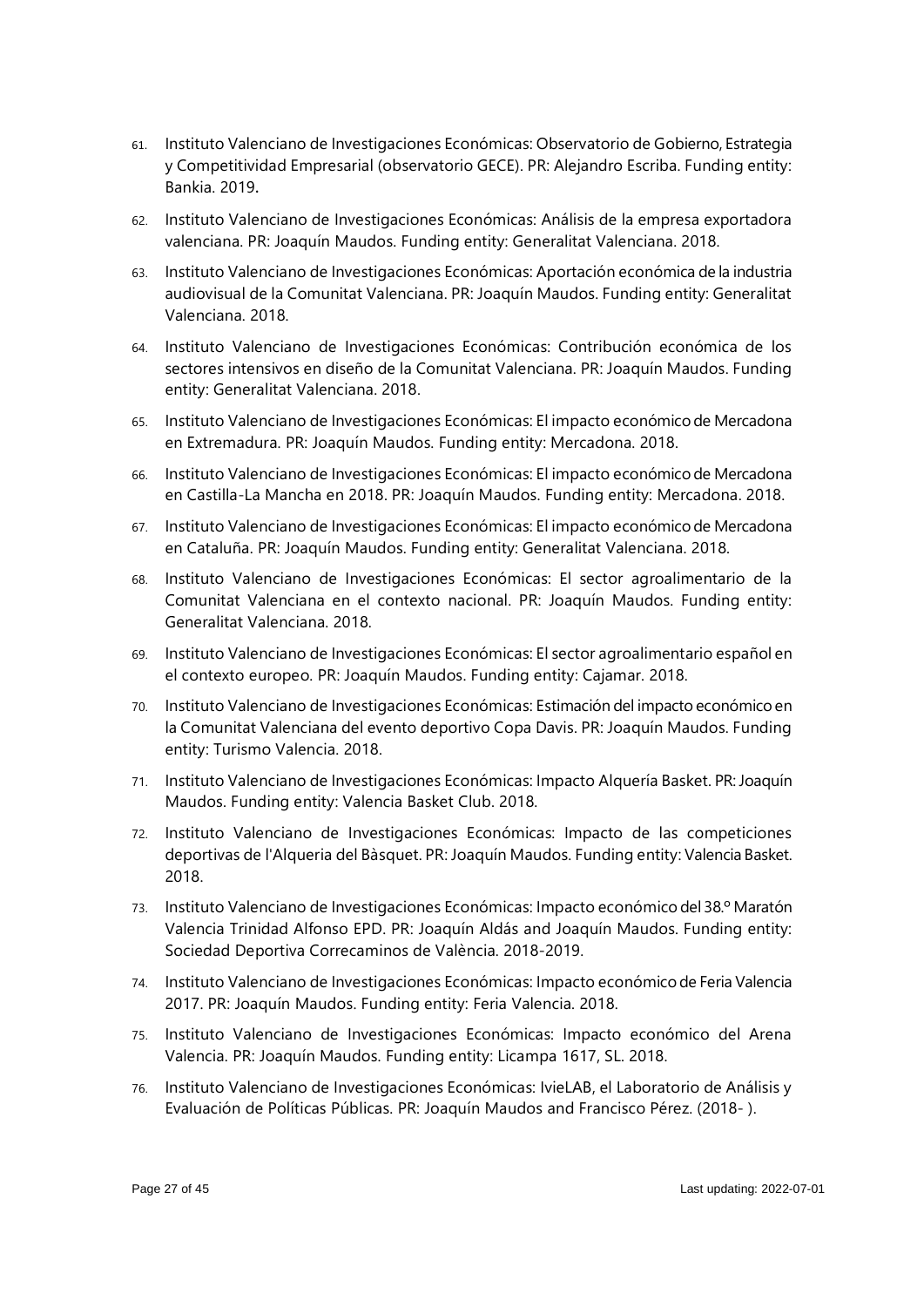- 77. Instituto Valenciano de Investigaciones Económicas: La nueva metodología para la medición y el análisis de la estructura productiva en la Comunitat Valenciana y sus interrelaciones con el resto de regiones. PR: Joaquín Maudos. Funding entity: Generalitat Valenciana. 2018.
- 78. Instituto Valenciano de Investigaciones Económicas: Observatorio sobre la situación financiera de las empresas valencianas en el contexto nacional. PR: Joaquín Maudos. Funding entity: Generalitat Valenciana. 2018.
- 79. Instituto Valenciano de Investigaciones Económicas: Reformas estructurales en España. PR: Juan Fernández de Guevara, Joaquín Maudos and Francisco Pérez. Funding entity: European Commission. 2018.
- 80. Instituto Valenciano de Investigaciones Económicas: Serie de documentos divulgativos Esenciales. PR: Joaquín Maudos. Funding entity: Fundación BBVA. 2018.
- 81. Instituto Valenciano de Investigaciones Económicas: Análisis impacto económico del turismo en la ciudad de València. PR: Joaquín Maudos. Funding entity: Fundación Turismo Valencia. 2017-2018.
- 82. Instituto Valenciano de Investigaciones Económicas: El impacto económico de Mercadona. PR: Joaquín Maudos. Funding entity: Mercadona. 2017-2018.
- 83. Instituto Valenciano de Investigaciones Económicas: Impacto económico de plan de inversiones financieramente sostenibles del la Diputación de Valencia. PR: Joaquín Maudos. Funding entity: Diputación de Valencia. 2017-2018.
- 84. Instituto Valenciano de Investigaciones Económicas: Observatorio de gobierno, estrategia y competitividad empresarial (Observatorio GECE). PR: Joaquín Maudos. Funding entity: Bankia. 2017-2018.
- 85. Instituto Valenciano de Investigaciones Económicas: Promoción, desarrollo socioeconómico e integración territorial de la Comunitat Valenciana. PR: Joaquín Maudos. Funding entity: Asociación Valenciana de Empresarios. 2017-2018.
- 86. Instituto Valenciano de Investigaciones Económicas: Impacto económico del 37.º Maratón Valencia Trinidad Alfonso EPD. PR: Joaquín Maudos. Funding entity: Sociedad Deportiva Correcaminos de València. 2017.
- 87. Instituto Valenciano de Investigaciones Económicas: Impacto económico de Mercadona en Andalucía. PR: Joaquín Maudos. Funding entity: Mercadona. 2017.
- 88. Instituto Valenciano de Investigaciones Económicas: Impacto económico de la Volvo Ocean Race salida de Alicante 2017-2018. PR: Joaquín Maudos. Funding entity: SPTCV. 2017.
- 89. Instituto Valenciano de Investigaciones Económicas: Plan estratégico de atracción de inversión extranjera hacia la Comunitat Valenciana 2017-2019. PR: Joaquín Maudos. Funding entity: Instituto Valenciano de Competitividad Empresarial. 2017.
- 90. Instituto Valenciano de Investigaciones Económicas: Serie de Documentos Divulgativos Esenciales. PR: Joaquín Maudos. Funding entity: Fundación BBVA. 2017.
- 91. Instituto Valenciano de Investigaciones Económicas: Financiación autonómica: nuevo modelo. PR: Francisco Pérez. Funding entity: Conselleria de Hacienda y Modelo Económico, Generalitat Valenciana. 2016-2018.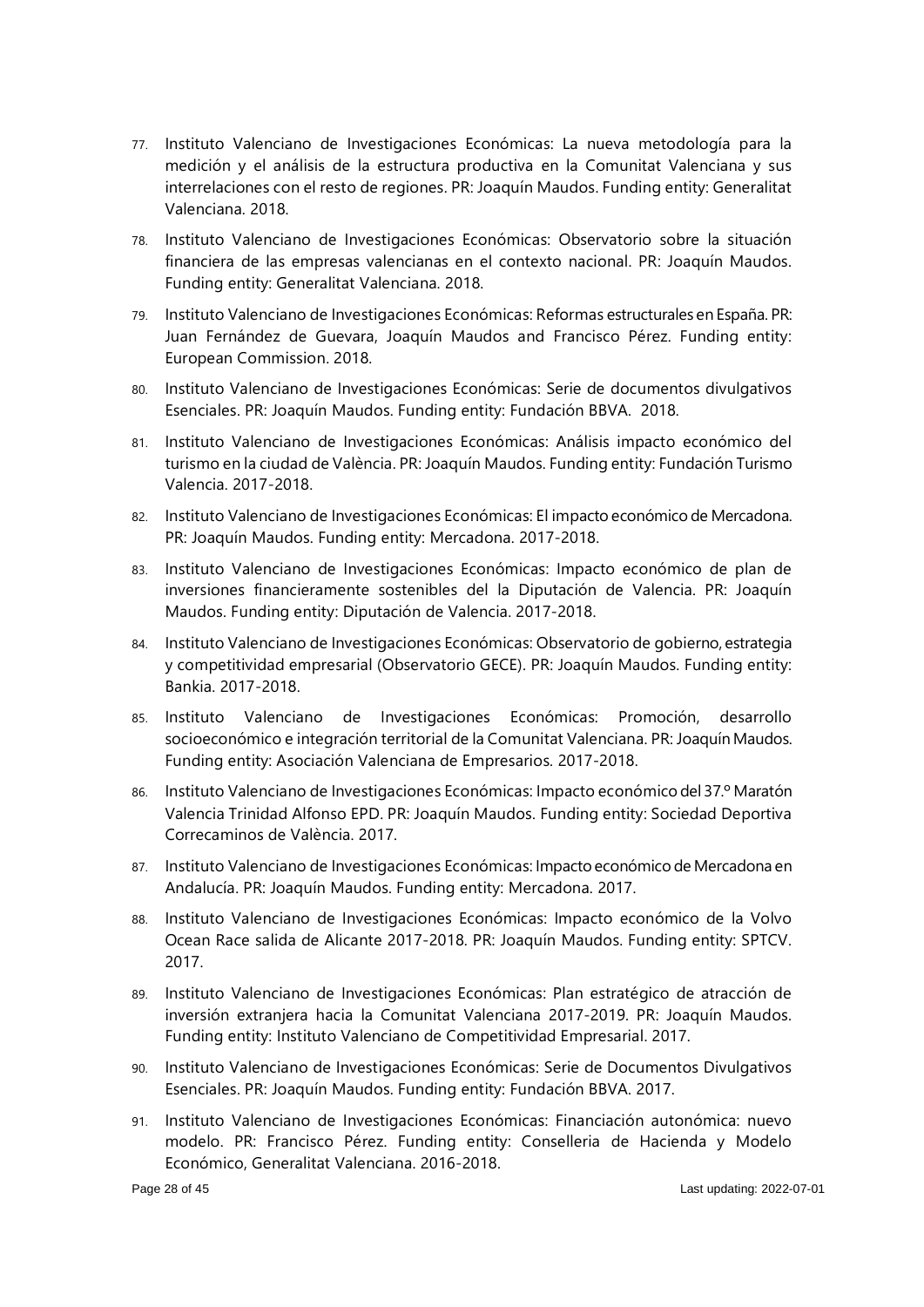- 92. Instituto Valenciano de Investigaciones Económicas: Impacto económico del programa de apoyo a competiciones deportivas de la Comunitat Valenciana de la Fundación Trinidad Alfonso. Funding entity: Fundación Trinidad Alfonso. PR: Joaquín Maudos 2016-2019.
- 93. Instituto Valenciano de Investigaciones Económicas: Condiciones financieras de las empresas españolas: Efectos sobre la inversión y la productividad. PR: Joaquin Maudos. Funding entity Fundación Banco Bilbao Vizcaya Argentaria (BBVA). 2016-2017.
- 94. Instituto Valenciano de Investigaciones Económicas: El valor económico de las actividades basadas en el conocimiento en España y sus regiones. PR: Joaquín Maudos. Funding entity: Fundación Ramón Areces. 2016-2017.
- 95. Instituto Valenciano de Investigaciones Económicas: Análisis de los efectos de la adaptación del ancho de vía europeo de la Playa de Vías del Parque Industrial de Almussafes sobre el tráfico de mercanías. PR: Joaquín Maudos. Funding entity: Fundación Ford. 2016.
- 96. Instituto Valenciano de Investigaciones Económicas: El servicio público audiovisual de la Comunitat Valencian: aspectos económicos. PR: Joaquín Maudos. Funding entity: Presidència de la Generalitat Valenciana. 2016.
- 97. Instituto Valenciano de Investigaciones Económicas: Financiación autonómica: nuevo modelo. PR: Francisco Pérez García. Funding entity: Conselleria de Hacienda y Modelo Económico de la Generalitat Valenciana. 2016.
- 98. Instituto Valenciano de Investigaciones Económicas: Impacto económico del 36.º maratón Valencia Trinidad Alfonso EPD. PR: Joaquín Maudos. Funding entity: Sociedad Deportiva Correcaminos de València. 2016.
- 99. Instituto Valenciano de Investigaciones Económicas: Serie de Documentos Divulgativos Esenciales. PR: Francisco Pérez García. Funding entity: Fundación Banco Bilbao Vizcaya Argentaria (BBVA). 2016.
- 100. Instituto Valenciano de Investigaciones Económicas: Impacto Económico de Mercadona. PR: Joaquín Maudos. Funding entity: Mercadona. 2015-2017.
- 101. Instituto Valenciano de Investigaciones Económicas: Foro Cañada Blanch. PR: Joaquín Maudos. Funding entity: Fundación Cañada Blanch.: 2015.
- 102. Instituto Valenciano de Investigaciones Económicas: Serie de Documentos Divulgativos Esenciales. PR: Francisco Pérez García. Funding entity: Fundación Banco Bilbao Vizcaya Argentaria (BBVA). 2015.
- 103. Instituto Valenciano de Investigaciones Económicas: Crecimiento y competitividad: Los desafíos de un desarrollo inteligente. PR: Francisco Pérez García. Funding entity: Fundación Banco Bilbao Vizcaya Argentaria (BBVA). 2014.
- 104. Instituto Valenciano de Investigaciones Económicas: Impacto económico del 34.º maratón Valencia Trinidad Alfonso. PR: Joaquín Maudos. Funding entity: Fundación Deportiva Municipal de Valencia. 2014.
- 105. Instituto Valenciano de Investigaciones Económicas: Programa de Investigación FIAB-CAJAMAR-Ivie. PR: Francisco Pérez García. Funding entity: Federación Española de Industrias de la Alimentación y Bebidas (FIAB) and Cajamar. 2013-2016.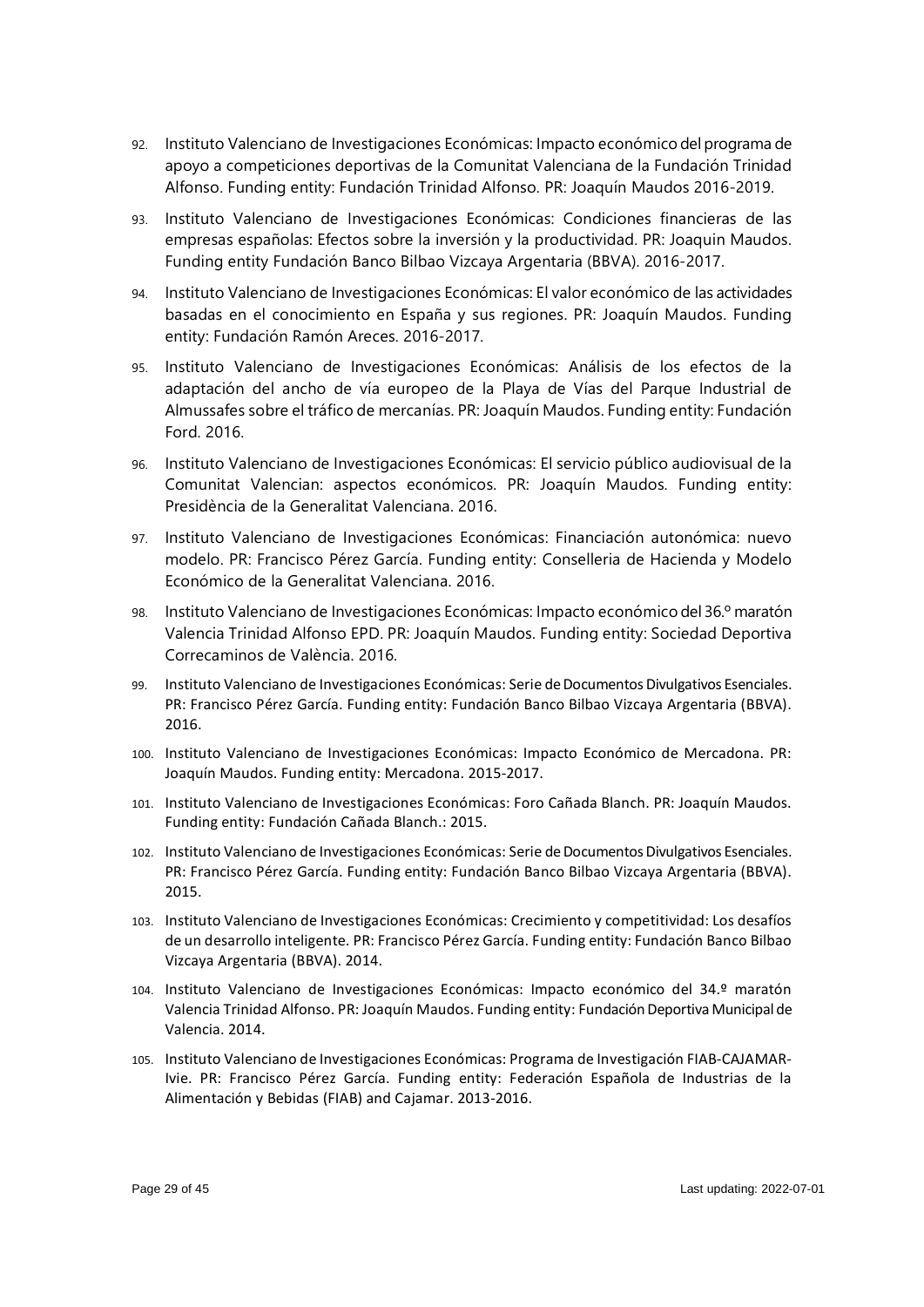- 106. Instituto Valenciano de Investigaciones Económicas: Endeudamiento de las empresas españolas en el contexto europeo: El impacto de la crisis. PR: Juan Fernández de Guevara. Funding entity: Fundación Banco Bilbao Vizcaya Argentaria (BBVA). 2013-2014.
- 107. Instituto Valenciano de Investigaciones Económicas: Restricciones europeas de las empresas europeas. PR: Joaquín Maudos. Funding entity: Fundación Banco Bilbao Vizcaya Argentaria (BBVA). 2013.
- 108. Instituto Valenciano de Investigaciones Económicas: Impacto económico del Maratón Divina Pastora Valencia. PR: Joaquín Maudos. Funding entity: Fundación Deportiva Municipal de Valencia. 2013.
- 109. Instituto Valenciano de Investigaciones Económicas: Crecimiento y competitividad: Los retos de la recuperación. PR: Francisco Pérez García. Funding entity: Fundación Banco Bilbao Vizcaya Argentaria (BBVA). 2013.
- 110. Instituto Valenciano de Investigaciones Económicas: El impacto del proyecto V408 Ford Ttransit Connect para el desarrollo de la Comunitat Valenciana. PR: Joaquín Maudos. Funding entity: Ford España. 2013.
- 111. "Economic impact of the City of the Arts and Science. 2009". Funding entity: Gobierno Valenciano. PR: Joaquín Maudos.
- 112. "Economic impact of the Ciudad de la Luz. 2009". Funding entity: Gobierno Valenciano. PR: Joaquín Maudos.
- 113. "The Spanish banking system in the international context". Funding entity: BBVA Foundation. PR: Joaquín Maudos.
- 114. "Observatory of the European financial markets integration: analysis of the Spanish case". Funding entity: Financial Studies Foundation. PR: Joaquín Maudos.
- 115. "Economic impact of 32 America´s Cup Valencia 2007". Funding entity: Gobierno Valenciano. PR: Joaquín Maudos.
- 116. "Economic impact of the Gran Prix Europe of Formula 1". Funding entity: Gobierno Valenciano. PR: Joaquín Maudos.
- 117. "The economic impact of the Ciudad de la Luz de Alicante". Funding entity: Ciudad de la Luz. PR: Joaquín Maudos.
- 118. "Patents, technological inputs and spillovers among regions". Funding entity: Ivie. PR: Joaquín Maudos.
- 119. "Dependencia financiera, competencia bancaria y crecimiento económico". Funding entity: Fundación de las Cajas de Ahorros (FUNCAS). PR: Joaquín Maudos.
- 120. "Productividad e internacionalización: el crecimiento español ante los nuevos cambios estructurales". Funding entity: Fundación BBVA. PR: Francisco Pérez.
- 121. "The economic impact of the XXXII Edition of the America´s Cup in Valencia". Funding entity: Fundación Generalitat Valenciana-Iberdrola. PR: Joaquín Maudos.
- 122. "Financial structure and perfomance of the banking sectors". Funding entity: Ivie. PR: Joaquín Maudos.
- 123. "Los costes del poder de mercado de las entidades bancarias: costes sociales y de eficiencia". Funding entity: FUNCAS. PR: Joaquín Maudos.
- 124. "Impacto de las actuaciones públicas en la Comunidad Valenciana". Funding entity: Consellería de Economía. PR: Francisco Pérez.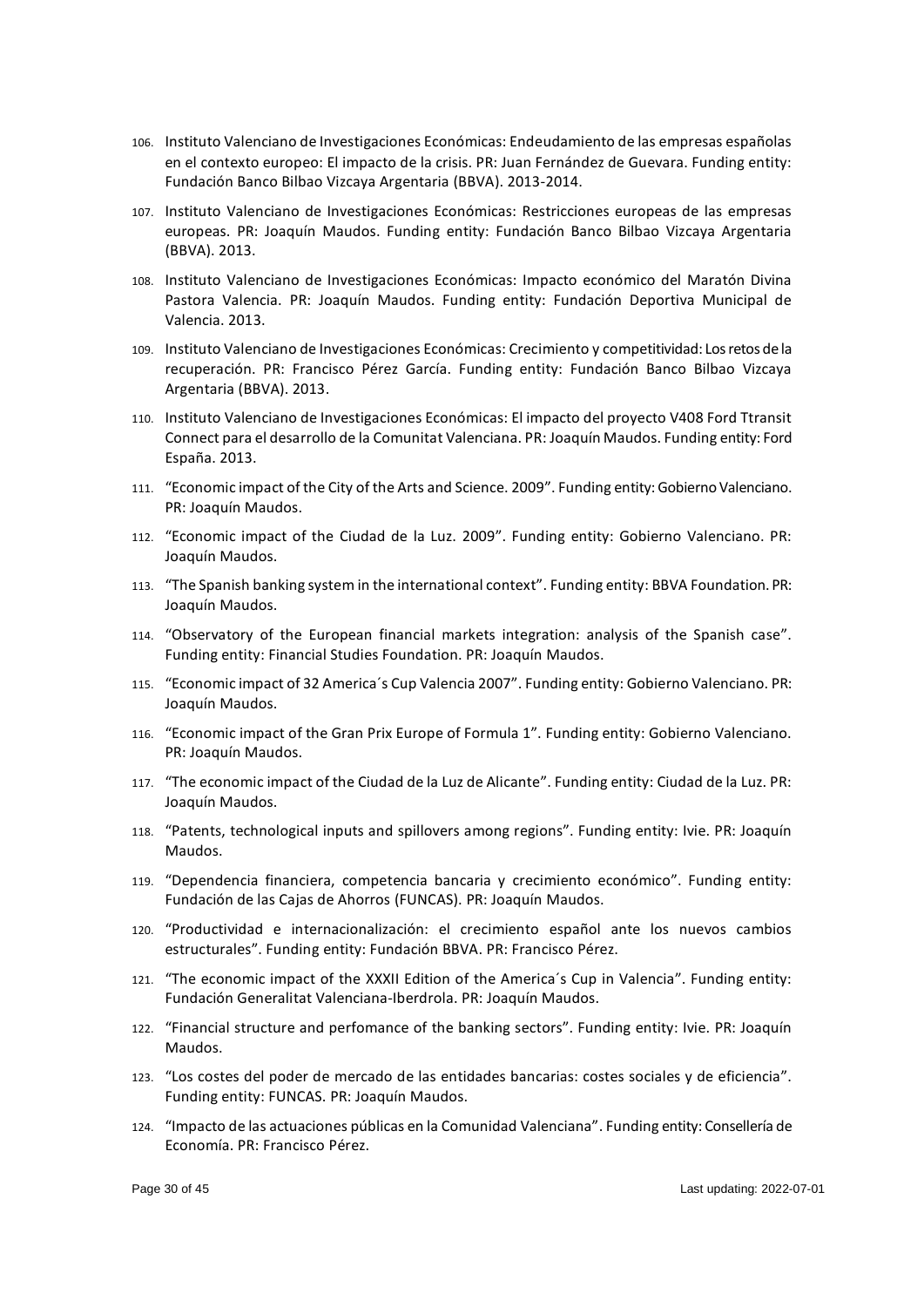- 125. "The monitoring and structural changes and trendsin the internal markets for financial services". Funding entity: European Commission. PR: Francisco Pérez y Phil Molyneux. Coordinator:Joaquín Maudos.
- 126. "Factores explicativos de la evolución del margen de intermediación en los sectores bancarios de la Unión Europea". Funding entity: FUNCAS. PR: Joaquín Maudos.
- 127. "Propuesta de un sistema de financiación de las unidades de gestión de la asistencia sanitaria". Funding entity: Conselleria de Sanidad (Generalitat Valenciana). PR: Francisco Pérez.
- 128. "Las infraestructuras de transporte y el crecimiento regional en España". Funding entity: Ivie. PR: Joaquín Maudos.
- 129. "Las cajas de ahorros ante la dinámica de cambio en el sistema financiero español (Las cajas de ahorros ante el siglo XXI). Funding entity: Fundación Caixa Galicia. Socios: Analistas Financieros Internacionales (AFI), Ivie, Universidad de Zaragoza. PR: Angel Bergés, Francico Pérez and Vicente Salas.
- 130. "Impacto económico y análisis coste-beneficio de la Ciudad de las Artes y de las Ciencias de Valencia". Funding entity: CAC, S.A. PR: Joaquín Maudos.
- 131. "Impacto económico y análisis coste-beneficio del Museo de las Ciencias Príncipe Felipe de Valencia". Funding entity: CAC, S.A. PR: Joaquín Maudos.
- 132. "La productividad de la Caja de Ahorros y Monte de Piedad de Córdoba-Cajasur: 1992- 1998". Funding entity: Caja de Ahorros y Monte de Piedad de Córdoba-Cajasur. PR: Joaquín Maudos.
- 133. "Estructura de mercado, eficiencia y rentabilidad en la industria española". Funding entity: Ivie. PR: Joaquín Maudos.
- 134. "Eficiencia en costes y eficiencia en beneficios en el sector bancario español: una aproximación no paramétrica". Funding entity: Ivie. PR: Joaquín Maudos.
- 135. "Capitalización y crecimiento en la economía navarra. 1955-1997". Funding entity: Fundación BBV. PR: Joaquín Maudos y Ezequiel Uriel.
- 136. "Capitalización y crecimiento en la economía riojana. 1955-1997". Funding entity: Fundación BBV. PR: Joaquín Maudos y Ezequiel Uriel.
- 137. "El Sector Bancario Español ante la Unión Monetaria Europea". Funding entity: Caja de Ahorros del Mediterráneo. PR: Francisco Pérez, Joaquín Maudos and José Manuel Pastor.
- 138. "Rendimientos bursátiles anómalos y eficiencia productiva en la banca española". Funding entity: Ivie. PR: Joaquín Maudos and Manuel Illueca.
- 139. "Elaboración del segundo informe de evaluación intermedia del POCV-FEDER de la Comunidad Valenciana 1994-1999". Funding entity: Consellería de Economía y Hacienda (Generalitat Valenciana). PR: Francisco Pérez, Matilde Mas Ivars (co-ordinators), Enrique Bigné and Joaquín Maudos.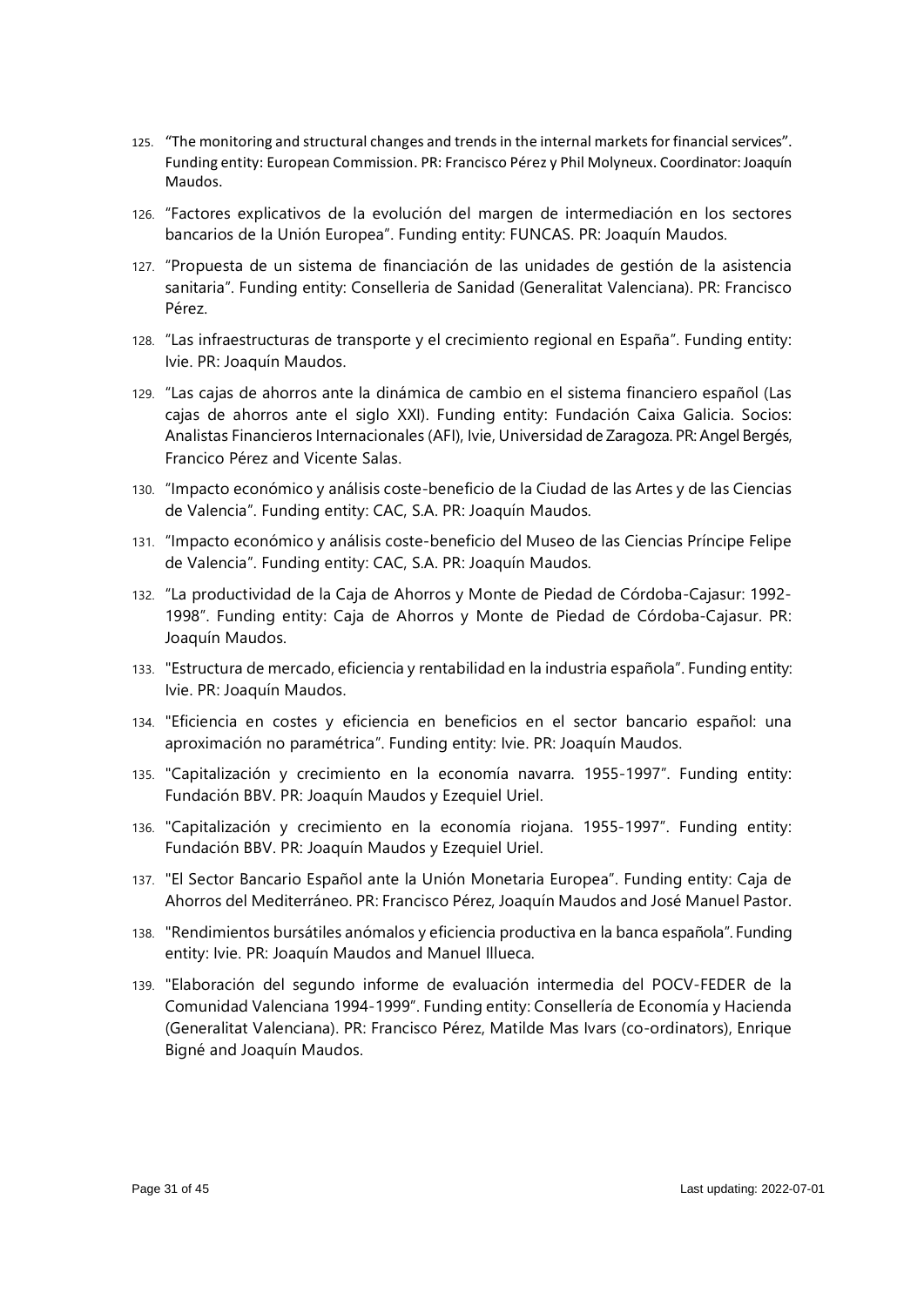- 140. "Capitalización y Crecimiento en España y sus Regiones 1955-1995". Funding entity: Fundación BBV. PR: Francisco Pérez and Matilde Mas."Geografía Económica y Política Territorial". Research partners: Centre DÉstudis de Planificació (CEP), Fundación de Estudios de Economía Aplicada (FEDEA), Instituto Vasco de Estudios e Investigación (IKEI) and Instituto Valenciano de Investigaciones Económicas (Ivie). "El Stock de Capital en la Economía Española". Funding entity: Fundación BBV. PR: Francisco Pérez García.
- 141. "Dotaciones de Capital Público y Desarrollo Regional en la Comunidad Autónoma de Cataluña (1993-1994)". Centro de Investigación: Instituto Valenciano de Investigaciones Económicas (Ivie), PR: Matilde Mas Ivars, Francisco Pérez García and Ezequiel Uriel Giménez.
- 142. "Dotaciones de Capital Público y Desarrollo Regional (1991-1993)". Funding entity: Ministerio de Economía y Hacienda. Ivie. PR: Matilde Mas Ivars, Francisco Pérez García and Ezequiel Uriel Giménez.
- 143. "Análisis del Control Monetario en España". Funding entity: Ivie. PR: Javier Quesada Ibañez. PR: Francisco Goerlich, Joaquín Maudos Villarroya and Javier Quesada Ibañez.
- 144. "El Impacto del Cambio Tecnológico en el Sistema Bancario: El Cajero Automático". Funding entity: Ivie. Researcher: Francisco Pérez (PR) and Joquín Maudos.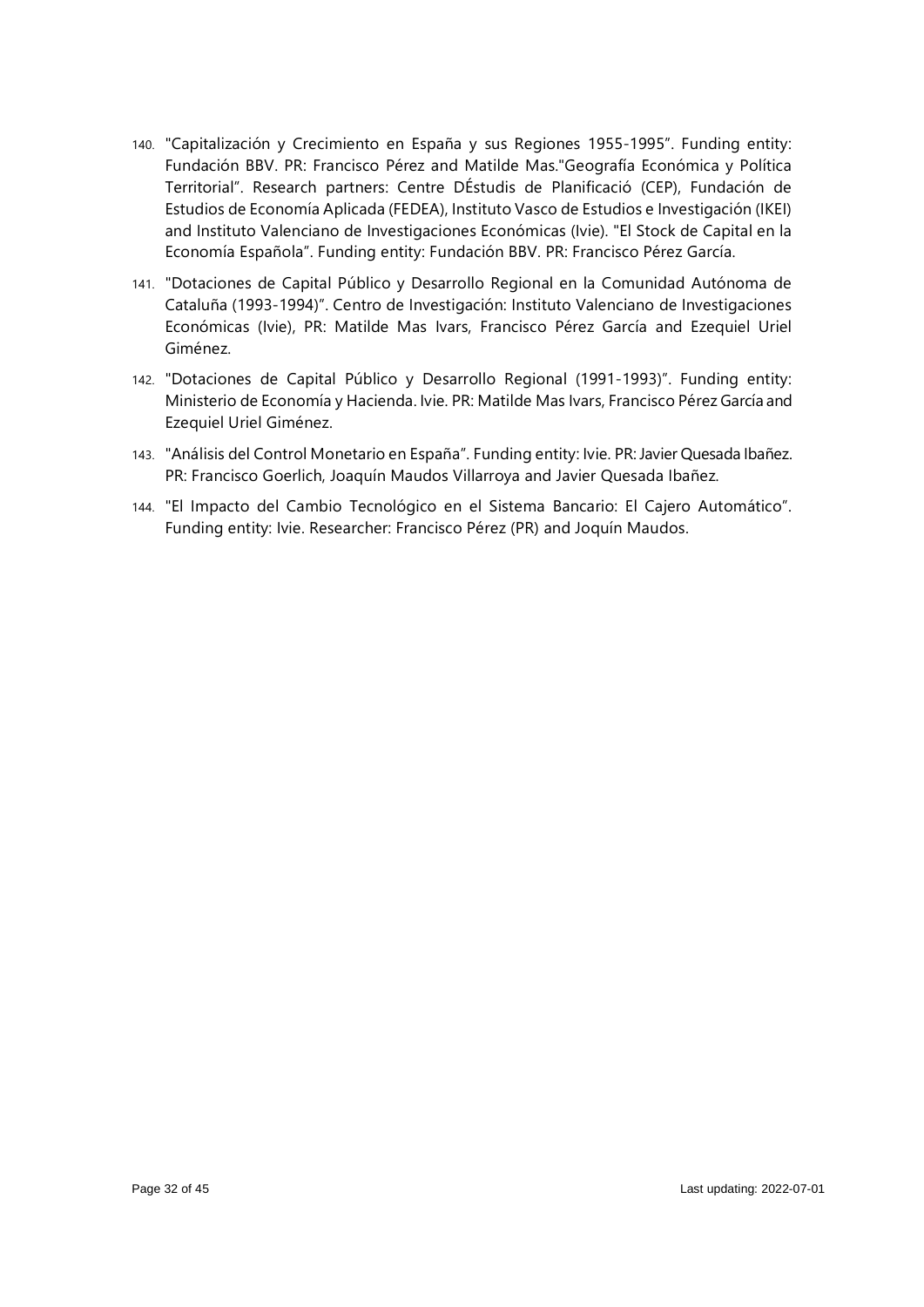# INTERNATIONAL

- 1. Participation in the Wolpertinger Conference 2019. Venice. Italy, August 28, 2019.
- 2. Paper by Paula Cruz-García, Juan Fernández de Guevara and Joaquin Maudos: "Market Power in the Spanish Banking System: a Regional Perspective", Regional Studies Association Global Conference in China. Regional Governance, Industrial Restructuring and Sustainable Development. Yingjie Exchange Center, Peking University, Beijing China, June 29-July 1, 2018.
- 3. Paper by Paula Cruz-García, Juan Fernández de Guevara and Joaquin Maudos: "The evolution of inequalities in the market power of European banking", Wolpertinger meeting, Santander, 29 Agust-1 September 2017.
- 4. Communication by Rolf Färe, Shawna Grosskopf, Joaquín Maudos and Emili Tortosa-Ausina: Efficiency and Market Power in Spanish Banking, The 23rd Australasian Finance and Banking Conference, Sydney (Australia), 17 December 2010.
- 5. Communication by Joaquín Maudos and Juan Fernández de Guevara: Bank Size, Market Power and Financial Stability, Wolpertinger Conference 2010, Bangor University (UK), 10 September 2010.
- 6. "The contribution of technological inputs and spillovers to regional competitive and economic growth", Regional Studies Association Conference. Understanding and Shaping Regions: Spatial, Social and Economic Futures Lovaina, Belgium, 6-8 april 2009
- 7. "Regional Financial Development and Bank Competition: Effects on Firms' Growth", The Wolpertinger Conference, The European Association of University Teachers of banking and finance, 3-6 de September de 2008, Oporto (Portugal) (with Fernández de Guevera, J.)
- 8. "The contribution of technological activity and ITC to economic growth: the case of the Spanish regions", 48º Congreso de la European Regional Science Association, Liverpool (United Kingdom), 27–31 August 2008 (with M. Gumbau).
- 9. "Financial development, banking competition and economic growth", SUERF and Bank of Finland joint Conference on Financial Markets, Innovation and Growth, Helsinki (Finlandia), 20-21 September 2007 (with. Fernández de Guevara).
- 10. "Regional financial development and bank competition: effects of economic growth", en European Regional Association, Paris, 29 August-1 de September 2007 (with J. Fernández de Guevara).
- 11. "Explaining market power differences in banking: a cross-country study", The VIII Italian-Spanish Meeting on Financial Mathematics, Verbania Intra, Lago Maggiore, Italy 30 June – 1 July 2005, (with A. Nagore).
- 12. "Estimating the intensisty of price and non-rpice competition in banking: application to the Spanish case", International Conference on Competition, Stability and Integration in European Banking Brussels, organized by European Central Bank, CEPR, and Center for Financial Studies, Burssels, Belgium, 23-24 May 2005 (jointly with Dave Humphrey, Juan Fernández de Guevara and Santiago Carbó).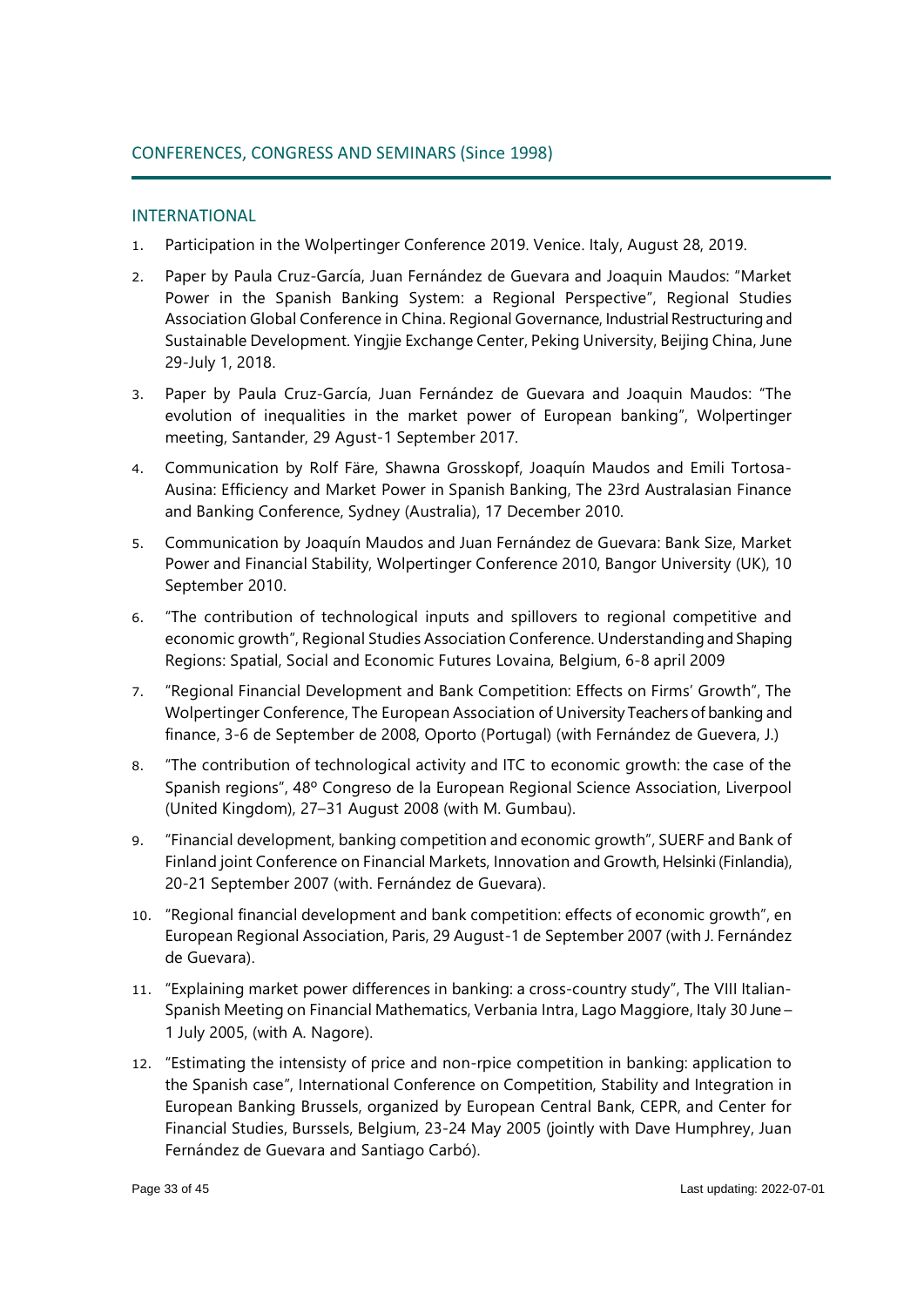- 13. "Does banks discriminate real investment?", The European Association of University Teachers in Banking and Finance. The Wolpertinger Conference, Cracow University of Economics, Cracow (Poland), September 2-4, 2004 (jointly with F. Perez and J. Quesada).
- 14. The evolution of banking competition in Europe: price vs. non-price competition", 25TH SUERF Colloquium, Competition and profitability in European Financial Services: Strategic, Systemic and Policy Issues, 14-16th, Madrid (jointly organised with IESE and Banco de España) (jointly with Dave Humphrey, Juan Fernández de Guevara and Santiago Carbó).
- 15. "The European financial integration: is there conclusive evidence of convergence?", *European Association of University Teachers of Banking and Finance*. Annual Seminar. Siena (Italy), 11-13 September 2002 (jointly with J. Fernández and F. Pérez).
- 16. "Transport infrastructures and regional growth: evidence of the Spanish case", *International Economic Association (IEA) 13th World Congress*, Lisbon, Portugal, 9-13 September 2002 (jointly with M. Gumbau and P. Cantos).
- 17. "Market power in European banking sectors", *European Association of University Teachers of Banking and Finance. Annual Seminar*. Málaga (Spain). 5-7 September 2001 (jointly with J. Fernández and F. Pérez).
- 18. "Cost efficiency and profit efficiency in the banking systems of the European Union", *European Association of University Teachers of Banking and Finance. Annual Seminar.* Paris. 2-6 September 1998 (jointly with Pastor, Pérez and Quesada).

# **NATIONAL**

- 1. Participation in the presentation of *[informe Previsiones económicas para](https://info.thinkingheads.com/informe-de-previsiones-econ%C3%B3micas-4t-2021) el cuarto trimestre [de 2021](https://info.thinkingheads.com/informe-de-previsiones-econ%C3%B3micas-4t-2021)*. Orfin, Thinking Heads and Universidad de Alcalá, November 29, 2021.
- 2. Participation in the presentation of the report 2020 del *[Observatorio del Sector](https://www.plataformatierra.es/formacion/observatorio_sector_agroalimentario_2020)  [Agroalimentario Español de Cajama](https://www.plataformatierra.es/formacion/observatorio_sector_agroalimentario_2020)*r. Grupo Cooperativo Cajamar, July 8, 2021.
- 3. Participation in the round table of *[Banking Lab Financiación de](https://www.aebanca.es/noticias/articulos/financiacion-de-activos-intangibles-banking-lab/) Activos Intangibles*. Promoted by the AEB Foundation through CUNEF, July 6, 2021.
- 4. Participation joint [Laura Hernández in the](https://cotec.es/proyecto/competencias-digitales/51a02688-a11f-4fee-b047-41288ea0e0ac) presentation of the report *Competencias digitales y colectivos en riesgo de exclusión [en España: determinantes en el contexto del COVID-19](https://cotec.es/proyecto/competencias-digitales/51a02688-a11f-4fee-b047-41288ea0e0ac)*. The study developed for the COTEC Foundation will be presented at the MWC (Mobile World Congress) in Barcelona, June 29, 2021.
- 5. Participation in webinar *Presentación de [Previsiones Económicas ORFIN -](https://orfin.es/) Primavera 2021*. Organiza Orfin, Thinking Heads and Universidad de Alcalá, May 27, 2021.
- 6. Participation in the presentation of the Economic Forecasts report. 1st quarter 2021. Organized by the Observatory of Financial Reality (ORFIN), an initiative of the University of Alcalá de Henares and Thinking Heads. February 11, 2021.
- 7. Seminar online "Dinamismo empresarial y digitalización: retos ante la crisis del COVID-19". Organizated by Fundación Ramón Areces and Ivie. November 3, 2020.
- 8. Participation in the «VI Foro de Economía y Empresa». Colegio de Economistas de València y Facultat d'Economia de València. February 2, 2020.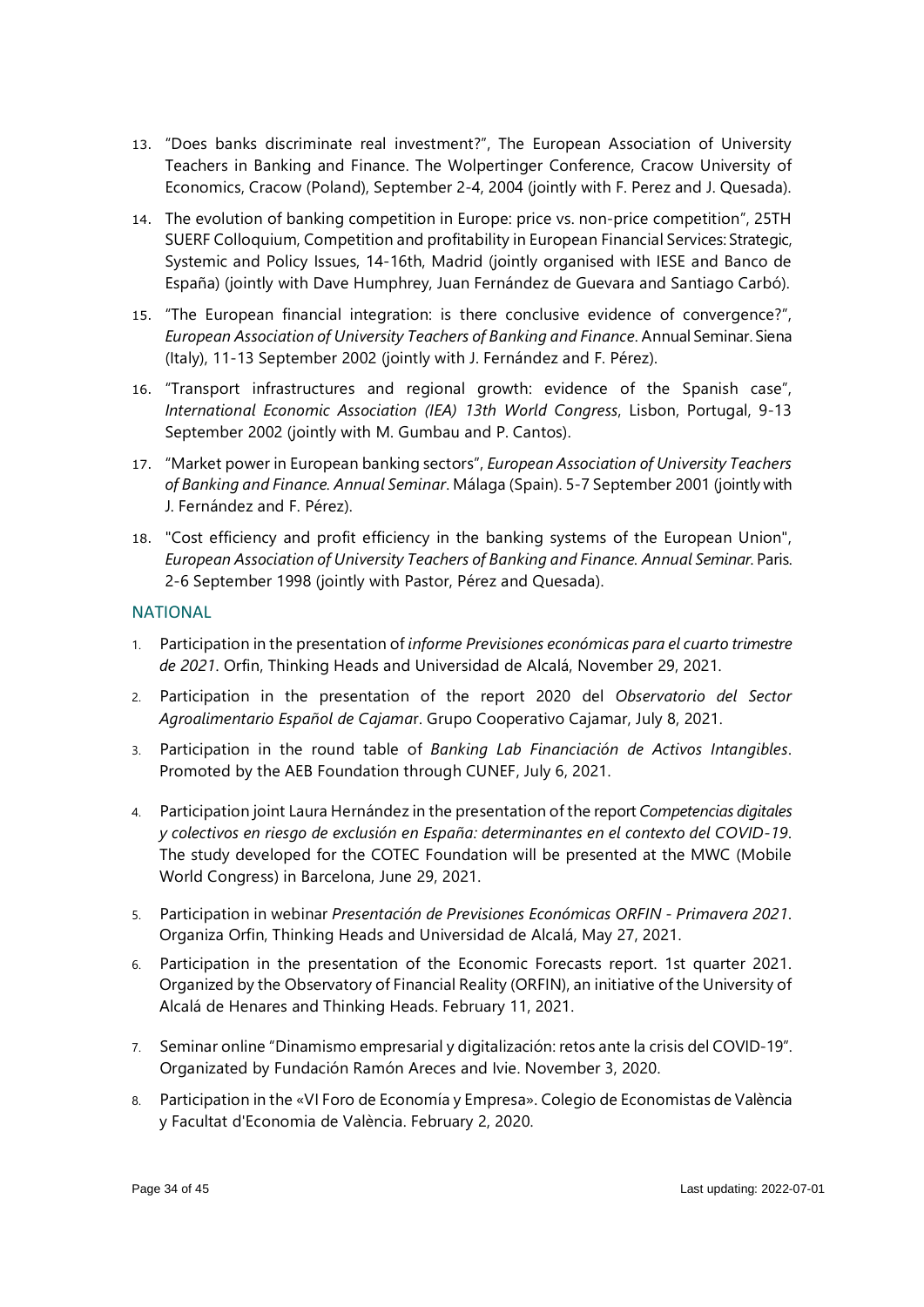- 9. Paper: "Trayectoria y situación actual de la economía valenciana: retos pendientes". Presentation of the report: La sofisticación de las exportaciones de la Comunidad Valenciana, motor del crecimiento. Caixabank y Cámara de Comercio de Valencia. Valencia, 12 December 2019.
- 10. Participation in "Jornada Economía del turismo deportivo". Diàlegs MESVAL, Càtedra Model Econòmic Sostenible Valencià i Entorn. Facultat d'Economia de València. Valencia, 11 December 2019.
- 11. Participation in "Desayuno informativo: El impacto económico de Feria Valencia". Diario Levante-EMV, València, 10 December 2019.
- 12. Participation in "Jornada Principales retos actuales y futuros del sector bancario español". Presentation of the paper of the 5ª Sesión del Panel de Seguimiento Financiero IEAF-FEF de la Economía Española. Palacio de la Bolsa de Madrid, 7 November 2019.
- 13. Participation in "Primera Jornada Anual del Observatorio GECE". Bankia Ivie. Valencia, 25 June 2019.
- 14. Participation with Francisco Pérez in "Jornada Comunidad Valenciana 2023". PwC y AVE, València, 15 May 2019.
- 15. Paper: Rentabilidad y márgenes del sector bancario español. V Panel de seguimiento financiero IEAF-FEF de la economía española. Instituto Español de Analistas Financieros and the Fundación de Estudios Financieros (IEAF-FEF). Madrid, 4 April 2019.
- 16. Paper: "Cambios en las condiciones de acceso a la financiación: Vulnerabilidad financiera de las empresas". Conferencia sobre Riesgo País, Coface y Cajamar. Elche (Alicante), 15 November 2018.
- 17. Ponencia: "Situación actual y retos del sector bancario español". Jornada Los orígenes de la internacionalización bancaria en España y sus posiciones actuales. Fundación Ramón Areces. Madrid, 5 October 2018.
- 18. Conference: "La banca española tras la reestructuración: retos futuros", Conferencia 50 aniversario Caixa Altea. Alicante, 29 June 2018.
- 19. Conference: "Pesente y futuro de la economía española", Coffee break: La tertulia con empresas. Caixabank. València, 6 June 2018.
- 20. Participation: "Conferencia sobre Riesgo-País en València", COFACE. València, Cámara de Comercio de Valencia, 5 June 2018.
- 21. Participation: "Conferencia sobre Riesgo-País en San Sebastián", COFACE. San Sebastián, Centro Kursaal Elkargunea Guipúzcoa, 24 May 2018.
- 22. Paper: "La reestructuración del sector bancario español: efectos sobre la concentración y la exclusión financiera", Foro Económico de Galicia - IX Reunión a Toxa. Vigo, 12 April 2018.
- 23. Paper: "Perspectivas de la economía española". Jornada: El cliente internacional en los sectores inmobiliario y turístico-hotelero. Alicante, 21 February 2018.
- 24. Participation: "Foro Valenciano por el Corredor Mediterráneo", Conselleria de Vivienda, Obras Públicas y Vertebración del Territorio de la Generalitat Valenciana. València, 12 February 2018.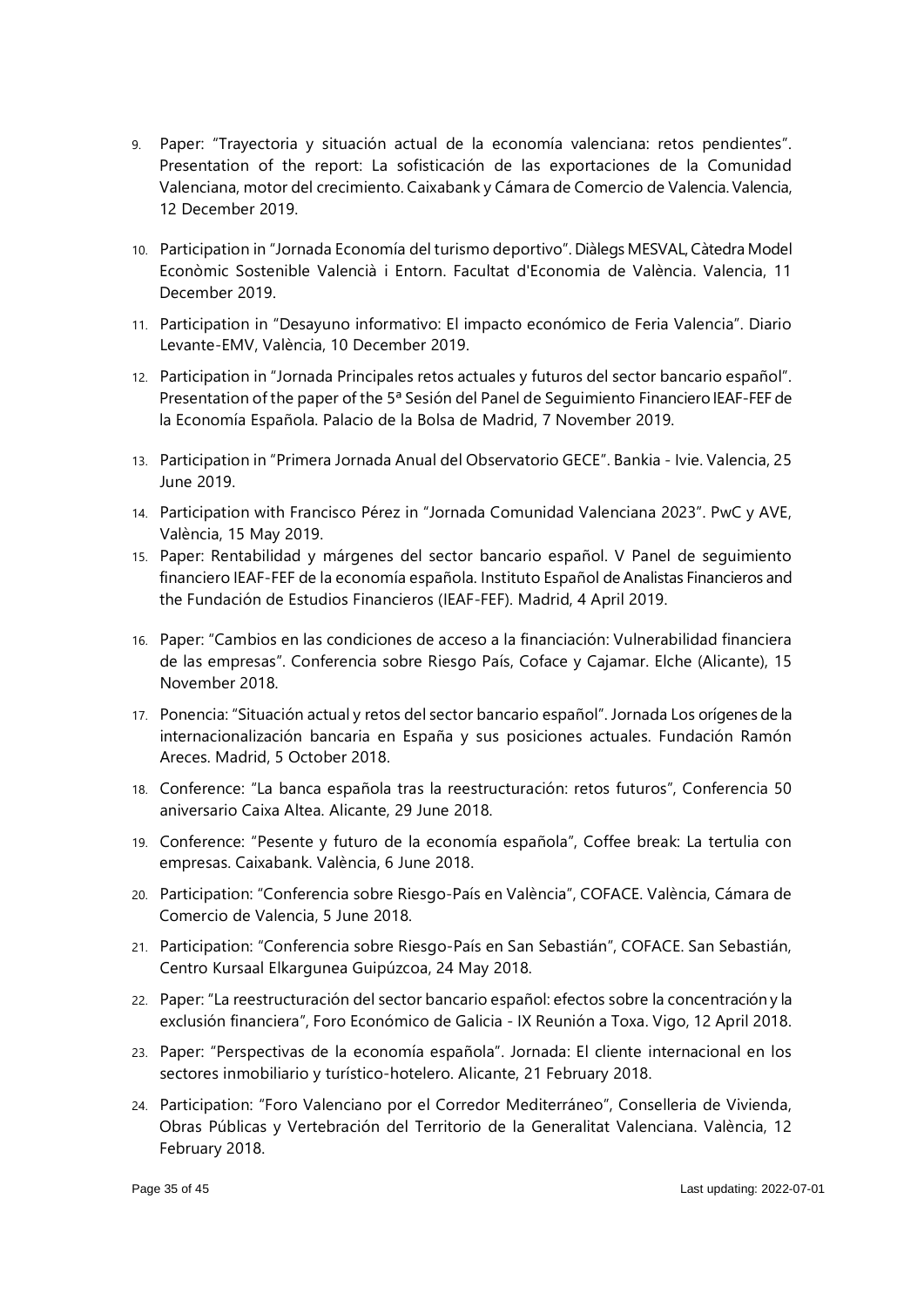- 25. Paper by Joaquín Maudos "Los bancos tras la crisis inmobiliaria". Jornada Los Bancos y las cicatrices de la crisis inmobiliaria, Colegio de Economistas de Madrid, Colegio de Economistas de Madrid, 28 November 2017.
- 26. Participation by Joaquín Maudos in the round table "Presente y futuro del sector bancario español". Cátedra de finanzas internacionales Banco Santander. Facultat d'Economia, Universitat de València, Facultad de Economía de Valencia, 24 November 2017.
- 27. Participation by Joaquín Maudos in the round table "Impacto económico de la Volvo Ocean Race". Pabellón Comunitat Valenciana. Alicante. Spain. 19 October 2017.
- 28. Paper by Joaquín Maudos: "Situación actual del sector bancario Jornada La banca y sus retos más inmediatos". Colegio de Economistas de Valencia. COEV. Spain. 12 September 2017.
- 29. Paper by Joaquín Maudos: "Situación actual del sector bancario español: factores que presionan la rentabilidad", VIII Jornada sobre el Sector Bancario Español analiza la viabilidad y el futuro de la banca. València, 22 June 2017.
- 30. Participation by Joaquín Maudos: in the session Ocupació, creixement i model econòmic of the Convenció d'idees. La via valenciana Universitat Politècnica de València. 18 February 2017.
- 31. Participation by Joaquín Maudos in "III Fòrum d'Economia i Empresa". Facultat d'Economia de València, 8, 9 and 10 November 2016.
- 32. Participation by Joaquín Maudos in session 4 Workshop ANAECO 2016. Facultat d'Economia, Valencia (Spain) 6 July 2016.
- 33. Participation by Joaquín at the roundtable: Los Grandes retos de la economía internacional en 2016. Conferencia sobre Riesgo País 2016. Cámara de Comercio, València (Spain), 5 May 2016.
- 34. Contribution by Joaquín Maudos: Jornada "Financiación empresarial en España: Estrategias de futuro". Discussion Empresas y financiación de futuro. Salón de Actos, Palacio de la Bolsa de Madrid (Spain), 10 March 2016.
- 35. Paper by Joaquín Maudos: ¿Industria y/o servicios en la economía valenciana?. Cámara de Comercio de Valencia, 24 February 2016.
- 36. Communication by Joaquín Maudos: Los retos de la economía española, en Foro de Inversión 2015. Centro Europeo de Empresas Innovadoras (CEEI) Castellón (Spain), 19 November 2015.
- 37. Communication by Joaquín Maudos: Los retos de la economía española. Murcia (Spain), 25 June 2015.
- 38. Contribution by Joaquín Maudos: Jornada Situación actual de la Banca en España y retos futuros Balance de la reestructuración bancaria y factores de riesgo. Retos futuros. Valencia, 14 May 2015.
- 39. Participation by Joaquín Maudos. Presentation of the Report "Informe Económico de la Industria de Alimentación y Bebidas 2014". Madrid, 12 May 2015.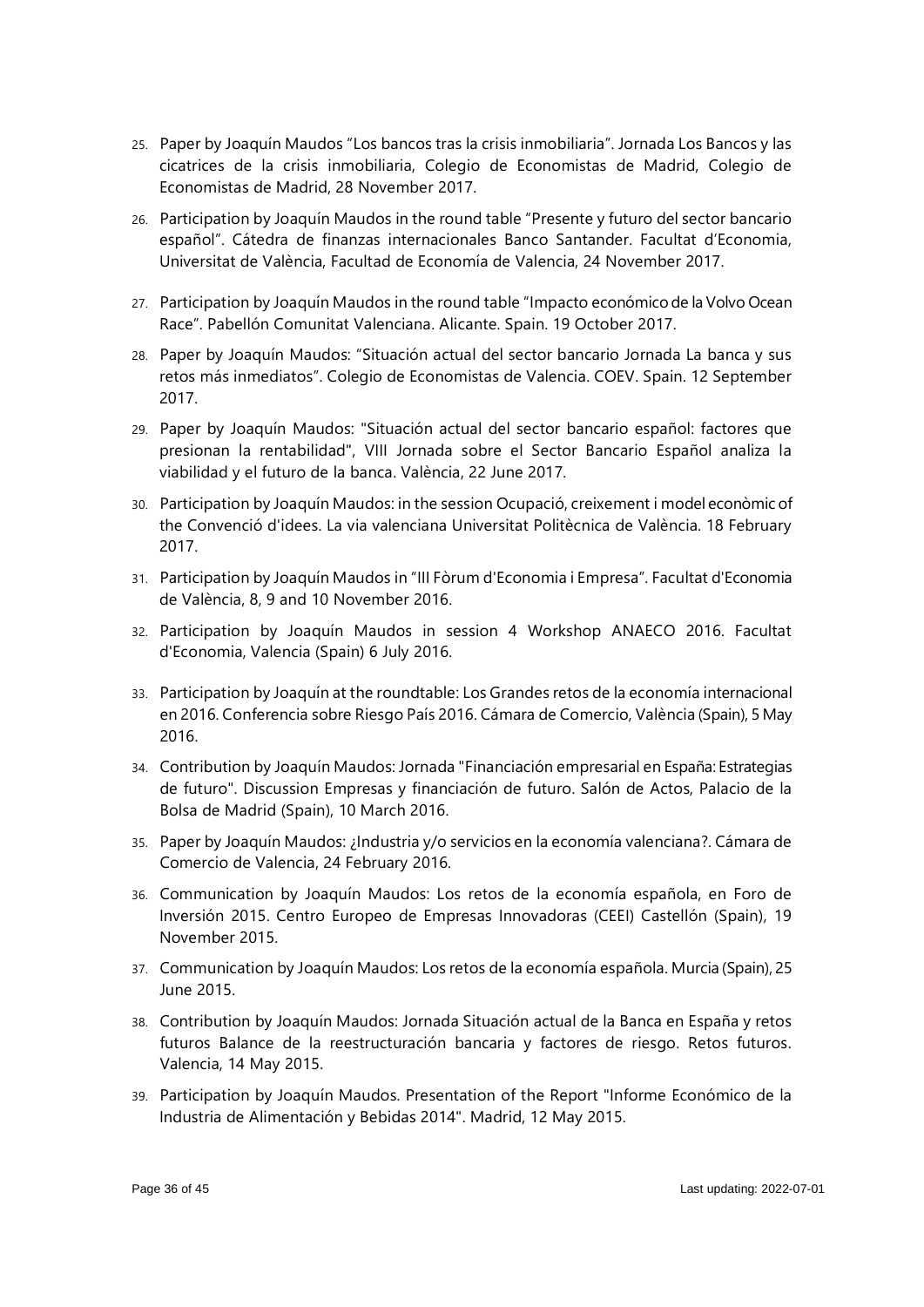- 40. Contribution by Joaquín Maudos at the Cátedra Fundación ICO PYME presentation: Discussion. Madrid, 29 April 2015.
- 41. Participation by Joaquín Maudos: Study presentation Los retos de la financiación del sector empresarial. Valencia, 28 April 2015.
- 42. Contribution by Joaquín Maudos and Francisco Pérez: IV Jornadas de Economía y Empresa Facultat d'Economia de la Universitat de València-Fundación Cañada Blanch. Discussion Actualidad económica a debate: situación y perspectivas. Universitat de València. Valencia, 12 February 2015.
- 43. Seminar by Santiago Carbó and Joaquín Maudos: El sector bancario español en la nueva Unión Bancaria Europea. Universitat de València, 19 January 2015.
- 44. Participation by Joaquín Maudos: Study presentation Los retos de la financiación del sector empresarial (in Spanish). 16 January 2015.
- 45. Communication by Joaquín Maudos. Coffe&Break. La tertulia con CaixaEmpresa. Los retos de la economía española. Valencia, 6 November 2014.
- 46. Participation by Santiago Carbó, José García Montalvo and Joaquín Maudos: Review presentation Papeles de Economía Española n.º 141 Nuevos negocios bancarios. Madrid, 22 September 2014.
- 47. Participation: Discussion on the Spanish Economy. Bolsa de Valencia. Valencia, 11 June 2014.
- 48. Participation by Joaquín Maudos: Coface Country Risk Meeting. Valencia, 27 May 2014.
- 49. Conference by Joaquín Maudos. Economía Española: ¿Un punto de inflexión?. Elche, 18 November 2013.
- 50. Seminar by Joaquín Maudos and Santiago Carbó: La reestructuración del sector financiero. Cátedra de Finanzas Internacionales. Valencia, 13 November 2013.
- 51. Conference by Joaquín Maudos. Breakfast meeting organized by Marsh Risk Consulting to discuss default risk. Valencia, 24 October 2013.
- 52. Participation by Joaquín Maudos. XXIII Congreso Nacional de la Asociación Científica de Economía y Dirección de la Empresa (ACEDE). Discussion Estrategia empresarial y sostenibilidad: Un compromiso con la sociedad. Universidad de Málaga, 16 September 2013.
- 53. Participation by Joaquín Maudos. Discussion Retos de la economía española a medio plazo, ¿podemos volver a crecer? Bolsalia 2013. Madrid, 6 June 2013.
- 54. Conference by Joaquín Maudos. El sector bancario español tras su rescate europeo. Valencia, 12 March 2013.
- 55. Conferences by Santiago Carbó and Joaquín Maudos at the seminar El Sector Bancario Español tras el Rescate Europeo. Valencia, 6 March 2013.
- 56. Opening speech by Joaquín Maudos at the III Curso de Banca Cooperativa. Presente y futuro del sistema financero español. Valencia, 14 February 2013.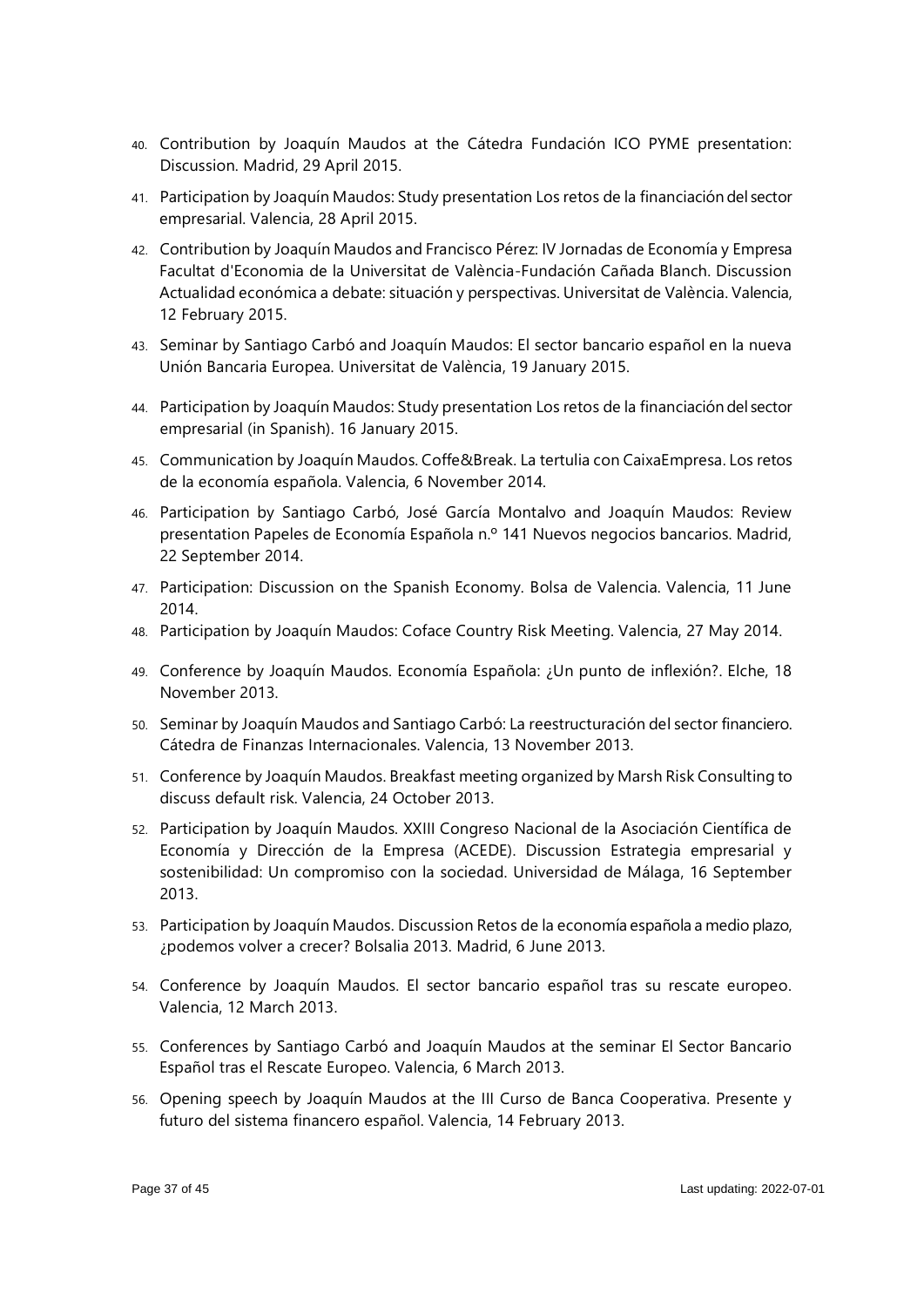- 57. Paper by Joaquín Maudos at the Día de la persona emprendedora Comunitat Valenciana. La reestructuración del sector bancario español: retos pendientes. Valencia, 15 November 2012.
- 58. Participation by Joaquín Maudos at the discussion La importancia del ahorro en tiempos de crisis. Universitat de València. Valencia, 31 October 2012.
- 59. Communication by Joaquín Maudos at the Jornada de debate sobre desapalancamiento y crecimiento en España. Unión Bancaria, ¿sí o no? Condicionantes. Madrid, 10 October 2012.
- 60. Conference by Joaquín Maudos at the Conferencia sobre Riesgo País en Valencia: La importancia del sector bancario español para salir de la crisis: retos pendientes. Valencia, 26 April 2012.
- 61. Communications by Santiago Carbó and Joaquín Maudos at the Observatorio Económico-Financiero CIFF: El sector bancario español. CIFF, Madrid, 16 April 2012.
- 62. Participation by Joaquín Maudos and Santiago Carbó at the Jornadas de Pensamiento Económico Contemporáneo Más allá de la Gran Recesión. Valencia, 28 March 2012.
- 63. Conferences by Santiago Carbó and Joaquín Maudos La reestructuracion del sector de las cajas de ahorros. An activity organized by the Cátedra de Finanzas Internacionales de la Universitat de València. Valencia, 14 March 2012.
- 64. Communications by Santiago Carbó and Joaquín Maudos at the Seminario sobre la situación del sector financiero y bancario. ADEIT Fundación Universidad-Empresa, Valencia, 14 March 2012.
- 65. Participation by Santiago Carbó and Joaquín Maudos at the Forum Forinvest 2012. Feria Valencia. 15 February 2012.
- 66. Participation by Joaquín Maudos at the Jornada sobre la reforma del sistema bancario español. Universidad de Zaragoza, Zaragoza, 25 January 2012.
- 67. Participation by Joaquín Maudos at the II Foro Economía-Empresa-Derecho El proceso de bancarización de cajas de ahorros, UJI (Castellón), 15 December 2011.
- 68. Communication by Joaquín Maudos at the VI Jornadas para profesionales financieros, Barcelona, 25 November 2011.
- 69. Communications by Santiago Carbó, Juan Fernández de Guevara, Joaquín Maudos, José Manuel Pastor and Emili Tortosa at the XIX Finance Forum on behalf of the Spanish Finance Association (AEFIN). Granada, 17-18 Novembe 2011.
- 70. Participation by Joaquín Maudos at the Kessler&Casadevall and Cuatrecasas Gonçalves Pereira conference Asignación de activos: más importante que nunca. Madrid, 3 November 2011.
- 71. Conference by Joaquín Maudos and Santiago Carbó: Situación y Retos de las Cajas de Ahorro, Cátedra en Finanzas Internacionales-Banco Santander, Universitat de València, 13 April 2011.
- 72. Participation by Joaquín Maudos at the Jornadas sobre reestructuración de las cajas de ahorros y sistemas institucionales de protección. CajaGRANADA, Granada, 17 December 2010.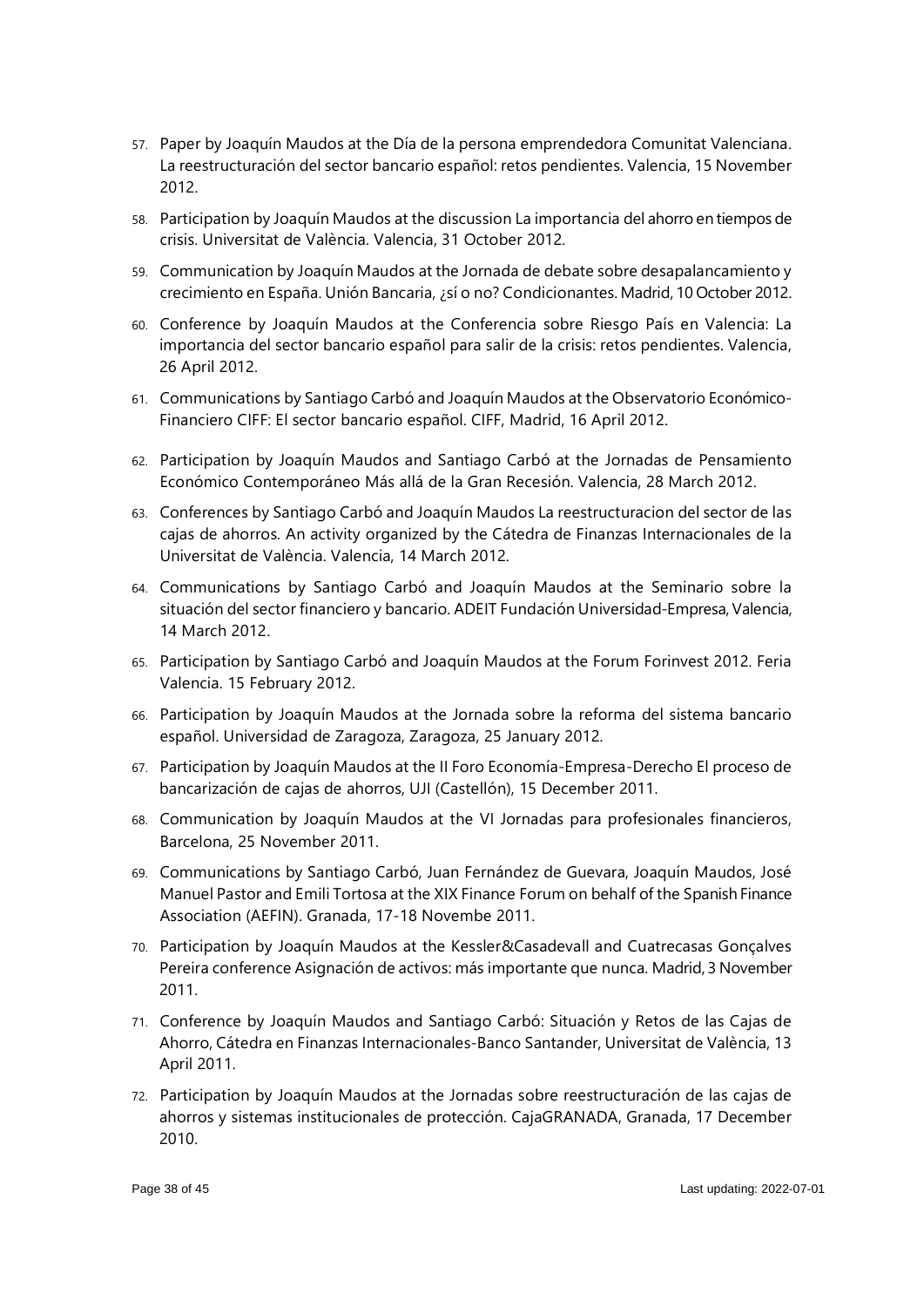- 73. Communication by Joaquín Maudos and Juan Fernández de Guevara: Financial crisis, financial integration and economic growth, XXXV Simposio de la Sociedad Española de Economía, Universidad Autónoma de Madrid, Madrid, 16 December 2010.
- 74. Communication by Juan Fernández de Guevara and Joaquín Maudos: Financial Crisis, Financial Integration and Economic Growth: The European Case, XVIII Finance Forum, Palacio de Congresos, Elche, 18 November 2010.
- 75. Conference by Joaquín Maudos: El sector bancario español en el contexto europeo: los retos de la crisis, Seminario de Mujeres Grandes, Colegio Mayor Rector Pesset Valencia, 11 November 2010.
- 76. Participation by Joaquín Maudos: Discussion on current issues in the financial system "Cuestiones actuales del sistema financiero", FUNCAS, Edificio Foro, Madrid, 16 July 2010.
- 77. Seminar by Joaquín Maudos about the Spanish banking sector, Universidad Católica San Antonio de Murcia (Murcia), 8 May 2010.
- 78. Conference by Joaquín Maudos: Los retos del sector bancario español ante la crisis, IX Jornadas de Economía Mediterránea "Consecuencias de la crisis financiera en la economía real y en el sector financiero", Murcia, 16 April 2010.
- 79. Conference by Joaquín Maudos: El sector bancario español ante la crisis, Nau Gran, Universitat de València, 10 December 2009.
- 80. Participation by Joaquín Maudos: Round-table debate on the present and future of Spain's financial system, 2009 CEU summer university course "Reflexionando sobre la crisis económica", Palacio de Colomina (Valencia), 29 June 2009.
- 81. Paper by Joaquín Maudos: La banca española en el contexto internacional: los retos de la crisis económico-financiera, VII Economic Forum of Carmona "Current economic problems: new challenges, old problems", Carmona (Seville), 19 June 2009.
- 82. Paper by Joaquín Maudos: La banca española en el contexto internacional: los retos de la crisis económico-financiera (Spanish banking in an international context: challenges of the financial crisis), Seminar organized by the Accounting and Finance Department, UJI (Castellón), 14 May 2009.
- 83. Participation by Joaquín Maudos: Research seminar La banca española en el contexto internacional: fortalezas y debilidades, Economics Department of the Pablo Olavide University, Seville, 16 March 2009.
- 84. Joaquín Maudos' communication: Regional Financial Development and Bank Competition: Effects On Firm's Growth, Universidad de Oviedo, 28 March 2008.
- 85. "Regional financial development and bank competition: effects on firms' growth", XXXII Simposio de Análisis Económico, Granada, December 13-15, 2007 (with Juan Fernández de Guevara).
- 86. "The evolution of banking competition in Mexico (1993-2005)", XXXII Simposio de Análisis Económico, Granada, December 13-15, 2007 (with Liliana Solís).
- 87. "The evolution of banking competition in Mexico (1993-2005)", XV Foro de Finanzas, Palma de Mallorca, 15-16 November 2007 (with Liliana Solís).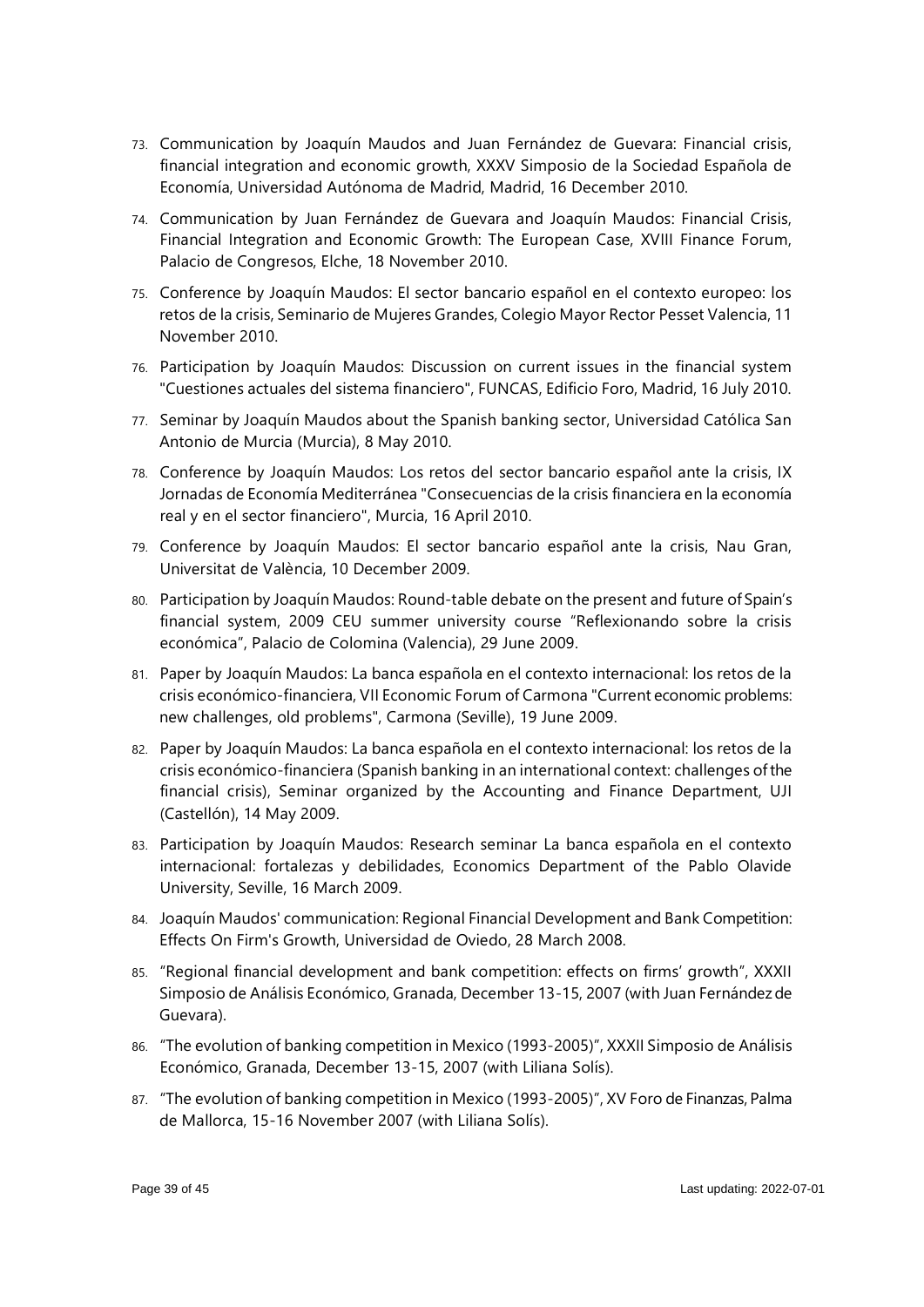- 88. "Coste de la financiación empresarial. Banca relacional y competencia bancaria: evidencia del caso español ", XIII Foro de Finanzas, UJI, Castellón, november 2006 (with M. Illueca).
- 89. "Financial dependence, banking competition and economic growth", XIII Foro de Finanzas, UJI, Castellón, November 2006 (with J.Fernández de Guevara).
- 90. "Estimating the intensity of price and non-rpice competition in banking: application to the Spanish case", XXX Simposio de Análisis Económico, Murcia, 15-17 December 2005 (with D. Humphrey, J. Fernández de Guevara and S. Carbó).
- 91. "The cost of market power in banking: social loss vs. inefficiency cost", XIII Foro de Finanzas, CEMFI (Banco de España), Madrid, 17-18 November 2005 (with J. Fernández de Guevara).
- 92. "The cost of market power in banking: social loss vs. inefficiency cost", XXI Jornadas de Economía Industrial, Bilbao, 8-9 September 2005 (with J. Fernández de Guevara).
- 93. "Estimating the intensity of price and non-price competition in banking", XXI Jornadas de Economía Industrial, Bilbao, 8-9 september 2005 (with S. Carbó, D. Humphrey and J. Fernández de Guevara).
- 94. "Factores determinantes del poder de mercado de los bancos españoles", XXVIII Simposio de Análisis Económico, Sevilla, 11-13 December 2003 (jointly with J. Fernández de Guevara).
- 95. "Factores determinantes del poder de mercado de los bancos españoles", Foro de Finanzas, Alicante, 11 November 2003 (jointly with J. Fernández de Guevara).
- 96. "Poder de mercado vs. competencia en la banca española", XXVI Simposio de Análisis Económico, 14-16 December 2001, Alicante (jointly with F. Pérez).
- 97. "Factors explaining the evolution of the interest margin in the banking sectors of the European Union", XXVII Simposio de Análisis Económico, Salamanca, 12-14 December 2002 (jointly with J. Fernández de Guevara).
- 98. Comentator in I Encuentro de Economía Industrial, Universidad Pompeu Fabra in Barcelona, 13-15 September 2001.
- 99. "Rentabilidad y estructura de ingresos en las empresas del sector bancario español", *XXV Simposio de Análisis Económico*, 19-21 December 2000, Bellaterra, Barcelona (jointly with Pérez and Fernández de Guevara).
- 100. "Rentabilidad, estructura de mercado y eficiencia en la industria española", *XXIV Simposio de Análisis Económico*, 15-17 December 1999, Bellaterra, Barcelona (jointly with Gumbau).
- 101. "Regulation and efficiency in the European railways", *XXIV Simposio de Análisis Económico*, 15-17 December 1999, Bellaterra, Barcelona (jointly with Cantos).
- 102. "The European single market and bank efficiency: the importance of specialisation", *XXIV Simposio de Análisis Económico*, 15-17 December 1999, Bellaterra, Barcelona (jointly with Pastor, Pérez and Quesada).
- 103. "The single European market and bank efficiency: the importance of specialisation", *VII Foro de Finanzas*, 25-26 November 1999, Valencia (jointly with Pastor, Pérez and Quesada).
- 104. "Determinantes de la eficiencia técnica de la industria española", *5 Encuentro Gallego de Jóvenes Investigadores de Análisis Económico,* 14-16 July 1999, La Coruña (jointly with Gumbau).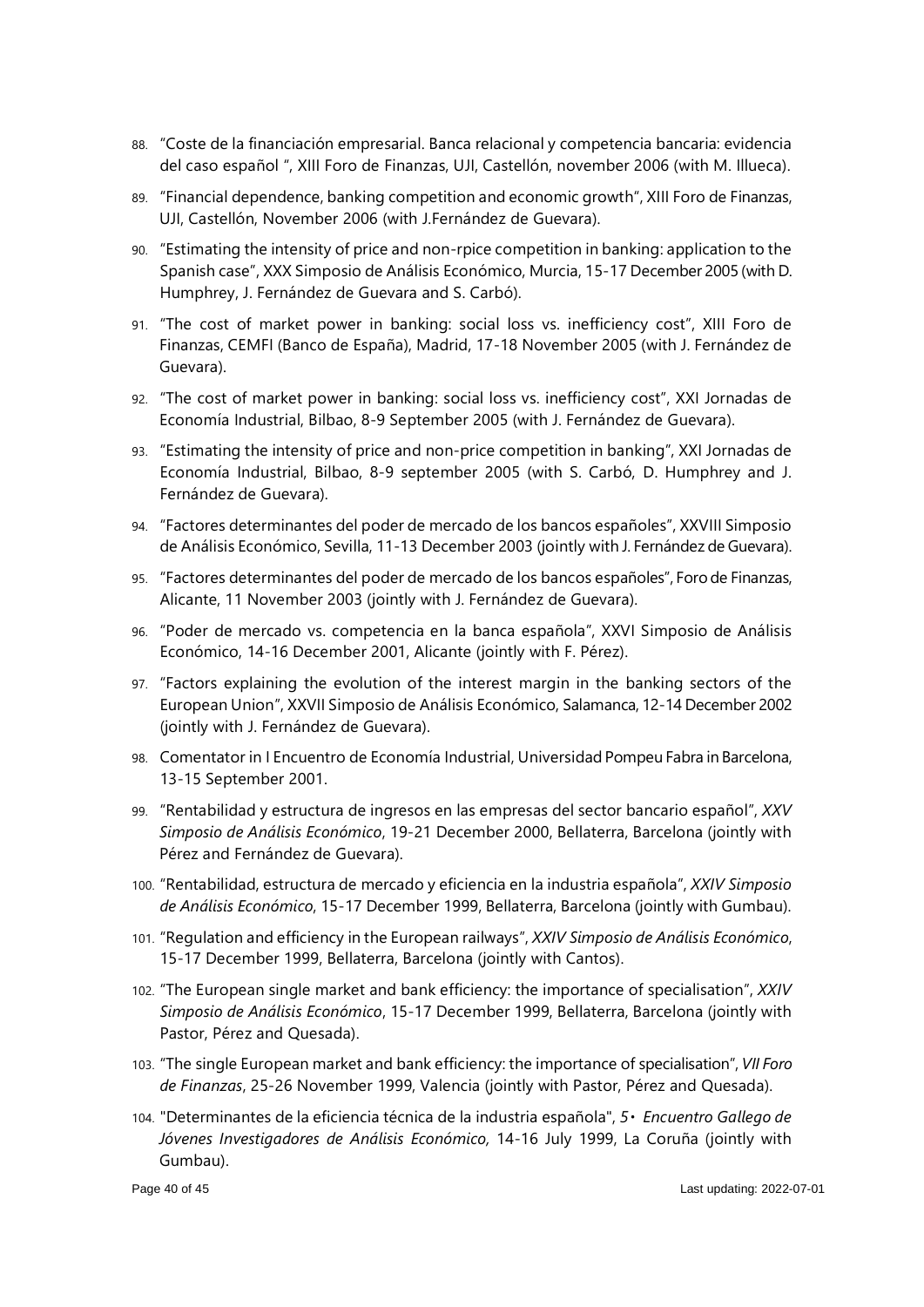- 105. "The European single market and bank efficiency: the importance of specialisation", *III Foro de Finanzas de Segovia*, 6-7 July 1999, Segovia, Spain (jointly with Pastor, Pérez and Quesada).
- 106. "Efficiency and productive specialization: an application to the Spanish regions", *II Encuentro de Economía Aplicada*, 3-5 June 1999, Zaragoza, Spain (jointly with Pastor and Serrano).
- 107. "Efficiency and productive specialization: an application to the Spanish regions", *II Encuentro de Economía Aplicada*, 3-5 June 1999, Zaragoza, Spain (jointly with Pastor and Serrano).
- 108. "Eficiencia en costes y beneficios en el sector bancario español: una aproximación de frontera estocástica", *II Encuentro de Economía Aplicada*, 3-5 June 1999, Zaragoza, Spain (jointly with Pastor).
- 109. "Efficiency and productive specialization: an application to the Spanish regions", *XXIII Simposio de Análisis Económico*, 16-18 December 1998, Bellaterra, Barcelona (jointly with Pastor and Serrano).
- 110. "Human capital in OECD countries: technical change, efficiency and productivity", *XXIII Simposio de Análisis Económico*, 16-18 December 1998, Bellaterra, Barcelona (jointly with Pastor and Serrano).
- 111. "Efficiency, technical change and productivity in the European Railways: a stochastic frontier approach", *XXIII Simposio de Análisis Económico*, 16-18 December 1998, Bellaterra, Barcelona (jointly with Cantos).
- 112. "Convergencia en las regiones españolas: cambio técnico, eficiencia y productividad", *4 Encontro Galego de Novos Investigadores de Analise Economica*, 16-17 July 1998, Santiago de Compostela, Spain (jointly with Pastor and Serrano).
- 113. "Eficiencia y competencia en el sector bancario español: la importancia de la especialización", *Analistas Financieros Internacionales, II Foro de Segovia, "Workshop" en Finanzas*, 7-9 July 1998, Segovia, Spain (jointly with Pastor and Pérez).
- 114. "Convergence in OECD countries: technical cahnge, efficiency and productivity", *Workshop sobre eficiencia y productividad*, 17-20 June 1998, Oviedo (jointly with Pastor and Serrano).
- 115. "Las fuentes del crecimiento regional en España (1964-1993): un análisis frontera sectorial", *I Encuentro de Economía Aplicada*, 4-6 June 1998, Barcelona (jointly with Pastor and Serrano).
- 116. Eficiencia y competencia en el sector bancario español: la importancia de la especialización", *I Encuentro de Economía Aplicada*, 4-6 June 1998, Barcelona (jointly with Pastor and Pérez).
- 117. "Una aproximación al análisis de la eficiencia: aplicación a la evaluación intermedia del Programa Operativo FEDER de la Comunidad Valenciana (1994-1999)", *Conferencia sobre las prácticas de evaluación en el campo de las políticas estructurales*, 16-17 March 1998, Sevilla (jointly with Mas and Pérez).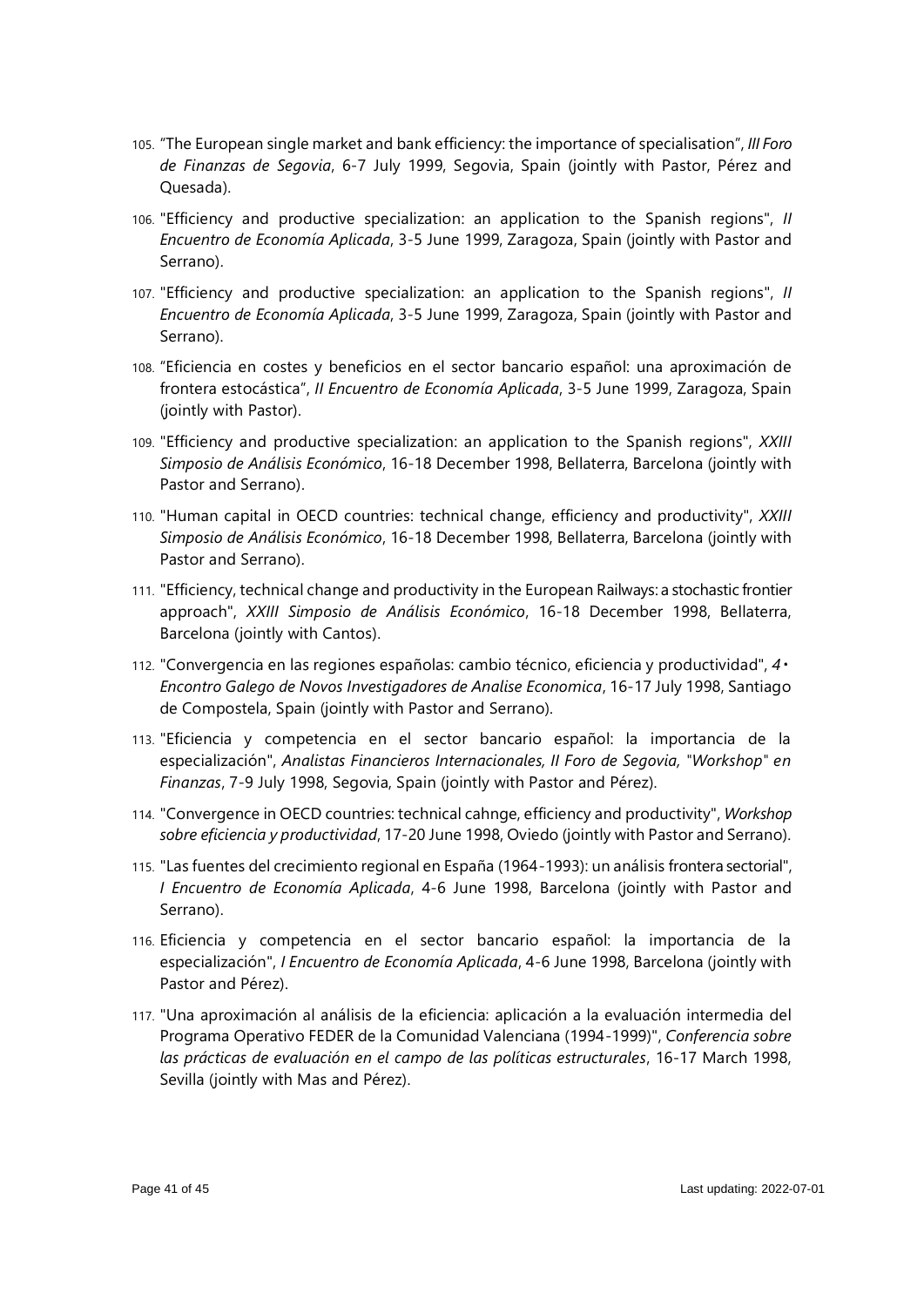#### DIRECTOR OF WORKSHOPS

- 1. Seminar: X Conference on the Spanish banking sector: Valencia. Ivie. Valencia, 24 September 2019. [https://www.ivie.es/es\\_ES/ptseminario/x-jornada-sector-bancario](https://www.ivie.es/es_ES/ptseminario/x-jornada-sector-bancario-espanol/)[espanol/.](https://www.ivie.es/es_ES/ptseminario/x-jornada-sector-bancario-espanol/)
- 2. Seminar: IX Conference on the Spanish banking sector: Innovación tecnológica y modelo de negocio. Ivie. Valencia, 5 November 2018.
- 3. Seminar: 8th VIII Conference on the Spanish banking sector: Transición del sector bancario y nuevos modelos de negocio. Ivie. Valencia, 22 July 2017.
- 4. Seminar: 7th Conference on the Spanish banking sector: La recuperación de la rentabilidad: factores de riesgo. Valencia, 8 June 2016.

http://www.ivie.es/en/actividades/noticias/2016/seminario-vii-jornada-sobre-el-sectorbancario-espanol-la-recuperacion-de-la-rentabilidad-factores-de-riesgo.php

5. Seminar: 6th Conference on the Spanish banking sector: Spanish banks facing the banking union. Ivie. Valencia, 5 February 2015.

[http://www.ivie.es/en/actividades/noticias/2015/seminario-vi-jornada-sobre-el-sector](http://www.ivie.es/en/actividades/noticias/2015/seminario-vi-jornada-sobre-el-sector-bancario-espanol-la-banca-espanola-ante-la-union-bancaria.php)[bancario-espanol-la-banca-espanola-ante-la-union-bancaria.php](http://www.ivie.es/en/actividades/noticias/2015/seminario-vi-jornada-sobre-el-sector-bancario-espanol-la-banca-espanola-ante-la-union-bancaria.php)

- 6. BBVA Foundation-Ivie Seminar: The indebtedness of the Spanish economy: A burden on the recovery. Valencia, 23 October 2014.
- 7. Seminar: 5th Conference on the Spanish banking sector. The Spanish banking sector after its rescue: Present and future. Ivie. Valencia, 10 March 2014.
- 8. Seminar: 4th Conference on the Spanish banking sector. Ivie. Valencia, 28 February 2013.

# **GRANTS AND AWARDS**

- **Extraordinary Ph.D. Prize** granted by the Government of the University of Valencia (30th April 1996)
- $\bullet$  2<sup>nd</sup> Prize for the paper "The single European market and bank efficiency: the importance of specialisation" presented at the *VII Foro de Finanzas* the 25-26 November 1996 in Valencia.
- Grant from the Culture, Education and Science Board from the Valencian regional government.
- Grant from the Caja de Madrid Foundation, predoctoral type
- Grant from the Caja de Madrid Foundation, postdoctoral type
- Grant from NATO's Scientific Programme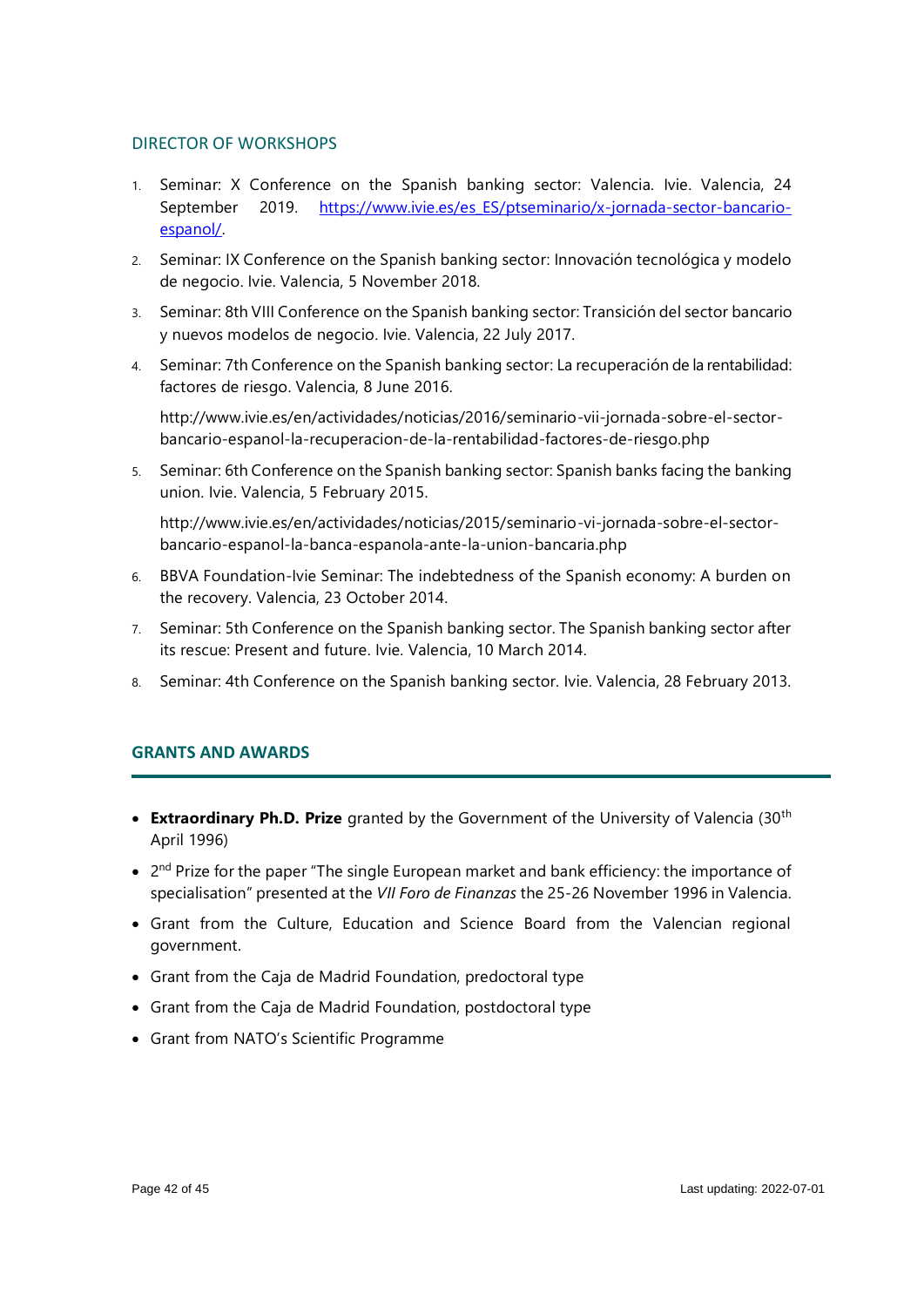# **PH.D. DIRECTION**

- "La competencia de la banca mexicana", Liliana Solís (Universidad Complutense de Madrid), 23 of June 2008. Mark: sobresaliente cum laude. Universidad Complutense de Madrid, June 2008 (Mención Europea y Programa de Doctorado con Mención de Calidad).
- "Eficiencia y competencia en los sectores bancarios: cambios recientes en España y Europa", Juan Fernández de Guevara, Universitat de València, June 2005.

# **IMPARTED COURSES**

- 1. "Presente y futuro del sistema financiero español", Universidad C.E.U San Pablo, Reflexionando sobre la crisis económica. Valencia, 29-30 June 2009.
- 2. "Curso sobre sistema financiero español", course for Confederación de Empresarios Valencianos (CEV), 26 May 2009.
- 3. "La banca española en el contexto internacional: los retos de la crisis económicofinanciera", Departamento de Finanzas y Contabilidad, UJI (Castellón), 14 May 2009.
- 4. "El sector bancario español ante la crisis financiera: fortalezas y debilidades", Seminar given in Universidad Pablo Olavide, 16 march de 2009, Sevilla.
- 5. "Mesa redonda sobre factores de crecimiento económico y social: la tecnología", en "El modelo español de crecimiento y su financiación", Almuñecar (Málaga), 20-24 September 2004. Caja Granada and Universidad de Granada
- 6. "La integración y la eficiencia económica de los sistemas financieros europeos", Course on "Sistema financiero y desarrollo económico: el caso de Andalucía", Centro Mediterráneo de la Universidad de Granada y FUNCAS, Granada (Spain) 20-24 October 2003.
- 7. "Productividad y eficiencia" y "Convergen las regiones en eficiencia?", Desigualdad, diversidad y convergencia: instrumentos de medida, Instituto Valenciano de Investigaciones Económicas (Ivie), Valencia (Spain) 2 and 12 December, 1997.
- 8. "Eficacia y eficiencia del POCV-FEDER 1994-1999", *Evaluación intermedia del programa FEDER en la Comunidad Valenciana: lecciones de la experiencia*, Instituto Valenciano de Investigaciones Económicas (Ivie), Valencia (Spain) 14-18 November 1997.
- 9. "La convergencia regional en España: ¿qué hemos aprendido?" *Las autonomías de ayer a hoy: capitalización, crecimiento y descentralización autonómica*, Summer courses of the University of País Vasco. San Sebastián (Spain), 8 September, 1997.

#### **OTHER MERITS**

- Member of Cotec's Top 100 Experts. She has been appointed by the Cotec Foundation for Innovation as one of its Top 100 Experts.
- Member of the Editorial Board of the *European Review of Economics and Finance*.
- Consultor for the European Commission.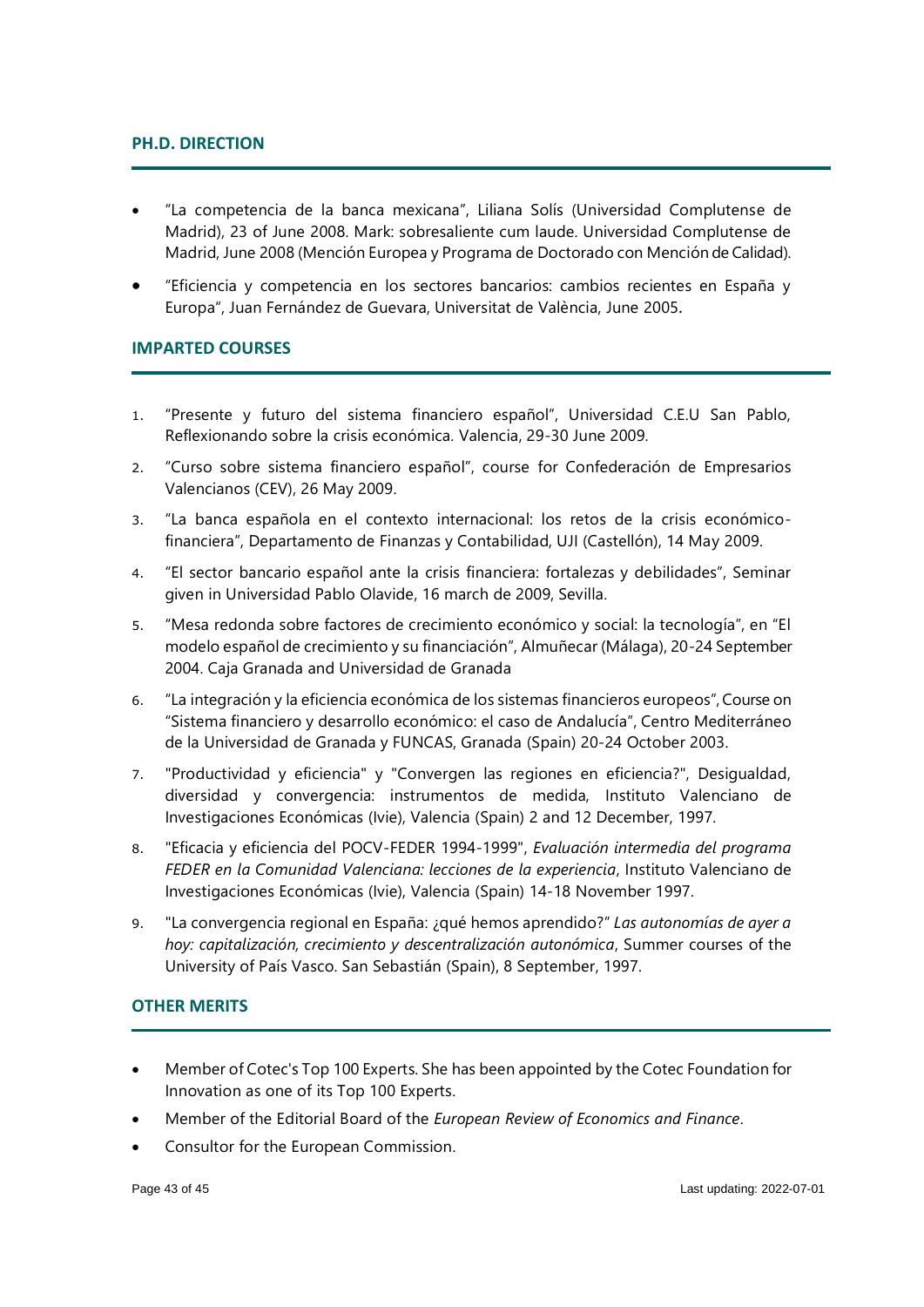- UN Consultant.
- Research performance: five six-year periods: 1990-95, 1996-2001, 2002-2007, 2008-2013 and 2014-19.
- Knowledge transfer performance: one six-year period.
- Teaching performance: Six five-year teaching periods.
- Referee of the *Agencia Nacional de Evaluación y Prospectiva, and BBVA Foundation*.
- Assessment of the research activity: 3 research periods of six years (1990-95, 1996-2001 and 2002-07).
- Assessment of the teaching activity: Three teaching periods of five years.
- Member of the Academic Committee of the Interuniversity Ph.D. Programme of Quantitative Finance.
- Director of the University Degree in "Bank Management" (postgraduate courses).
- Member of Scientific Committees:
	- o Simposio de Análisis Económico, 2009, 2010, 2011 y 2012.
	- o Foro de Finanzas, 2006, 2007, 2008, 2010, 2011 y 2012.
	- o European Financial Management Association, 2011, 2012
- Member of Ph.D. Committees:
	- o María Ángeles Díaz: "Comportamiento y eficiencia en las empresas de leasing financiero", 1997, Director: Francisco Pérez, Universitat de València
	- o Rafael López del Paso: "Política monetaria, intermediación bancaria y provisión de servicios de pago: un análisis del caso español", 2003, Director: Santiago Carbó, Universidad de Granada
	- o David Padrón: "Asimetrías en el mecanismo de transmisión monetaria. El papel de las condiciones financieras", 2005, Director: Carlos Rodríguez, Universidad de La Laguna
- Referee of the following journals:
	- o *European Economic Review*
	- o *European Journal of Finance*
	- o *Journal of Banking and Finance*
	- o *Journal of International Money and Finance*
	- o *Journal of Comparative Economics*
	- o *Journal of Productiviy Analysis*
	- o *Journal of Macroeconomics*
	- o *Journal of Applied Economics*
	- o *Applied Economics*
	- o *Applied Financial Economics*
	- o *Regional Studies*
	- o *Managerial and Decisión Economics*
	- o *Spanish Economics Review*
	- o *Investigaciones Económicas*
	- o *Moneda y Crédito*
	- o *Revista de Economía Aplicada*
	- o *Revista de Economía Financiera*
	- o *Hacienda Pública Española*
	- o *Revista de Economía Pública*